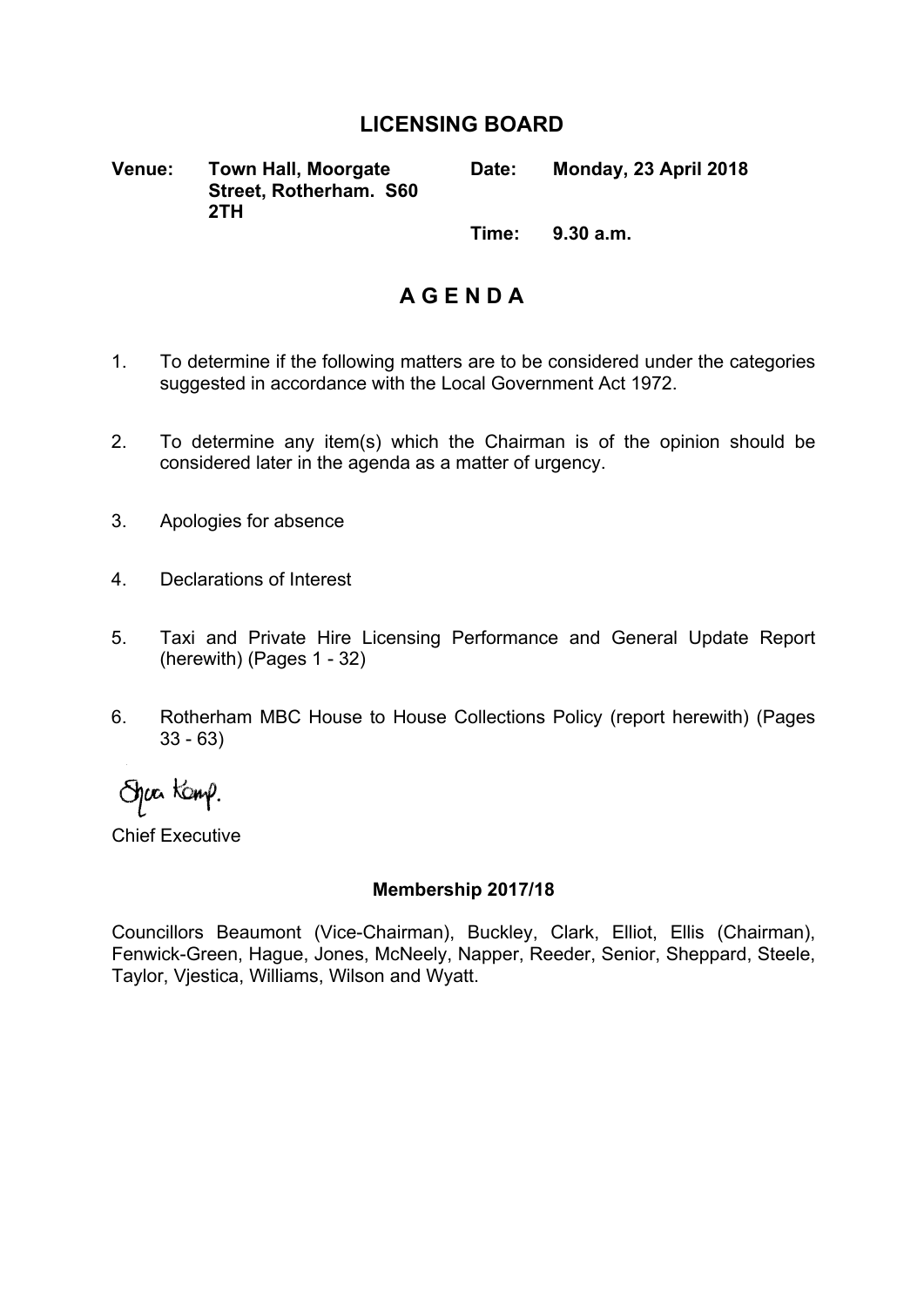# Page 1 **Agenda Item 5**



Public Report Licensing Board

#### **Summary Sheet**

#### **Council Report**

Licensing Board 23rd April 2018

#### **Title**

Taxi and Private Hire Licensing Performance and General Update Report

#### **Is this a Key Decision and has it been included on the Forward Plan?**

This is not a key decision.

#### **Director Approving Submission of the Report**

Tom Smith – Assistant Director of Community Safety and Street Scene

#### **Report author(s):**

Alan Pogorzelec – Licensing Manager Regeneration and Environment 01709 254955, [alan.pogorzelec@rotherham.gov.uk](mailto:alan.pogorzelec@rotherham.gov.uk)

#### **Ward(s) Affected**

All wards

#### **Executive Summary**

This report provides an update in relation to the Licensing team's performance against the Taxi and Private Hire Licensing Performance Framework.

In addition, the report provides an update to the Licensing Board on key activities and actions undertaken since the previous update report to Licensing Board.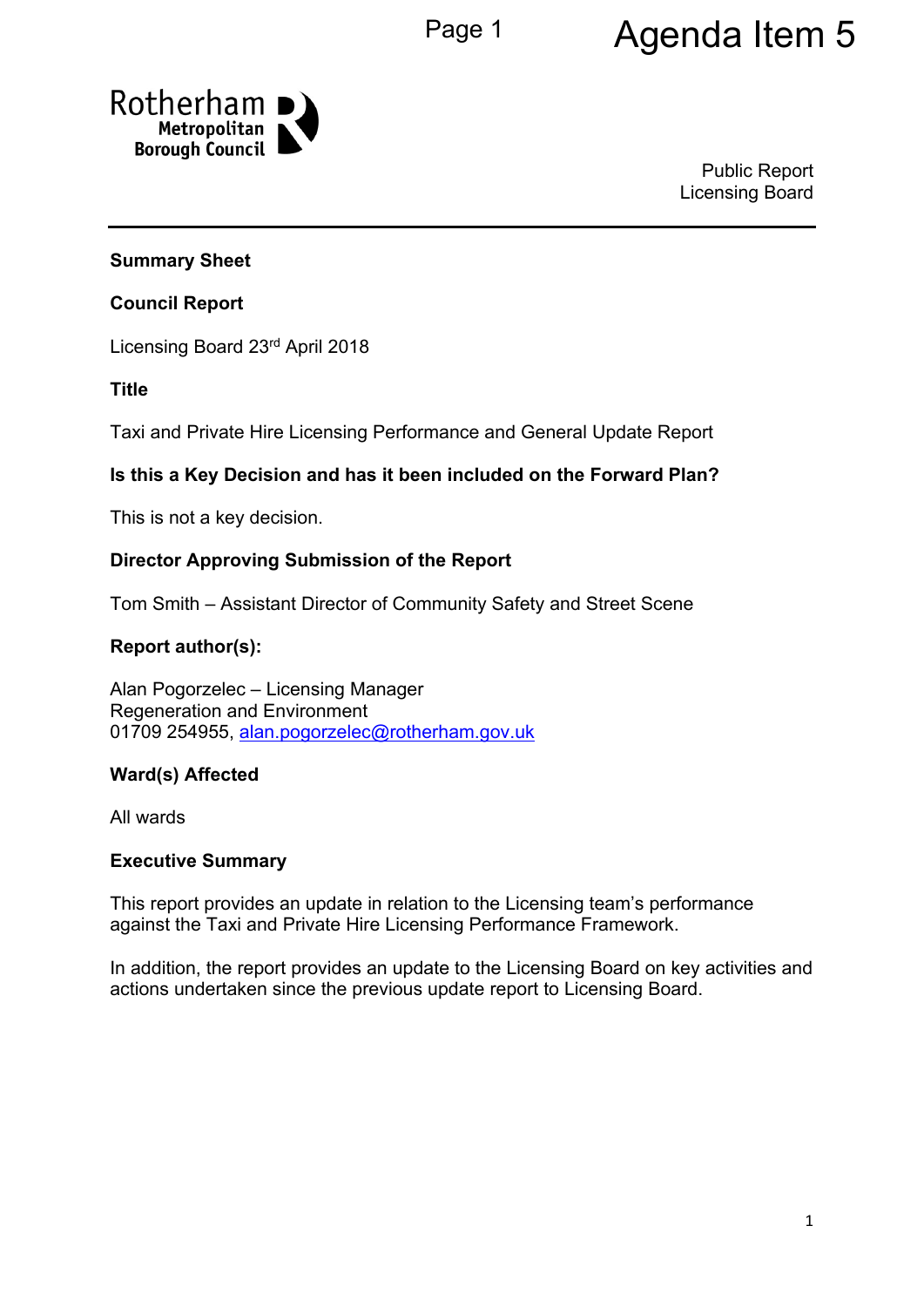#### **Recommendations**

• That the Licensing Board note the content of the update report and the progress that has been made regarding the implementation of the Council's Hackney Carriage and Private Hire Licensing Policy.

## **List of Appendices Included**

| Appendix 1 -                             |                  | Performance against the Licensing Performance Management<br>Framework.                                                                                                                          |
|------------------------------------------|------------------|-------------------------------------------------------------------------------------------------------------------------------------------------------------------------------------------------|
| Appendix 2<br>Appendix 3<br>Appendix 4 - | $\sim$<br>$\sim$ | Quarter 3 and Quarter 4 Enforcement Data.<br>Quarter 3 and Quarter 4 Licensing Admin Team Data.<br>Statistical record of the cases and decisions of the Licensing<br><b>Board Sub-Committee</b> |

#### **Background Papers**

Rotherham MBC Hackney Carriage and Private Hire Licensing Policy

## **Consideration by any other Council Committee, Scrutiny or Advisory Panel**

Not applicable.

#### **Council Approval Required**

No.

#### **Exempt from the Press and Public**

Not exempt.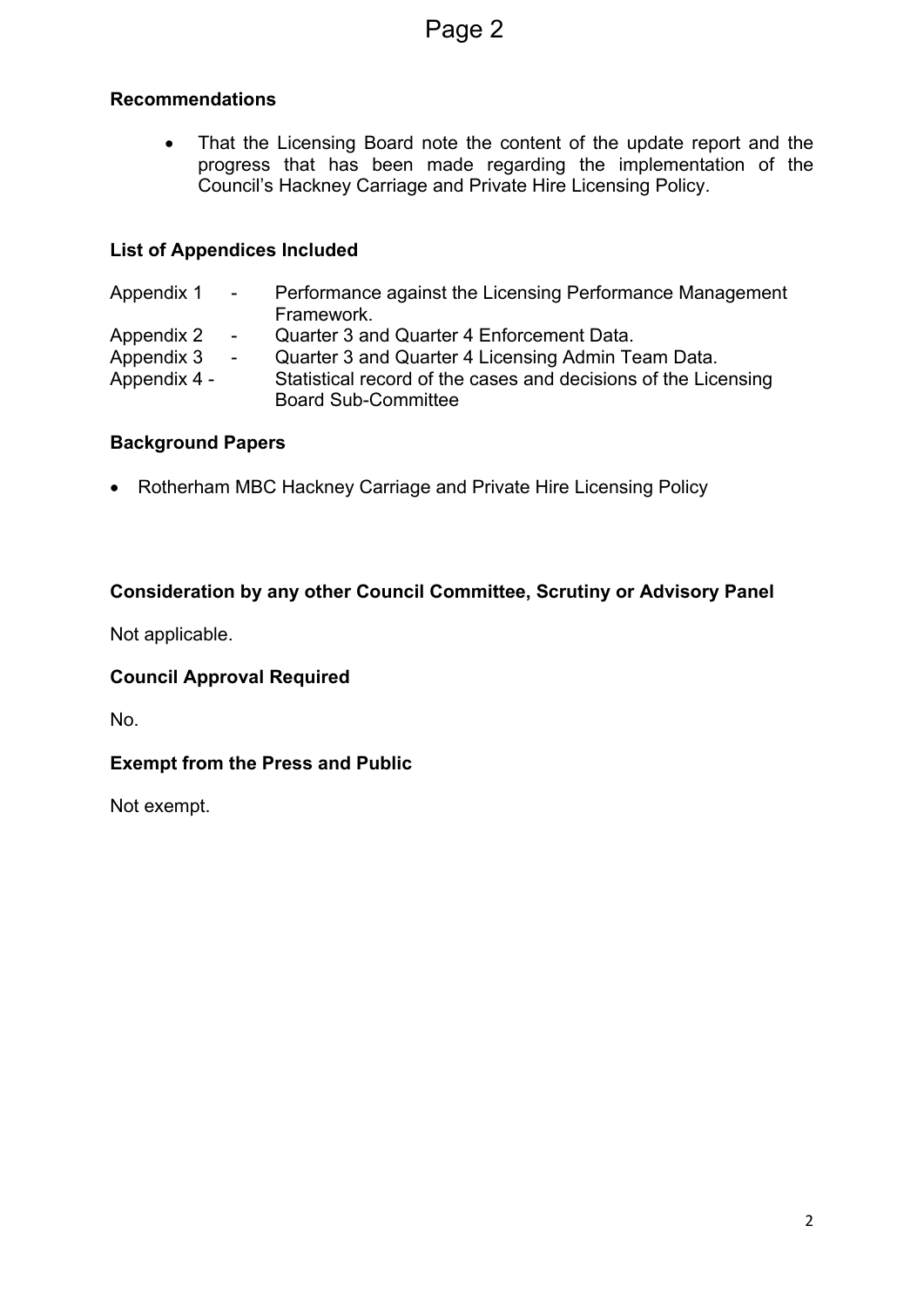## **Taxi and Private Hire Licensing Performance and General Update Report**

#### **1. Recommendations**

1.1 That the Licensing Board note the content of the update report and the progress that has been made regarding the implementation of the Council's Hackney Carriage and Private Hire Licensing Policy.

#### **2. Background**

- 2.1 The Licensing Service has implemented a Performance Management Framework – this framework includes the following:
	- 2.1.1 Elements that are related to the implementation of the Councils Hackney Carriage and Private Hire Licensing Policy.
	- 2.1.2 The performance of the Council's licensing team in relation to quality assurance and administrative aspects of the service.
- 2.2 In addition to the update on performance, this report also provides details of developments in relation to:
	- 2.2.1 Enforcement actions and other activity undertaken by the licensing service.

This report provides a summary of enforcement action that took place between October 2017 and March 2018 (inclusive). It includes details of actions taken by enforcement officers (what could be considered to be traditional enforcement actions) along with enforcement actions taken by other officers within the licensing service, and the outcomes of case hearing meetings.

2.2.2 Service restructure / staffing update.

There have been a number of staffing related developments within the Licensing Service – this report provides further detail on these.

#### **3. Key Issues**

- 3.1 Licensing Performance Framework Year End Results.
	- 3.1.1 The overall judgement outlined in the Louise Casey's inspection report (February 2015) stated that:

*"Inspectors have found that Rotherham has not taken, and does not take, sufficient steps to ensure only fit and proper persons are permitted to hold a taxi licence. As a result, it cannot provide assurances that the public, including vulnerable people, are safe."*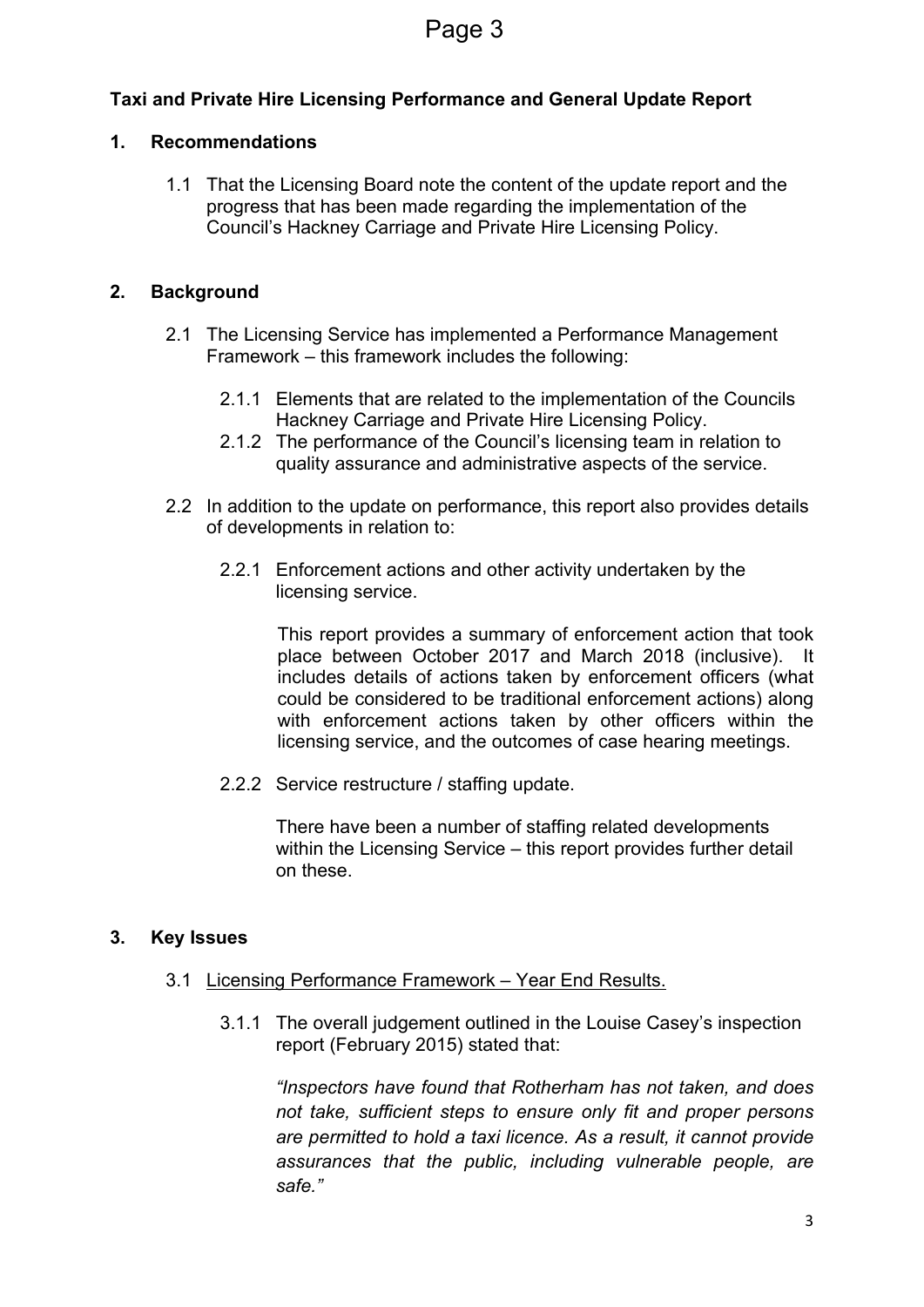3.1.2 In order to ensure the Council's Licensing Service is effective, fit for purpose, and has addressed the concerns raised in Louise Casey's report; it is considered that the following outcomes must be demonstrated:

**Outcome 1** All licence holders are "fit and proper" to hold licences.

**Outcome 2** Trained decision makers must make high quality, appropriate and timely decisions that protect the public from risk of harm.

**Outcome 3** The Licensing Service uses all available statutory powers appropriately, proactively and reactively, to disrupt criminal activity (including CSE and related activity).

**Outcome 4** The licensing team must consistently provide high quality, timely processing of licensing applications.

**Outcome 5** The Council's Private Hire and Hackney Carriage Licensing Policy will be effectively implemented.

- 3.1.3 In order to address each of these outcomes, the Licensing Service has implemented a Performance Management Framework. The framework gives detail on a number of measures are that will indicate whether the desired outcomes are being met.
- 3.1.4 Full detail on the performance against each of the measures is given in Appendix 1 to this report. Explanatory narrative is provided where there is an element of underperformance against the stated targets.
- 3.1.5 Targets have been set against a total of 16 performance measures, there are an additional four measures that are being monitored but a target has not been set in relation to them. The measures without a target are detailed below, along with explanatory narrative.
- 3.1.6 Of the 16 measures with targets, 6 were off target at the time of measurement – further detail on the reason for underperformance is given in Appendix 1, along with any management action that will / has been taken to address the underperformance.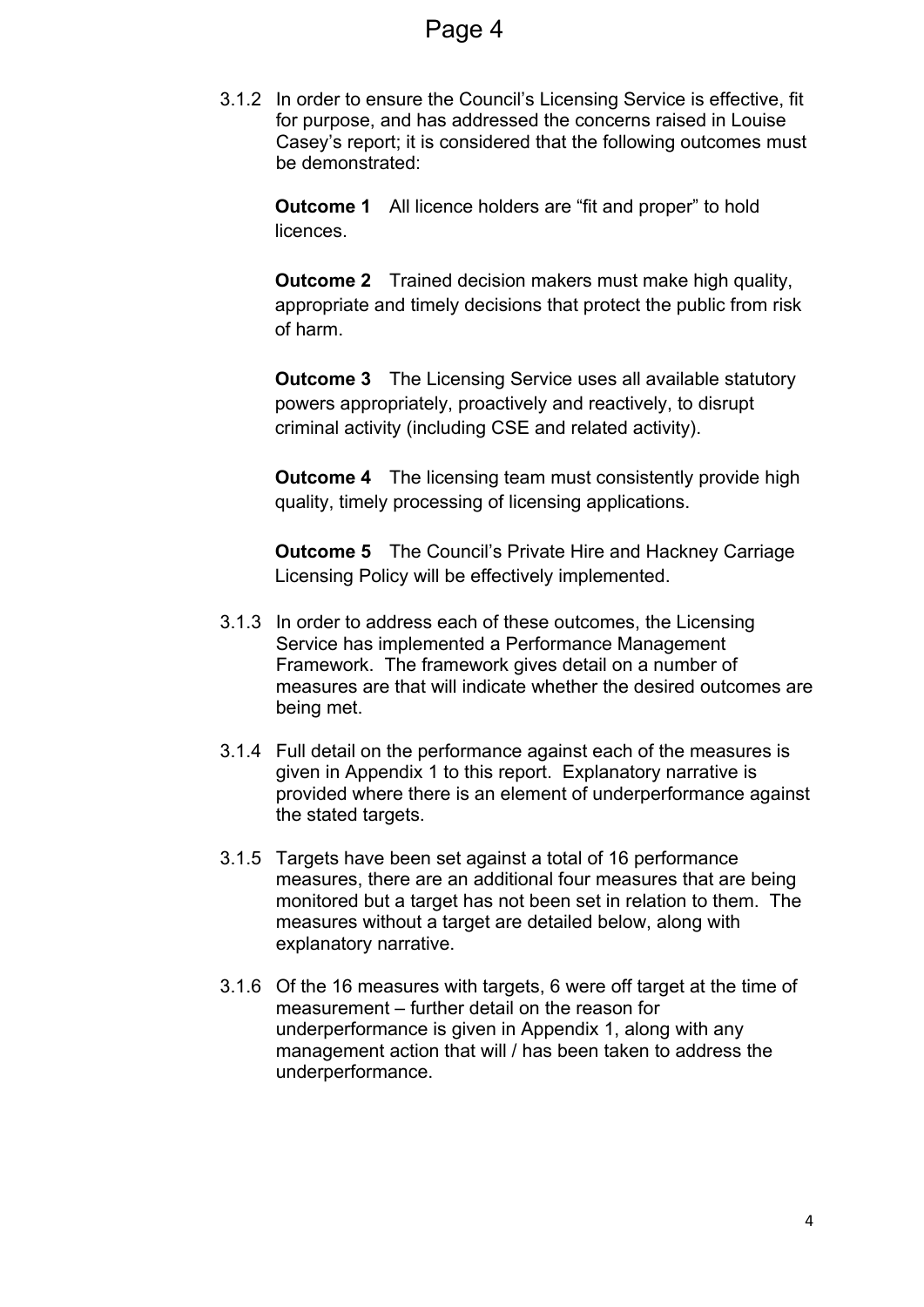3.1.7 The measures without targets are as follows:

Delivery against individual training and development plan for each individual member of staff (contriubuting to Outcome 1).

The training and development of staff is routinely monitored by the Principal Officer and Team Manager via monthly 1:1s and the Corporate PDR process. At the time of writing this report, all members of the Licensing Team had been through the PDR process (except where this had not been possible due to long term absence from work).

Data sharing concerns (when apparent) to be escalated by Assistant Director in a timely manner (contriubuting to Outcome 3).

There have been no data sharing concerns during the period covered by this report.

Documented processes provided to and understood by all staff (contriubuting to Outcome 4).

Documented procedures have been developed in relation to key processes within the team, all of these have been communicated to staff.

Processes are reviewed and (if appropriate) refreshed as required (contributing to Outcome 4).

Processes are continually reviewed and where appropriate amended and reissued. During the period covered by this report, four matters have been identified that require amendments to current working practices:

- Applications that have been pending for a significant period of time (considered by Licensing Board on 30<sup>th</sup> October 2017).
- The referral of cases to Board prior to the completion of all elements of the application process (considered by Licensing Board on 30<sup>th</sup> October 2017).
- The process of approving advertisements that are displayed on licensed vehicles.
- The placing of private hire signage on Hackney Carriages when working for a Private Hire Operator.

The final two matters will be considered by the Licensing Board in due course.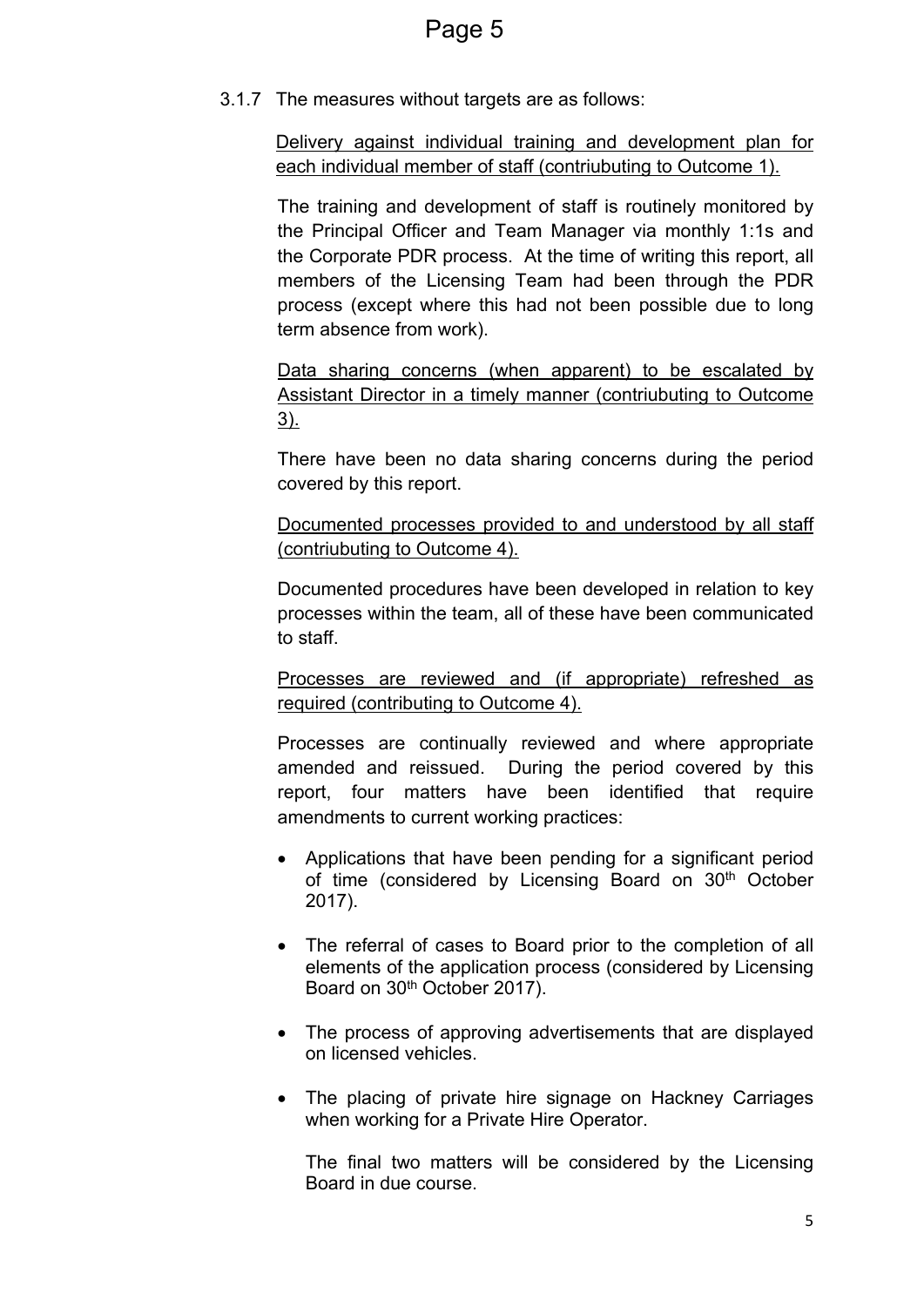- 3.1.8 The implementation of the Council's Hackney Carriage and Private Hire Policy is now complete. As a result, licences are no longer issued to individuals / vehicles unless all of the policy requirements have been met (this includes the installation of taxi cameras in licensed vehicles). The Council can therefore be confident that the standards that are set for those that are licenced are amongst the highest in the country.
- 3.1.9 Adherence is measured based on licence holder compliance with four key elements of the Hackney Carriage / Private Hire Policy. The four elements are:
	- Number of licence holders that have subscribed to the DBS Online Update Service where this is required:
	- Number of drivers that have completed the Council's safeguarding training;
	- Number of licensed vehicles that have a taxi camera system fitted in accordance with the Council requirements;
	- Number of drivers that hold the BTEC or equivalent qualification.
- 3.1.10 Year end performance in relation to the first three requirements is 100% - this has been the case for the whole of the municipal year.
- 3.1.11 Performance in relation to the fourth element (achievement of required qualification) has improved throughout the course of the year and is now at 99%.
- 3.1.12 Performance in relation to the number of drivers that hold the BTEC or equivalent qualification has improved due to enforcement action that has been taken by the Licensing Service, which included the suspension of licences where the holder had not provided evidence that they met the qualification requirement (or had enrolled on a suitable training course).
- 3.1.13 To date, 29 hackney carriage / private hire driver licences have an active suspension in place (meaning that they cannot work as a licensed driver). This equates to 2.8% of current licence holders – all these lice holders have returned their licences to the Council and operators have been informed that the drivers must allocated work.
- 3.1.14 Of the 1004 drivers with active licences, 980 have provided the Council with copies of their certificates – this equates to 97.6%. In addition, confirmation has been received from approved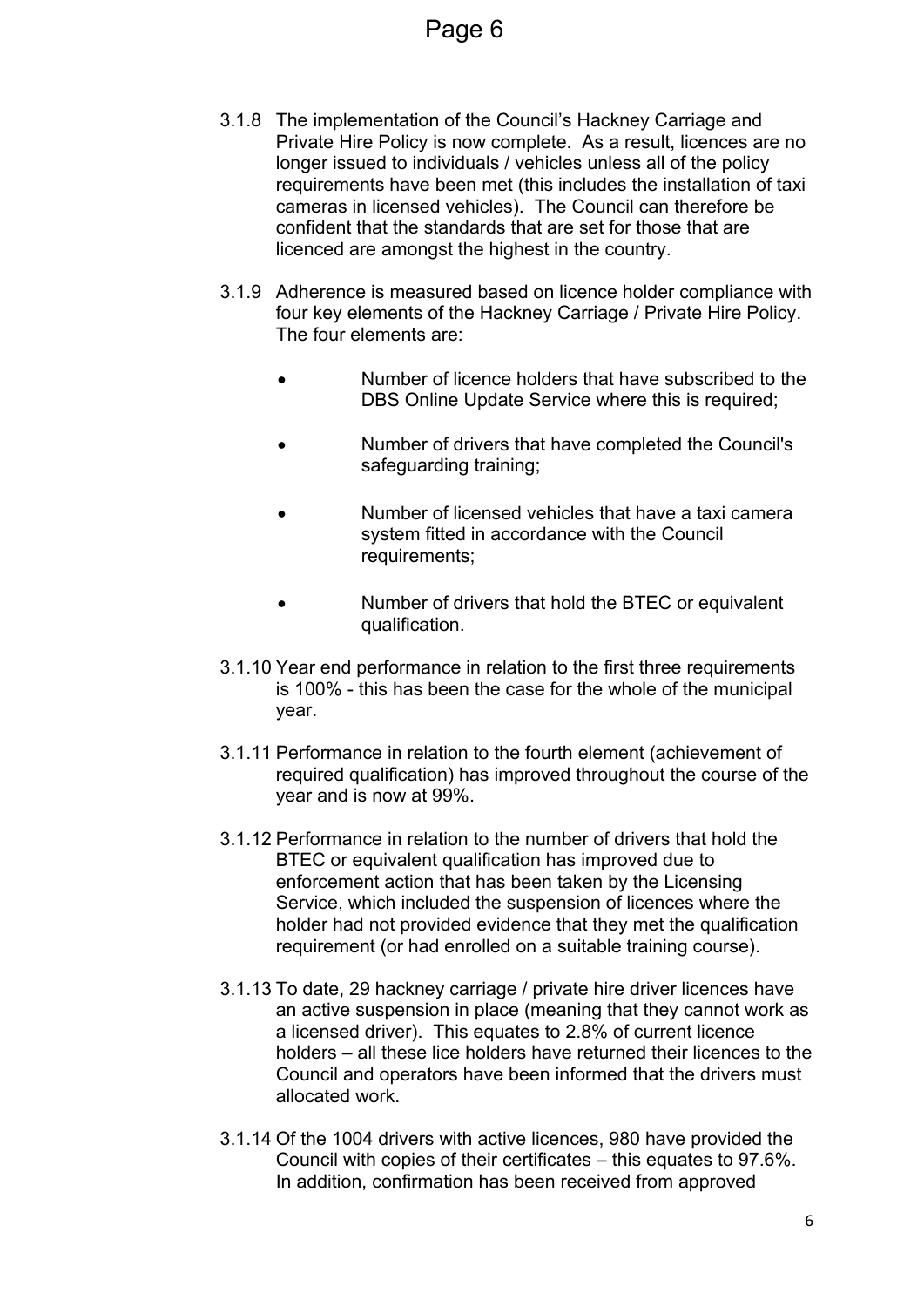## Page 7

training stating that 14 drivers have passed the qualification, but have not yet received their certificate (the certificate can take a number of weeks to be issued by the awarding body). This means that 994 drivers can be considered to meet the qualification requirement (99% of active drivers).

- 3.1.15 The 10 drivers that have not yet provided confirmation that they have obtained the qualification have been contacted and asked to provide confirmation that they have passed an approved course (and therefore meet the qualification requirement). It should be noted that five of these licences will expire during the first quarter of 2018/19 and these will not be renewed in the absence of confirmation that the licence holder possesses the required qualification.
- 3.1.16 Other significant developments of note in the final quarter of the year include the following:
	- The Licensing Service has been working with colleagues from Customer, Information and Digital Services in order to review and reengineer key processes within the service in order to improve their effectiveness and efficiency.
	- We have continued to lobby Central Government in relation to our concerns around the current licensing framework within the UK. We have provided written evidence to the Department for Transport, and the Licensing Manager has attended a meeting of a working group set up to discuss these concerns and will provide further information to the group in the hope that standards can be improved nationally.
	- Licensing have continued to work closely with officers from neighbouring authorities, South Yorkshire Police and the National Crime Agency to ensure that robust action is taken regarding licence holders that are alleged to have been involved in the sexual exploitation of children and vulnerable adults. This has seen the immediate revocation of 5 driver licences in the last six months of 2017/18.
	- Licensing Officers have been actively involved in the development of a national database of applicants that have had their licence application refused, or licence holders whose licences have been suspended or revoked. This will make it more difficult for individuals to obtain licences in one part of the country with the intention of working in another local authority area.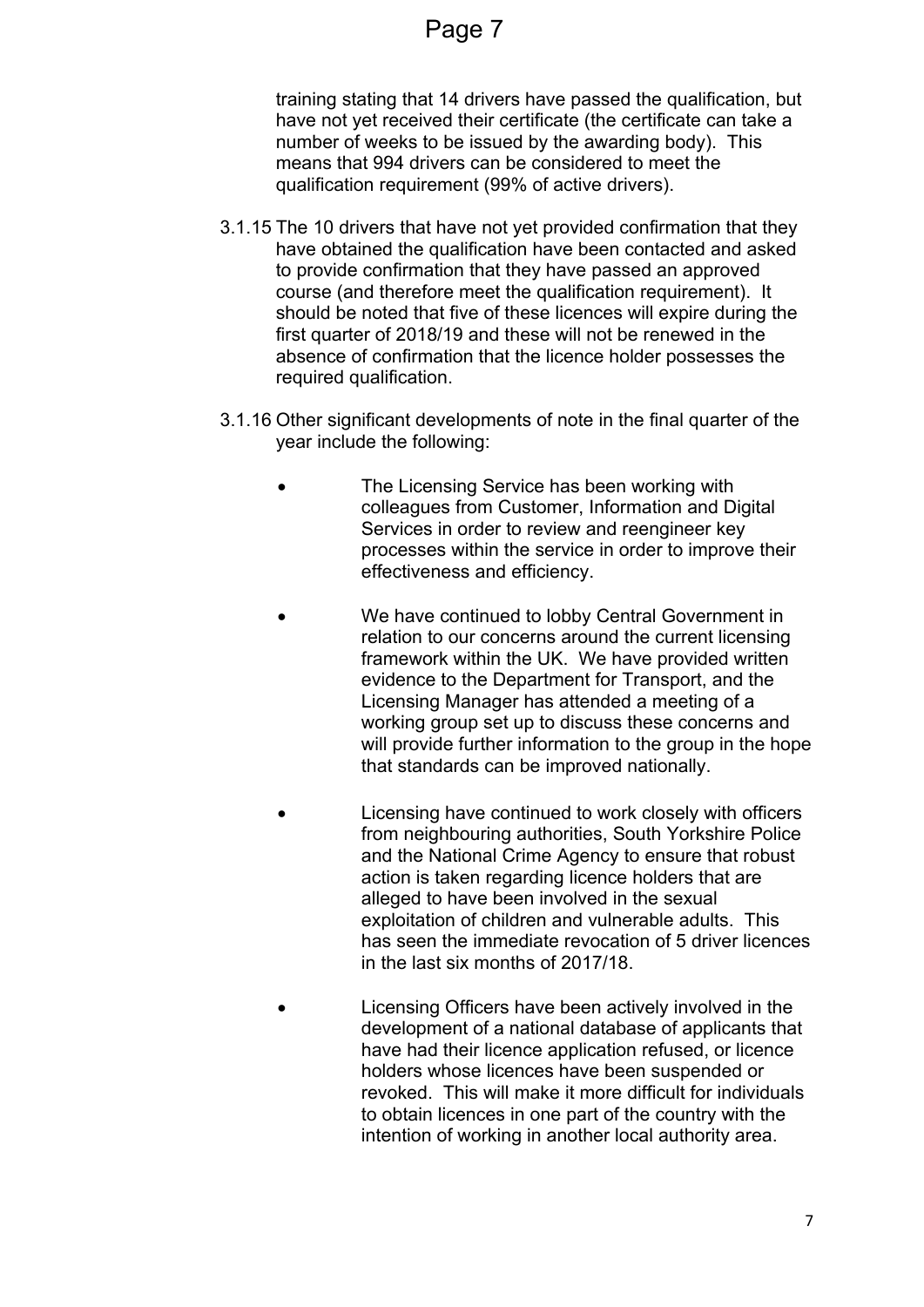- 3.2 Enforcement actions undertaken by the licensing service (including current position in relation to Court appeals).
	- 3.2.1 In June 2015, the council introduced a revised General Enforcement Policy. This policy sets out the council's approach to enforcement and demonstrates how individual enforcement services are adhering the Principles of Good Regulation.
	- 3.2.2 This report outlines the enforcement work undertaken in relation to the licensing function, and provides detail on how the services ensure that such activity complies with the requirements of the council's General Enforcement Policy.
	- 3.2.3 Enforcement relating to the council's licensing function takes two forms:
		- 3.2.3.1 Enforcement related to the issuing of driver, vehicle and operator licences. This includes the appropriate application of the 'fit and proper' test (further details are contained within the Hackney Carriage and Private Hire Licensing Policy). The correct application of the policy will result in the grant, refusal, suspension or revocation of a licence. This process is administered by the licensing admin team in conjunction with the Licensing Board. Action may be taken as a result of information provided by the licensing enforcement team, police, National Crime Agency or other statutory / non-statutory agency.
		- 3.2.3.2 Reactive investigations and proactive operations to establish / evaluate compliance with regulatory provisions and licence conditions. This takes the form of complaint investigations, pre-arranged enforcement operations (such as vehicle safety checks) and observations to identify non-compliance with licensing requirements. Action may ultimately lead to the referral of licence holders to a case hearing meeting and / or the instigation of legal proceedings in the criminal courts. The licensing enforcement team is was formerly located within the Community Protection Unit, however following the service restructure the team became part of the Business Regulation Service in February 2016.
	- 3.2.4 Part 2 of the Legislative and Regulatory Reform Act 2006 requires the Council to have regard to the Principles of Good Regulation when exercising a specified regulatory function. For local authorities, the specified functions include those carried out in relation to the council's licensing service.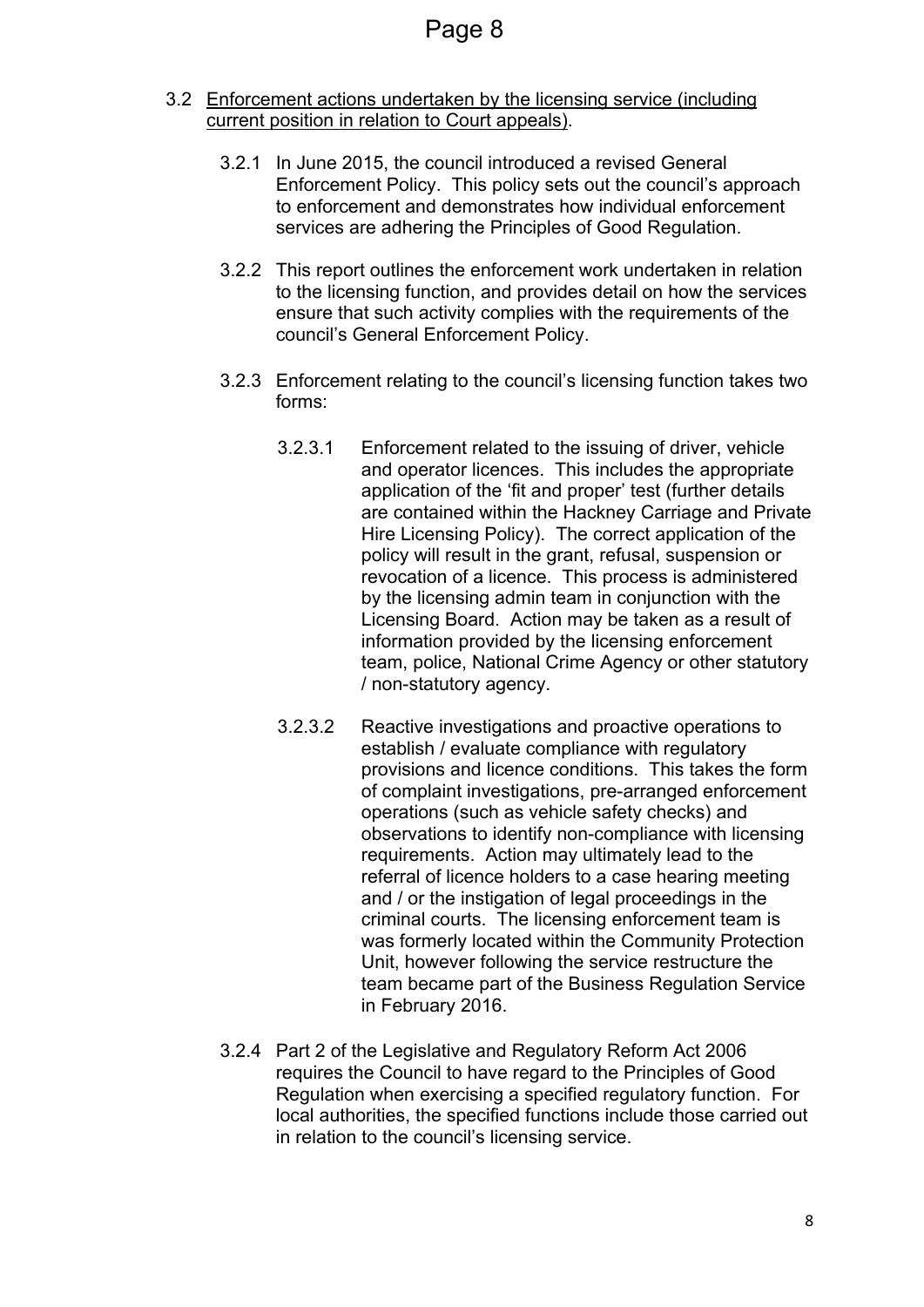- 3.2.5 The council is required to undertake enforcement in relation to its licensing function, however the way in which enforcement activity is undertaken is at the discretion of the council. The vast majority of complaints are dealt with on an informal basis which means that they do not result in criminal proceedings.
- 3.2.6 The licensing service exercises its regulatory activities in a way which is:
	- 3.2.6.1 Proportionate our activities will reflect the level of risk to the public and enforcement action taken will relate to the seriousness of the offence.
	- 3.2.6.2 Accountable our activities will be open to public scrutiny, with clear and accessible policies, and fair and efficient complaints procedures.
	- 3.2.6.3 Consistent our advice to those we regulate will be robust and reliable and we will respect advice provided by others. Where circumstances are similar, we will endeavour to act in similar ways to other local authorities.
	- 3.2.6.4 Transparent we will ensure that those we regulate are able to understand what is expected of them and what they can anticipate in return.
	- 3.2.6.5 Targeted we will focus our resources on higher risk enterprises and activities, reflecting local need and national priorities.
- 3.2.7 In undertaking its enforcement activities, the council's licensing service needs to demonstrate compliance with these elements.
- 3.2.8 Information in relation to the activities of the licensing enforcement team is attached to this report as Appendix 2.
- 3.2.9 Information in relation to the activities of the licensing admin team is attached to this report as Appendix 3 (please note that this also includes enforcement actions undertaken as a result of decisions made following consideration of a matter at a Case Hearing Meeting, or more recently the Licensing Board).
- 3.2.10 Any person aggrieved by such a determination has the right of appeal to the Magistrates' Court, which must be exercised within 21 days of receipt of written notification of the decision.
- 3.2.11 During the 2017/18 municipal year there have been 15 appeals and we have successfully defended 13 of them (success rate of 87%). There are a further 4 appeals still pending (as at the time of writing this report). All of these relate to driver matters only.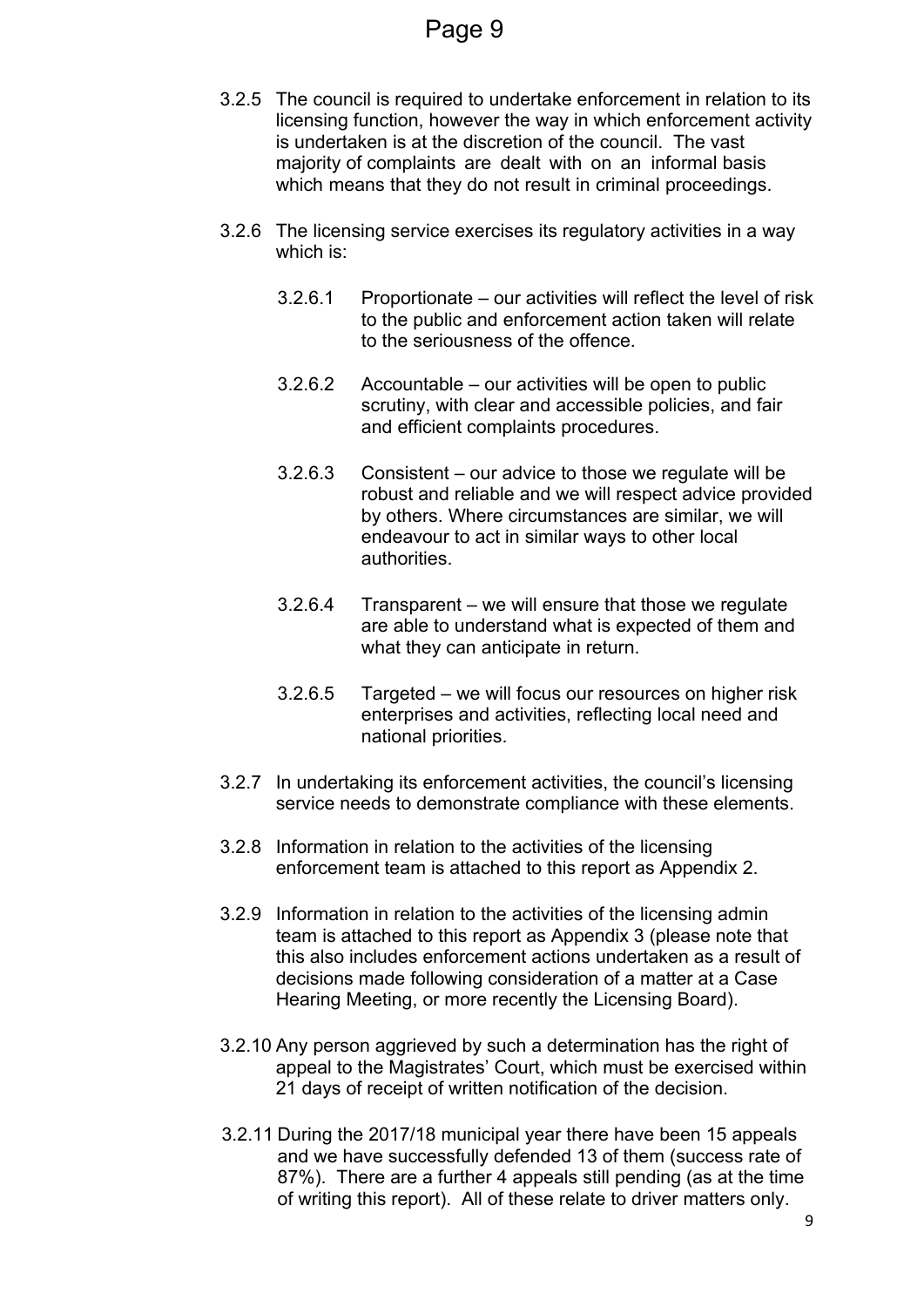- 3.2.12 Further detail in relation to individual appeals is available on request. If members wish to discuss any of these cases in further detail then this may be dealt with in the confidential part of the agenda.
- 3.2.13 Initial enforcement in relation to costs that are awarded is via the sundry debtors' process. Thereafter any costs remaining unpaid are pursued by Legal Services through the civil enforcement processes available through the County Court.
- 3.2.14 A statistical record of the cases and decisions of the Licensing Board Sub-Committee is attached to this report as Appendix 4.
- 3.3 Service restructure / staffing update.
	- 3.3.1 There have been a number of changes to the staffing arrangements within the Licensing Service over the past 12 months.
	- 3.3.2 Staff have been appointed to all senior and support officer posts within the team, however there has been some difficulty in relation to the recruitment and retention to enforcement officer posts.
	- 3.3.3 There is currently one vacant Licensing Enforcement Officer post and this is the subject of a recruitment exercise.
	- 3.3.4 In addition, the Council is seeking to appoint a Technical Support Officer to lead on taxi camera downloads and the development of appropriate processes to support the effective use of camera footage.

#### **4.** Options considered and recommended proposal

- 4.1 The report is for information only, and therefore no options / proposals are recommended.
- 4.2 However, in relation to enforcement work, the service has a number of options available to it:
	- 4.2.1 Compliance Advice, Guidance and Support
		- 4.2.1.1 The Council uses compliance advice, guidance and support as a first response in the case of many breaches of legislation / licence condition that are identified. Advice is provided, sometimes in the form of a warning letter, to assist licence holders in rectifying breaches as quickly and efficiently as possible, avoiding the need for further enforcement action. A warning letter will set out what should be done to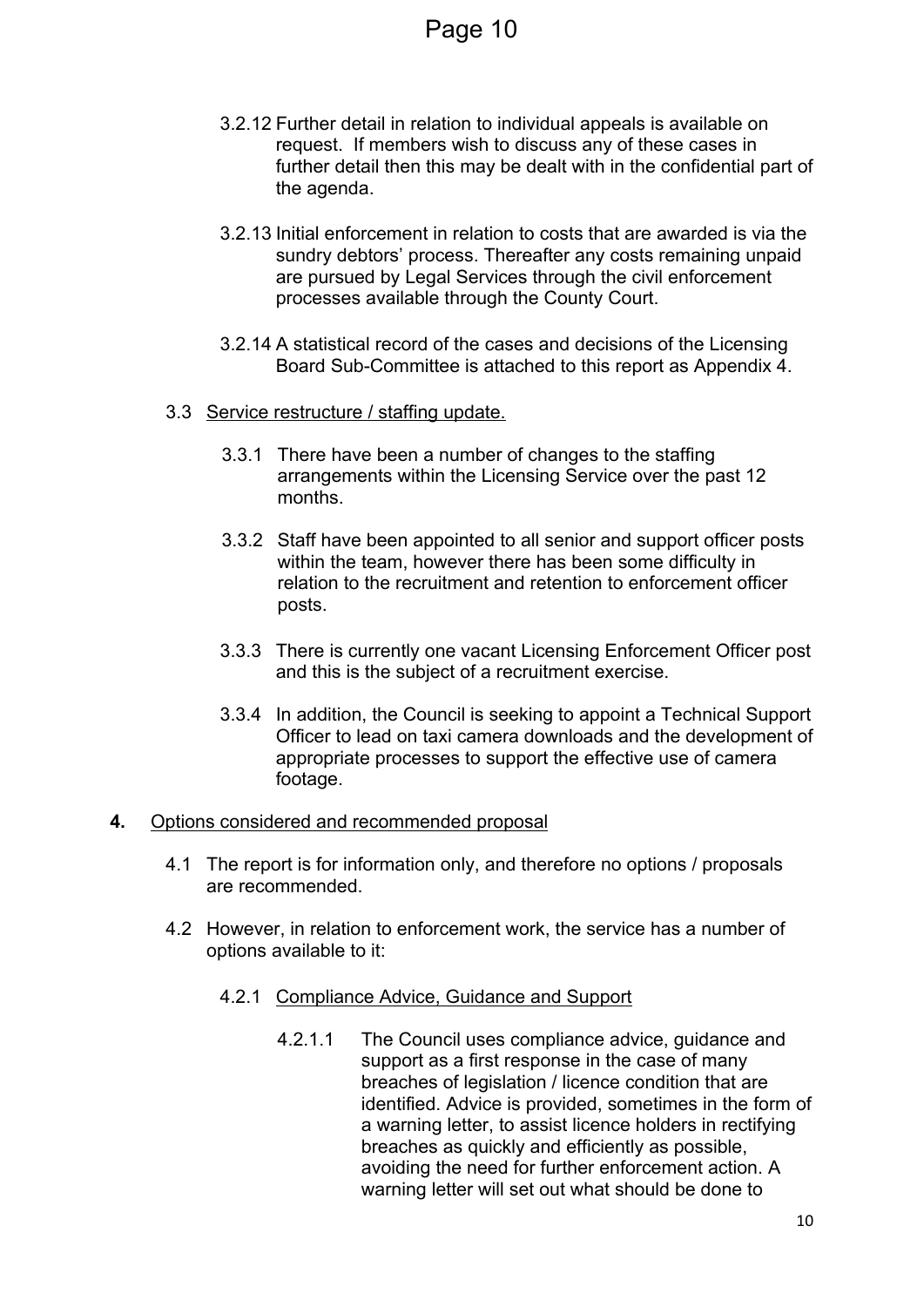## Page 11

rectify the breach and to prevent re-occurrence. If a similar breach is identified in the future, this letter will be persuasive in considering the most appropriate enforcement action to take on that occasion. Such a letter cannot be cited in court as a previous conviction but it may be presented in evidence and will illustrate a graduated, proportionate response in relation to enforcement.

#### 4.2.2 Refusal / Suspension / Revocation of Licences

- 4.2.2.1 Licence applications will be refused where applicants are not considered to meet the standards / requirements that are required by the council.
- 4.2.2.2 Where a licence holder fails to adhere to certain standards, acts inappropriately or breached a licence condition, the council will review the licence by referring the matter to a hearing before Commissioner Ney and members of the Advisory Licensing Board. If it shown, on the balance of probabilities, that the licence holder is no longer considered to be a 'fit and proper' person to hold a licence then the review may lead to a revocation or suspension of the licence.
- 4.2.2.3 When considering future licence applications, the Council may take previous breaches and enforcement action into account.

#### 4.2.3 Prosecution / simple caution

- 4.2.3.1 Licence holders that are shown to have committed significant breaches of licence condition (or unlicensed individuals that have undertaken licensable activity) may be the subject of legal proceedings by the council. This may take one of two forms, a simple caution or a prosecution. Either of these options may be considered in conjunction with a revocation or suspension of a licence.
- 4.2.3.2 Simple cautions (previously known as 'formal cautions') are issued as an alternative to prosecution for some less serious criminal offences, where a person admits an offence and consents to the simple caution. Where a simple caution is offered and declined, the Council will proceed to a prosecution of the individual.
- 4.2.3.3 A simple caution for a criminal offence will appear on the offender's criminal record. It is likely to influence how the Council and others deal with any similar breaches in the future, and may be cited in court if the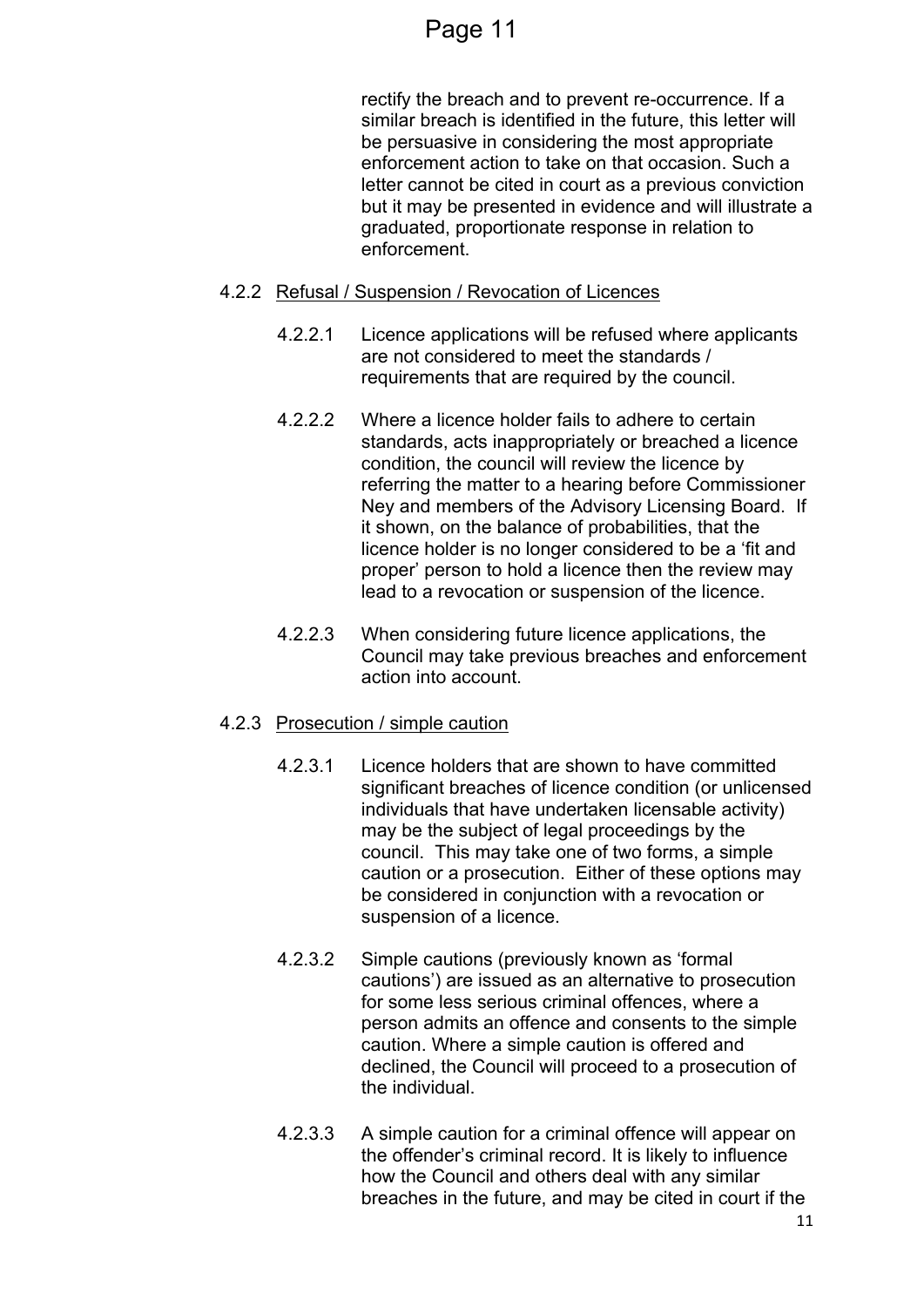## Page 12

offender is subsequently prosecuted for a similar offence. If a simple caution is issued to an individual (rather than a corporation) it may have consequences if that individual seeks certain types of employment.

- 4.2.3.4 Simple cautions will be used in accordance with Home Office Circular 016/2008 and other relevant guidance.
- 4.2.3.5 The Council may prosecute in respect of more serious or recurrent breaches, or where other enforcement actions, such as voluntary undertakings or statutory notices have failed to secure compliance. When deciding whether to prosecute, the Council has regard to the provisions of The Code for Crown [Prosecutors](http://www.cps.gov.uk/publications/code_for_crown_prosecutors) as issued by the Director of Public Prosecutions.
- 4.2.3.6 Prosecution will only be considered where the Council is satisfied that it has sufficient evidence to provide a realistic prospect of conviction against the defendant(s).
- 4.2.3.7 Before deciding that prosecution is appropriate, the Council will consider all relevant circumstances carefully and will have regard to the following public interest criteria:
	- Seriousness of the offence committed
	- The level of culpability of the suspect
	- The circumstances of, and the harm caused to the victim?
	- Was the suspect under the age of 18 at the time of the offence?
	- What is the impact on the community?
	- Is prosecution a proportionate response?
	- Do sources of information require protecting?
- 4.2.3.8 A successful prosecution will result in a criminal record. The court may impose a fine and in respect of particularly serious breaches a prison sentence.
- 4.2.3.9 The conviction of an individual for an offence will require proof beyond reasonable doubt.
- 4.2.4 The selection of the most appropriate enforcement option in relation to a particular situation is determined by the investigating officer. That said, all enforcement cases are signed off by the Principal Licensing Officer prior to the investigation being closed. In addition, a sample of completed investigations is evaluated by service management as part of the Performance Management Framework in order to confirm that the correct action has been taken in all cases.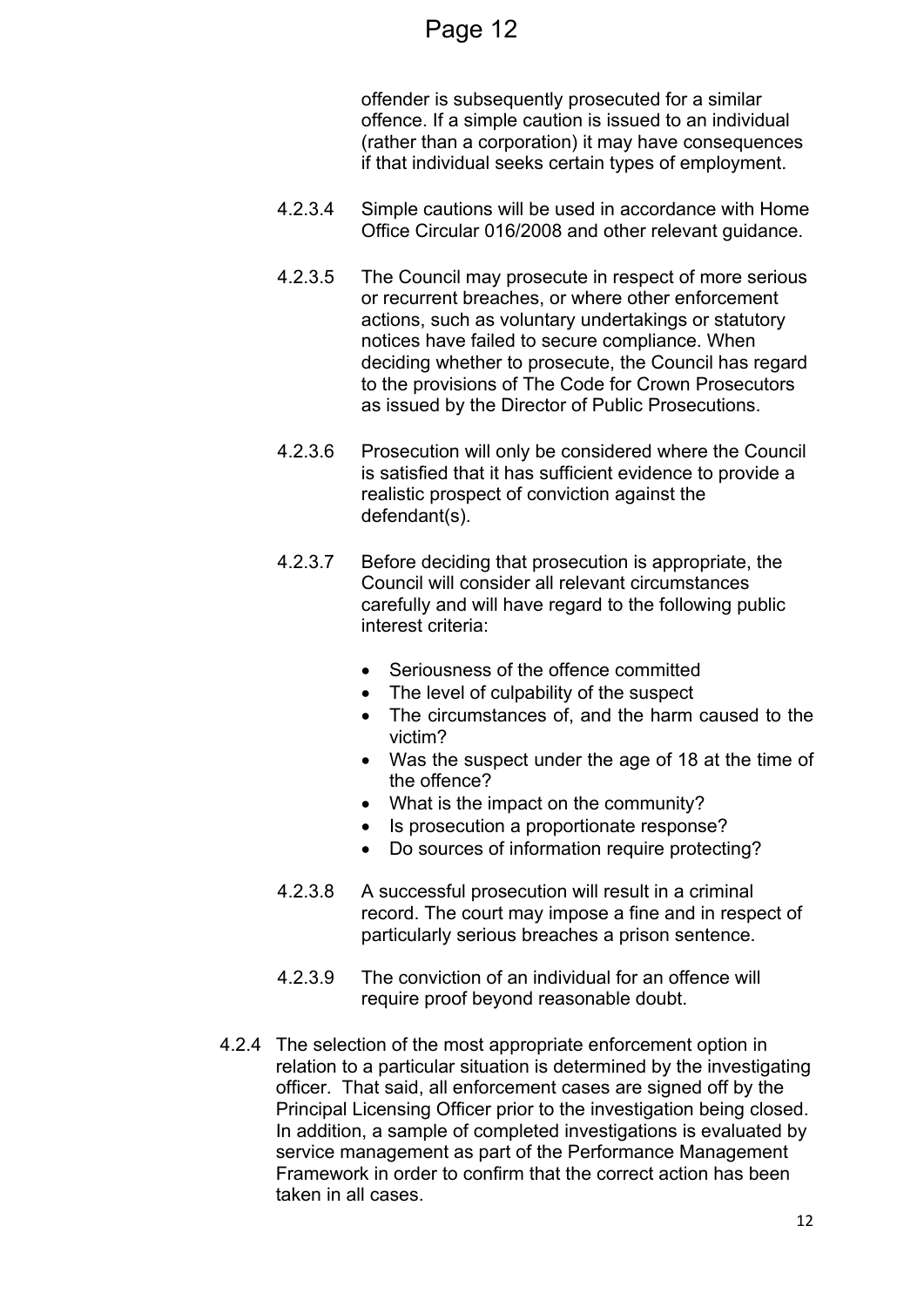#### **5. Consultation**

- 5.1 Extensive consultation took place in relation to the development of the policy requirements.
- 5.2 Consultation with representatives of the licensed trade was undertaken during the development of the implementation scheme, with the proposed scheme was agreed by Commissioner Ney in August 2015 following consultation with members of the Advisory Licensing Board.

#### **6. Timetable and Accountability for Implementing this Decision**

6.1 This report is for information and comments only

#### **7. Financial and Procurement Implications**

- 7.1 There are no financial or procurement implications directly associated with this report.
- 7.2 There is, however, the risk of financial penalties (as outlined below) resulting from potential legal challenges if the Council does not provide an effective licensing service.

#### **8. Legal Implications**

- 1.1 Failure of the licensing service to effectively implement and administer the requirements of the council's policy may result in a legal challenge being made against the council.
- 1.2 A successful legal challenge will have a financial and reputational impact on the council – it is therefore essential that the policy is implemented effectively and administered appropriately.
- 1.3 The Council must be able to demonstrate effectiveness of the policy and provide confidence and reassurance regarding its implementation.

#### **2. Human Resources Implication**

- 2.1 In order to ensure the effective implementation and application of the policy and the ability to meet the performance measures, it is essential that all staff involved have the necessary knowledge and capability to undertake their role.
- 2.2 Staff understanding and awareness of the policy and its effective application will be monitored by team / service management at team meetings and periodic 1:1 meetings. Any development needs will be identified at these meetings and action taken as appropriate.
- 2.3 Effective communication within the team, particularly in relation to policy and performance matters, will ensure that the Council delivers a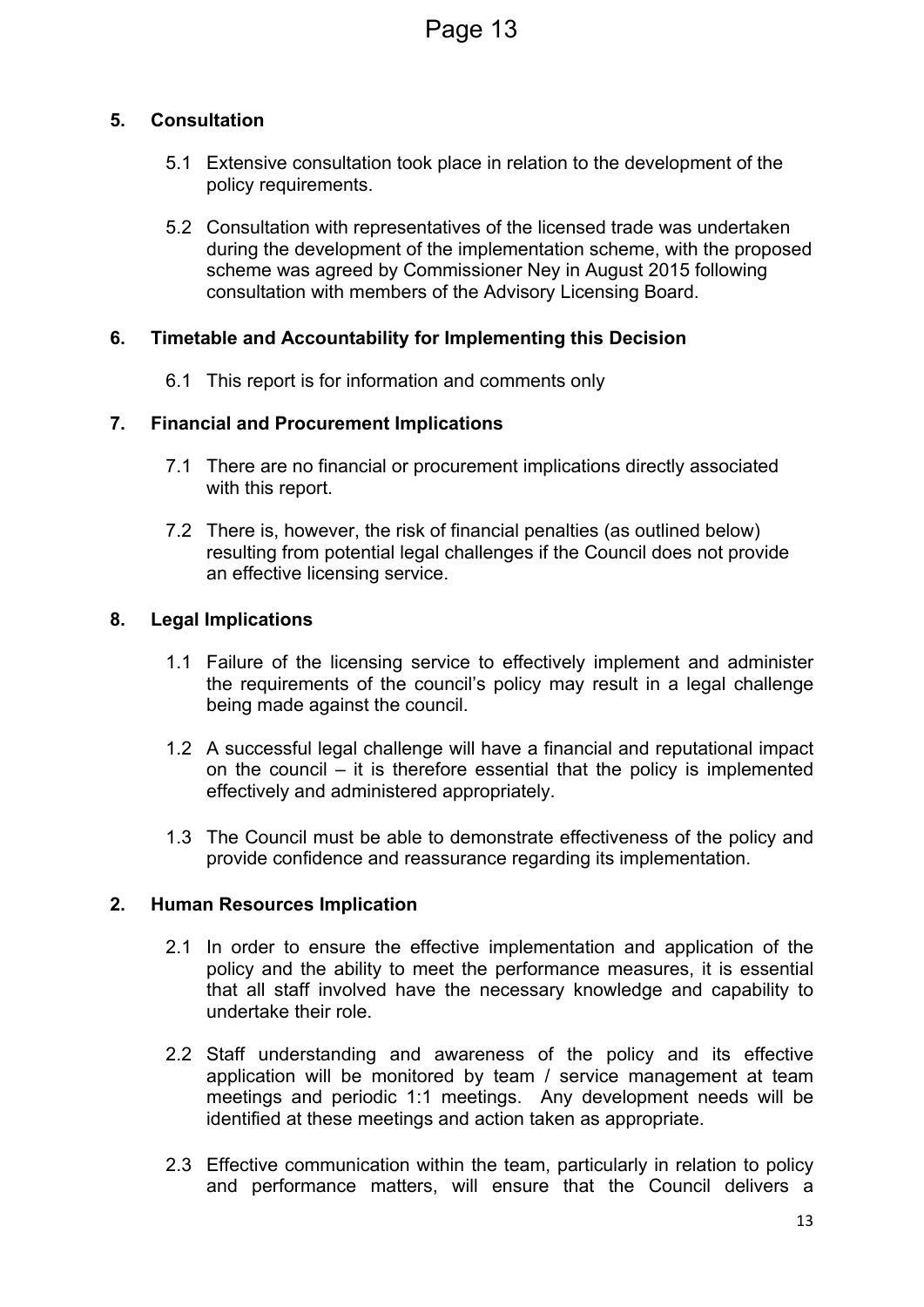consistent approach to the implementation of the policy. This will also provide a common understanding and appreciation of any issues that arise as a result of the policy (and its implementation) – allowing the council to clarify or amend requirements as required.

- 2.4 In order to ensure the effective delivery of the council's licensing enforcement function it is essential that all staff involved have the necessary skills, knowledge and capability to undertake their role in accordance with legislative requirements, published guidance and the council's General Enforcement Policy.
- 2.5 Competency is maintained via the undertaking of appropriate training and continued professional development, and assessment of competency as 1:1 / supervision meetings which complement the annual Performance and Development Review cycle.
- 2.6 Any issues identified in relation to the enforcement work that is carried out are discussed with individual officers and corrective actions undertaken where necessary.

#### **3. Implications for Children and Young People and Vulnerable Adults**

- 3.1 Both the Jay report into Child Sexual Exploitation (CSE) in Rotherham and the subsequent Corporate Governance Inspection led by Louise Casey CB identified issues, amongst which was the importance of having an effective taxi licensing service.
- 3.2 In order to ensure the Council's Licensing Service is effective, fit for purpose, and has addressed the concerns raised in Louise Casey's report; the following outcomes must be demonstrated:
	- All licence holders are "fit and proper" to hold licences.
	- Trained decision makers must make high quality, appropriate and timely decisions that protect the public from risk of harm.
	- The Licensing Service uses all available statutory powers appropriately, proactively and reactively, to disrupt criminal activity (including CSE and related activity).
	- The licensing team must consistently provide high quality, timely processing of licensing applications.
	- The Council's Private Hire and Hackney Carriage Licensing Policy will be effectively implemented.
- 3.3 In order to address this, the service has developed a performance management framework and improvement plan to provide assurance that the outcomes identified above are achieved.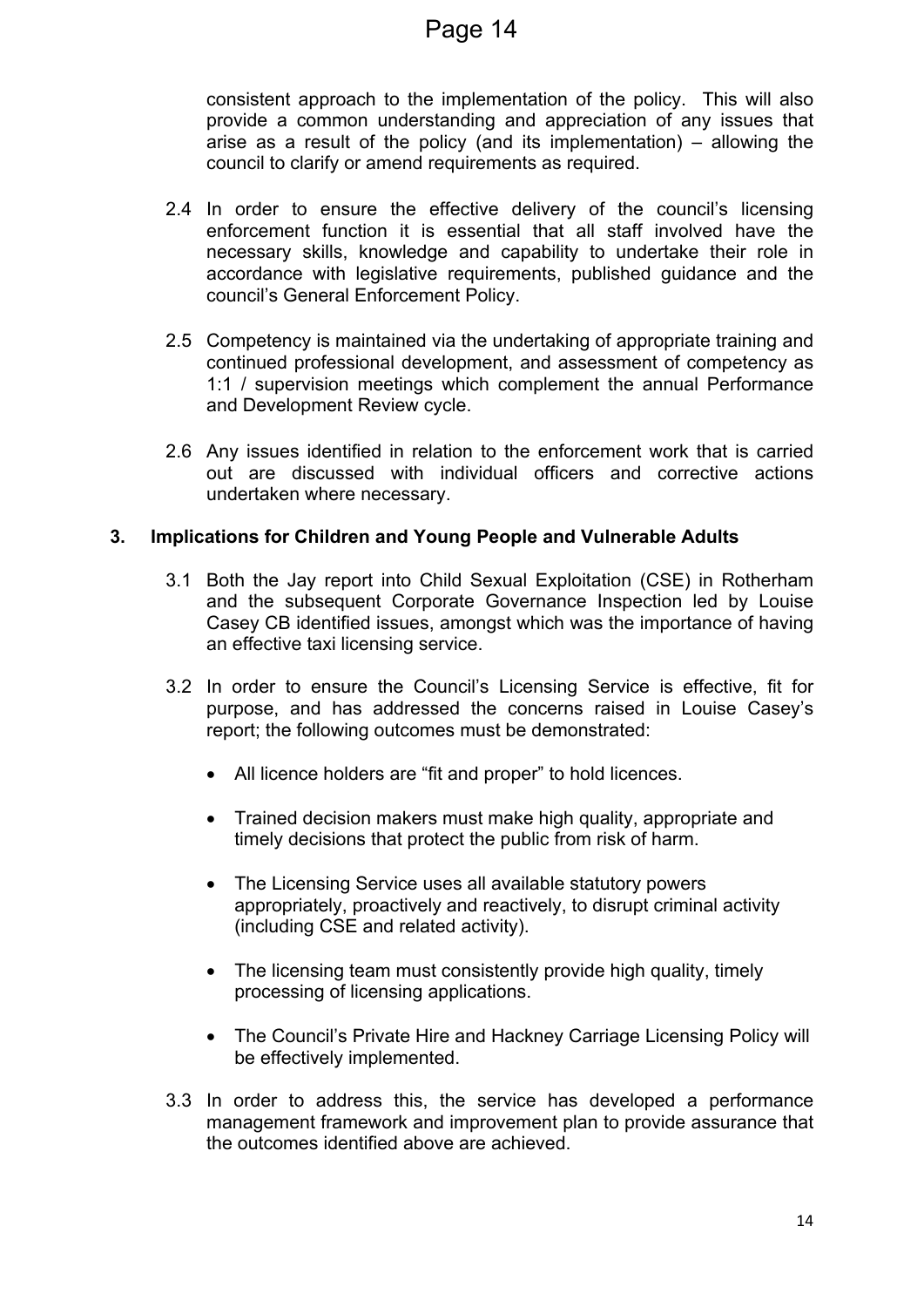- 3.4 At the heart of the new policy, service improvement plan and the performance framework lies a commitment to the protection of the public, safeguarding children and the vulnerable and the prevention of crime and disorder. The effective implementation of the licensing policy and the standards that it contains plays an important part in the protection of children and vulnerable people in Rotherham.
- 3.5 Since the publication of the report, the licensing team have been working with colleagues in Children's Services to ensure that those involved in the care and support of looked after children are aware of the key contacts within licensing, the nature of information that can be passed on to the licensing team and the action that the team can take as a result. This has been achieved by identifying single points of contact within the Business Regulation Service and Children's Services, and an agreed protocol for the sharing of information between services (making use of the formal, documented Local Authority Designated Officer procedures within Children's Services)
- 3.6 In addition, action has been taken to repair and formalise the information sharing processes within the council and between its partners. This includes the regular attendance of a senior manager from the council's regulatory service at the weekly CSE Intelligence Sharing Meetings that are chaired by South Yorkshire Police. Information that is discussed at the weekly meetings includes detail on offenders, victims and locations of concern. These meetings also provide a forum where a multiagency approach to a problem can be discussed – if need be with formation of a separate task and finish group consisting of the various council services and partner agencies.
- 3.7 The service has also developed an excellent working relationship with the National Crime Agency, this sees the regular exchange of information in relation to potential concerns around licensed individuals / premises – and on more than one occasion has resulted in the revocation of driver licenses with immediate effect.
- 3.8 The council's Hackney Carriage and Private Hire Licensing Policy makes it clear that non-conviction information can be taken into consideration when making decisions regarding licensing matters (there had previously been a criticism that officers acted only when a licence holder had actually been convicted of an offence). The policy confirms that the safety of the travelling public must be the paramount concern.

#### **4. Equalities and Human Rights Implications**

- 4.1 In undertaking its licensing function, the Council comply with relevant legislative requirements including the Human Rights Act 1998.
- 4.2 The policy (along with the council's General Enforcement Policy) will ensure the consistent and fair determination of licences – recognising that every individual is entitled to dignity and respect.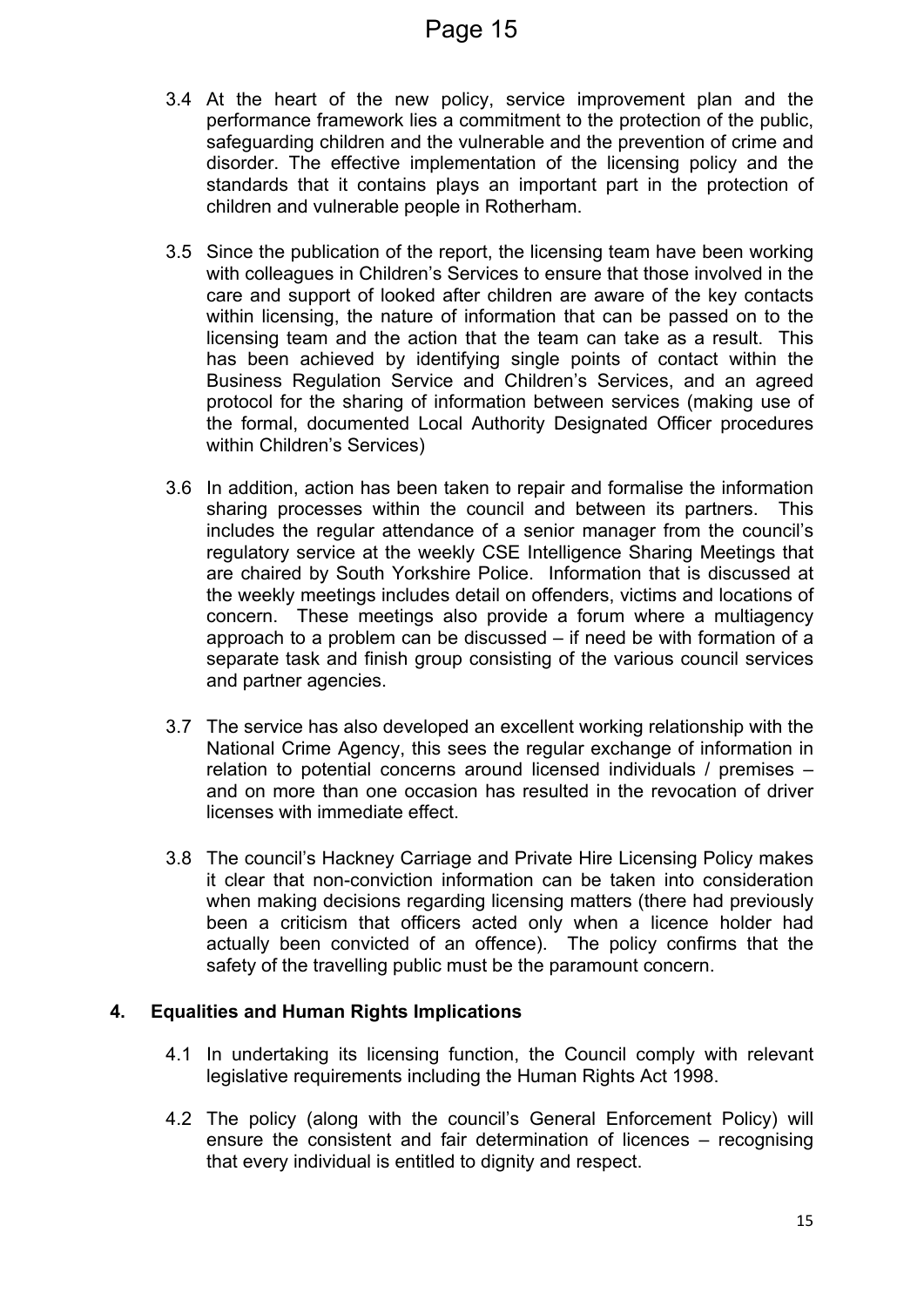- 4.3 When making licensing decisions the Council and its officers aim to ensure there is no discrimination on the grounds of culture, ethnic or national origins, gender, disability, age, sexual orientation, political or religious beliefs, socio-economic status, or previous criminal conviction or caution which is not relevant to the current issue.
- 4.4 Adherence to these requirements are assured by means of officer awareness, observation, case reviews and both customer satisfaction and complaints received into the service. In addition, those affected by licensing decisions have the legal right to challenge that decision in the Magistrates Court.

#### **5. Implications for Partners and Other Directorates**

5.1 It is recognised that enforcement and compliance activity often cannot be carried out in isolation by the Council. Its key partnerships with other agencies e.g. South Yorkshire Police, HM Revenue and Customs and the Driver and Vehicle Standards Agency are critical to ensure a comprehensive approach to regulation.

#### **6. Risks and Mitigation**

- 6.1 Failure of the Council to effectively discharge its licensing function may compromise public safety.
- 6.2 The Hackney Carriage and Private Hire Licensing Policy and draft performance framework must give confidence to licence holders and the public of the effective performance management of Council processes and the transparency and fairness of the Council's approach to enforcement.
- 6.3 Responsibility for ensuring compliance with the policy rests with team and service management, with appropriate overview and scrutiny by Commissioner Ney and members of the Licensing Board.
- 6.4 Failure of the Council to effectively discharge its licensing enforcement functions may compromise public safety.
- 6.5 Compliance with the General Enforcement Policy gives confidence to business and individuals of the transparency and fairness of the Council's approach to enforcement, without which the Council's reputation might be at risk.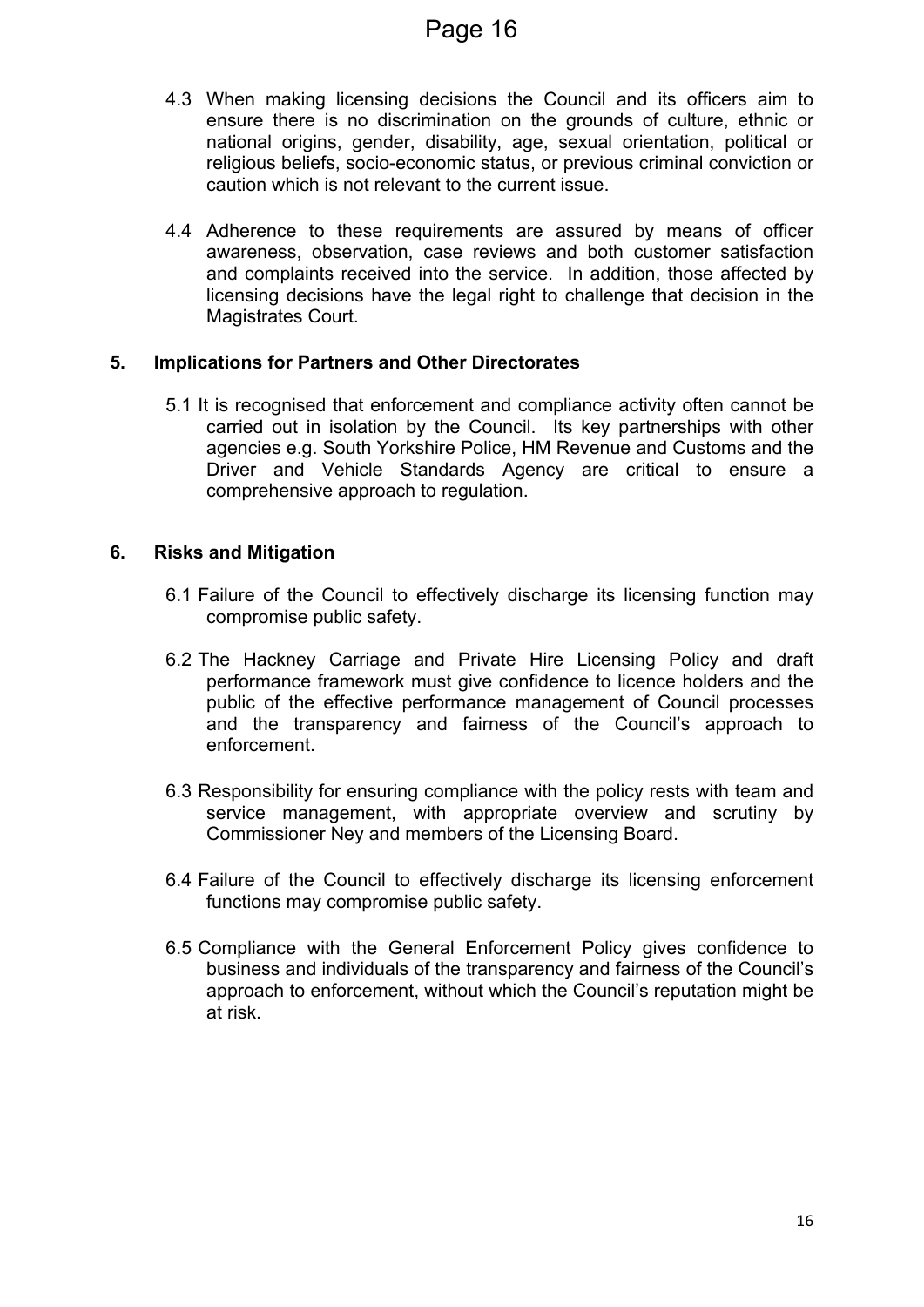## Page 17

## **7. Accountable Officer(s)**

7.1 Alan Pogorzelec – Licensing Manager Regeneration and Environment 01709 254955, [alan.pogorzelec@rotherham.gov.uk](mailto:alan.pogorzelec@rotherham.gov.uk)

This report is published on the Council's website or can be found at:-

[http://moderngov.rotherham.gov.uk/ieDocHome.aspx?Categories=](http://moderngov.rotherham.gov.uk/ieDocHome.aspx?Categories)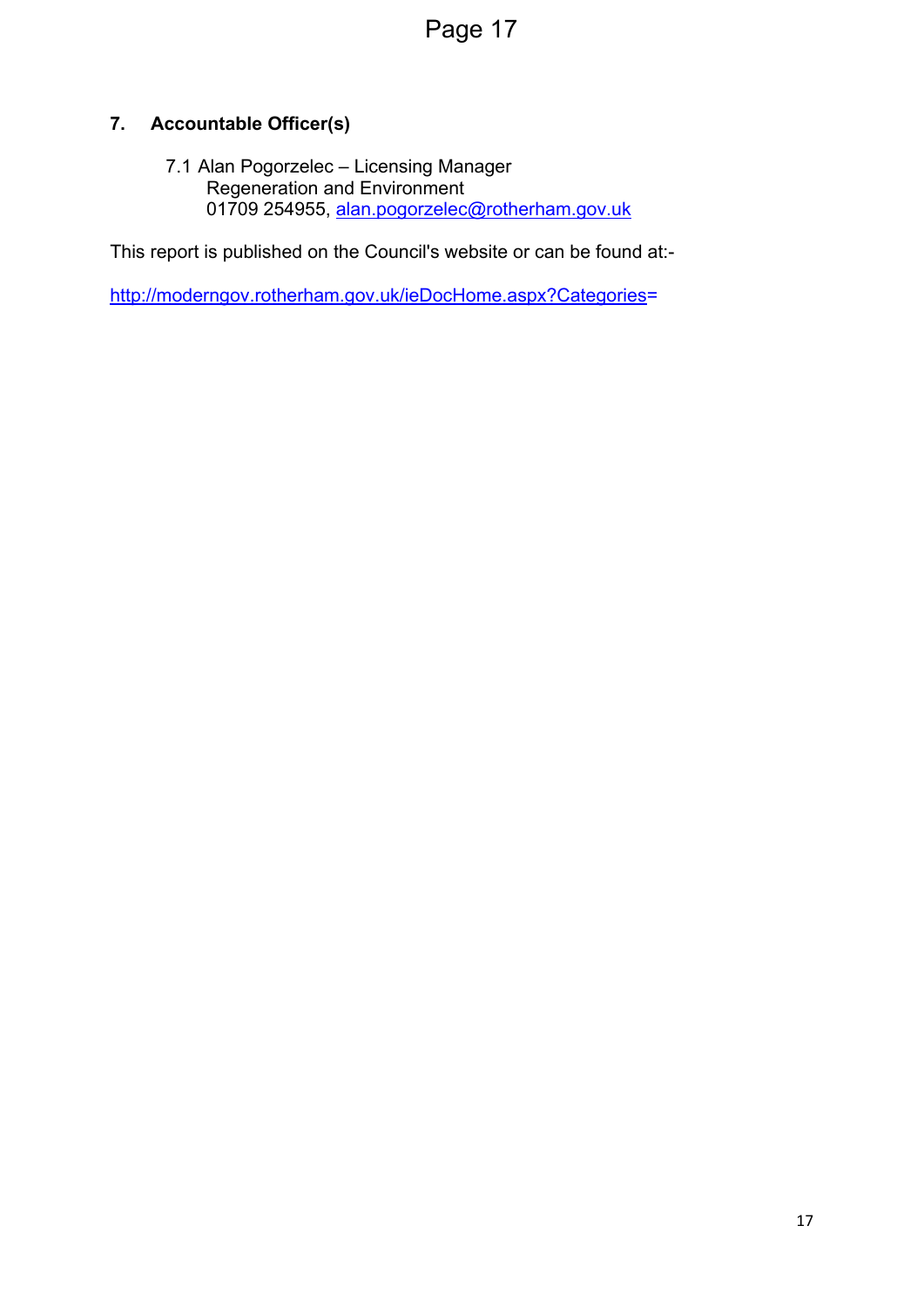## **Appendix 1**

| <b>Performance Measures</b>                                                                                                           | <b>Target</b> | <b>Outturn</b> | <b>Comments</b>                                                                                                                                                                                                                                                                                                                                                                                                                                                                                                                |  |  |  |  |  |  |
|---------------------------------------------------------------------------------------------------------------------------------------|---------------|----------------|--------------------------------------------------------------------------------------------------------------------------------------------------------------------------------------------------------------------------------------------------------------------------------------------------------------------------------------------------------------------------------------------------------------------------------------------------------------------------------------------------------------------------------|--|--|--|--|--|--|
| Outcome 1. All licence holders are "fit and proper" to hold licences.                                                                 |               |                |                                                                                                                                                                                                                                                                                                                                                                                                                                                                                                                                |  |  |  |  |  |  |
| % of applications that are determined<br>only after all required checks have<br>been undertaken.                                      | 100%          | 100%           | Target has been met in full.                                                                                                                                                                                                                                                                                                                                                                                                                                                                                                   |  |  |  |  |  |  |
| % of complaints / information referrals<br>where the initial response meets<br>service standards (response within 3<br>working days). | 100%          | 99%            | Team / Service Management have reviewed 68 cases over the<br>year and have identified that one had not been responded to within<br>the required target time. The failure to respond within the required<br>timescale was due to the absence of an enforcement officer due to<br>annual leave.                                                                                                                                                                                                                                  |  |  |  |  |  |  |
| % of complaints / service requests<br>where no formal action has been<br>taken that have been appropriately<br>investigated.          | 100%          | 95%            | Team / Service Management have reviewed 56 cases over the<br>year and have identified that three had not been investigated<br>appropriately.<br>All three of these cases were reviewed by managers, and allocated<br>to an enforcement officer for further investigation. Two<br>investigations are ongoing, however one has been concluded and<br>has been referred to Licensing Board for consideration. All three<br>cases were within the workload of an enforcement officer that is no<br>longer employed by the Council. |  |  |  |  |  |  |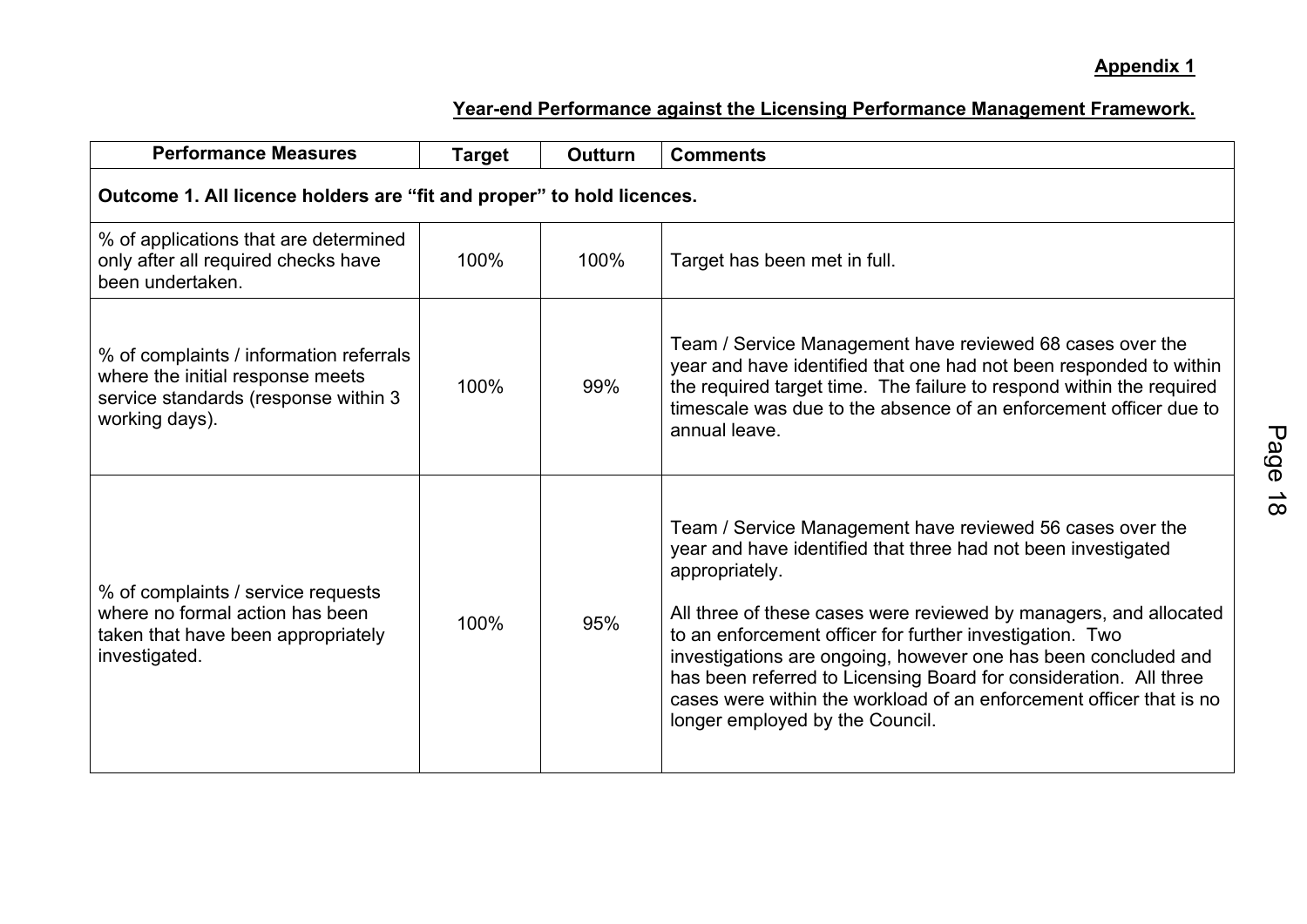| <b>Performance Measures</b>                                                                                                          | <b>Target</b> | <b>Outturn</b> | <b>Comments</b>                                                                                                                                                                                                                                                                                                                                                                                                                                        |  |  |  |  |  |  |
|--------------------------------------------------------------------------------------------------------------------------------------|---------------|----------------|--------------------------------------------------------------------------------------------------------------------------------------------------------------------------------------------------------------------------------------------------------------------------------------------------------------------------------------------------------------------------------------------------------------------------------------------------------|--|--|--|--|--|--|
| Outcome 2. Decision makers make high quality judgements that protect the public from risk of harm.                                   |               |                |                                                                                                                                                                                                                                                                                                                                                                                                                                                        |  |  |  |  |  |  |
| % of case hearing information<br>provided to Committee Services by to<br>the agreed deadline.                                        | 100%          | 83%            | There have been 14 case hearings during the 2017/18 municipal<br>year. Reports for nine of these hearings were provided within the<br>required timescale.<br>Of the reports that were provided after the deadline, 3 were 1 day<br>past the deadline, and 2 were 2 days past the deadline).<br>Additional officers have been included in the report drafting<br>process which it is envisaged will avoid delay in the production of<br>future reports. |  |  |  |  |  |  |
| % of Licensing Board members that<br>have received training in the role.                                                             | 100%          | 95%            | The Licensing Board consists of 21 Councillors; all but one<br>Councillor has attended the training and this Councillor will not take<br>part in a Licensing Board Sub-Committee hearing until the training<br>has been received.                                                                                                                                                                                                                      |  |  |  |  |  |  |
| % of Licensing Board decisions that<br>are made in accordance with the<br>Council's policy.                                          | 100%          | 100%           | Target has been met in full.                                                                                                                                                                                                                                                                                                                                                                                                                           |  |  |  |  |  |  |
| % of licensing decisions that are<br>made in accordance with the scheme<br>of delegation to officers and members<br>/ commissioners. | 100%          | 100%           | Target has been met in full.                                                                                                                                                                                                                                                                                                                                                                                                                           |  |  |  |  |  |  |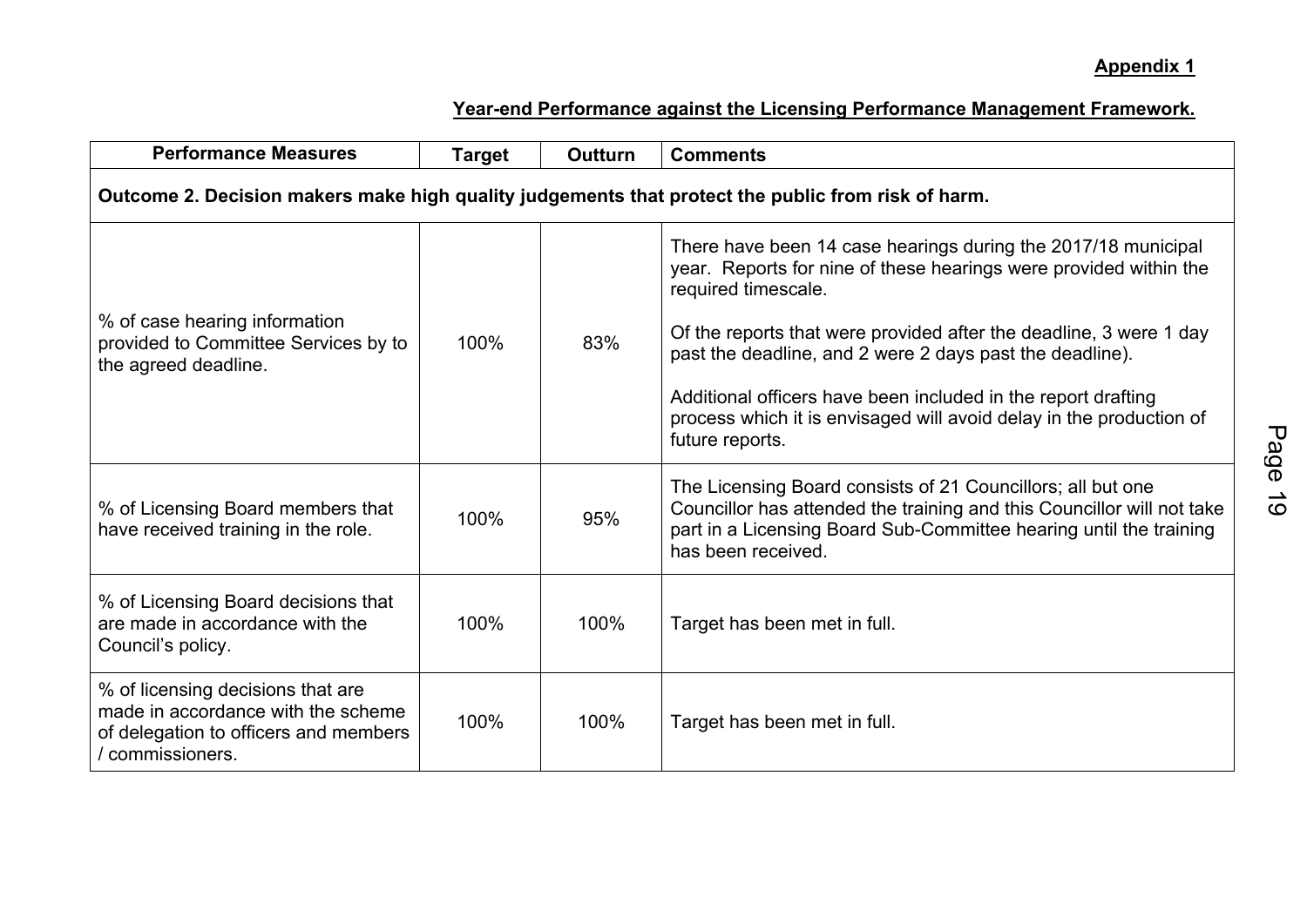| <b>Performance Measures</b>                                                                                                                                        | <b>Target</b> | Outturn | <b>Comments</b>                                                                                                                                                                                                                                                                                                                                                                                                                                                                                                                                                                                                                                                                                                                                                                                                                                                                                                                                                                                                                                                                                                                                                                                                                           |  |  |  |  |  |  |
|--------------------------------------------------------------------------------------------------------------------------------------------------------------------|---------------|---------|-------------------------------------------------------------------------------------------------------------------------------------------------------------------------------------------------------------------------------------------------------------------------------------------------------------------------------------------------------------------------------------------------------------------------------------------------------------------------------------------------------------------------------------------------------------------------------------------------------------------------------------------------------------------------------------------------------------------------------------------------------------------------------------------------------------------------------------------------------------------------------------------------------------------------------------------------------------------------------------------------------------------------------------------------------------------------------------------------------------------------------------------------------------------------------------------------------------------------------------------|--|--|--|--|--|--|
| Outcome 3. The licensing service make maximum use their statutory powers (where appropriate) to disrupt criminal activity<br>(including CSE and related activity). |               |         |                                                                                                                                                                                                                                                                                                                                                                                                                                                                                                                                                                                                                                                                                                                                                                                                                                                                                                                                                                                                                                                                                                                                                                                                                                           |  |  |  |  |  |  |
| Attendance of licensing team at<br>weekly CSE intelligence meetings<br>(chaired by South Yorkshire Police).                                                        | 80%           | 70%     | There were 51 meetings held in the 2017/18 municipal year, and<br>the Licensing Manager attended 36 of these. The reasons for non-<br>attendance are as follows:<br>Annual leave (3 occasions)<br>Medical appointment (1 occasion)<br>Meeting conflict (2 occasions)<br>Sickness (4 occasions)<br>Training (3 occasions)<br>LGA seminar (1 occasion)<br>Swinton Lock seminar (1 occasion)<br>The Chair of the meeting has previously confirmed that it would not<br>be appropriate to send a delegate to the meeting in normal<br>circumstances, and that any actions / relevant information will be<br>provided directly to the Licensing Manager as appropriate. In<br>addition, the meeting is attended by other RMBC officers, and<br>information would be fed back to the Licensing Manager by them<br>as an additional safeguard. It has been confirmed that this officer<br>attended on 8 occasions that the Licensing Manager did not - this<br>officer provided an update to the Licensing Manager following the<br>meeting. If these 8 meetings are taken into consideration then<br>Licensing were represented (or had information passed to them by<br>a member of RMBC staff) on 44 of the 51 meetings (equating to<br>86%). |  |  |  |  |  |  |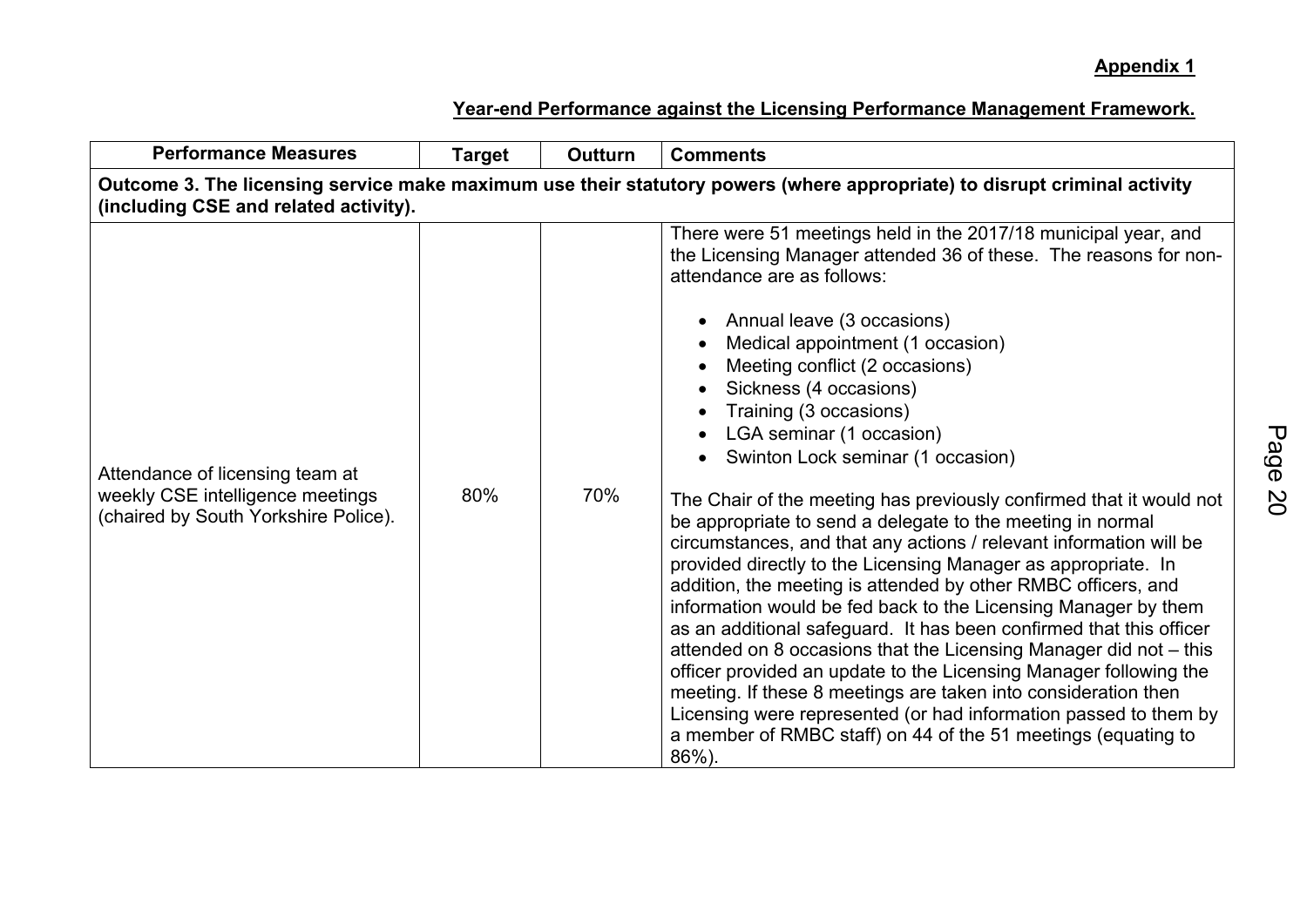| <b>Performance Measures</b>                                                                       | <b>Target</b>            | Outturn   | <b>Comments</b>                                                                                                                                                                                                                                                                                                                                                                                                                                                                                                                                                                                                                                                                                                                                  |
|---------------------------------------------------------------------------------------------------|--------------------------|-----------|--------------------------------------------------------------------------------------------------------------------------------------------------------------------------------------------------------------------------------------------------------------------------------------------------------------------------------------------------------------------------------------------------------------------------------------------------------------------------------------------------------------------------------------------------------------------------------------------------------------------------------------------------------------------------------------------------------------------------------------------------|
| Circulation of key contacts to partners<br>for use in cases of referrals and for<br>data sharing. | Once every<br>six months | Completed | Target has been met.                                                                                                                                                                                                                                                                                                                                                                                                                                                                                                                                                                                                                                                                                                                             |
| Number of multiagency operations<br>undertaken                                                    | 4 (annually)             | 8         | The target of 4 is an annual target based on one multiagency<br>operation per Quarter. The operations may be proactive or<br>reactive in nature and will include partners such as South Yorkshire<br>Police, Her Majesty's Revenue and Customs and the Vehicle and<br>Operator Standards Agency.<br>During the year, there have been eight multi agency operations,<br>two operations have been conducted with the Police and DSA in<br>relation to taxi checks, and two operations have been conducted<br>with the Police and the Immigration Service ensuring illegal<br>immigrants are not employed at Licensed premises.<br>Four test purchase operations have been conducted in operations<br>involving the Police and the Local Authority. |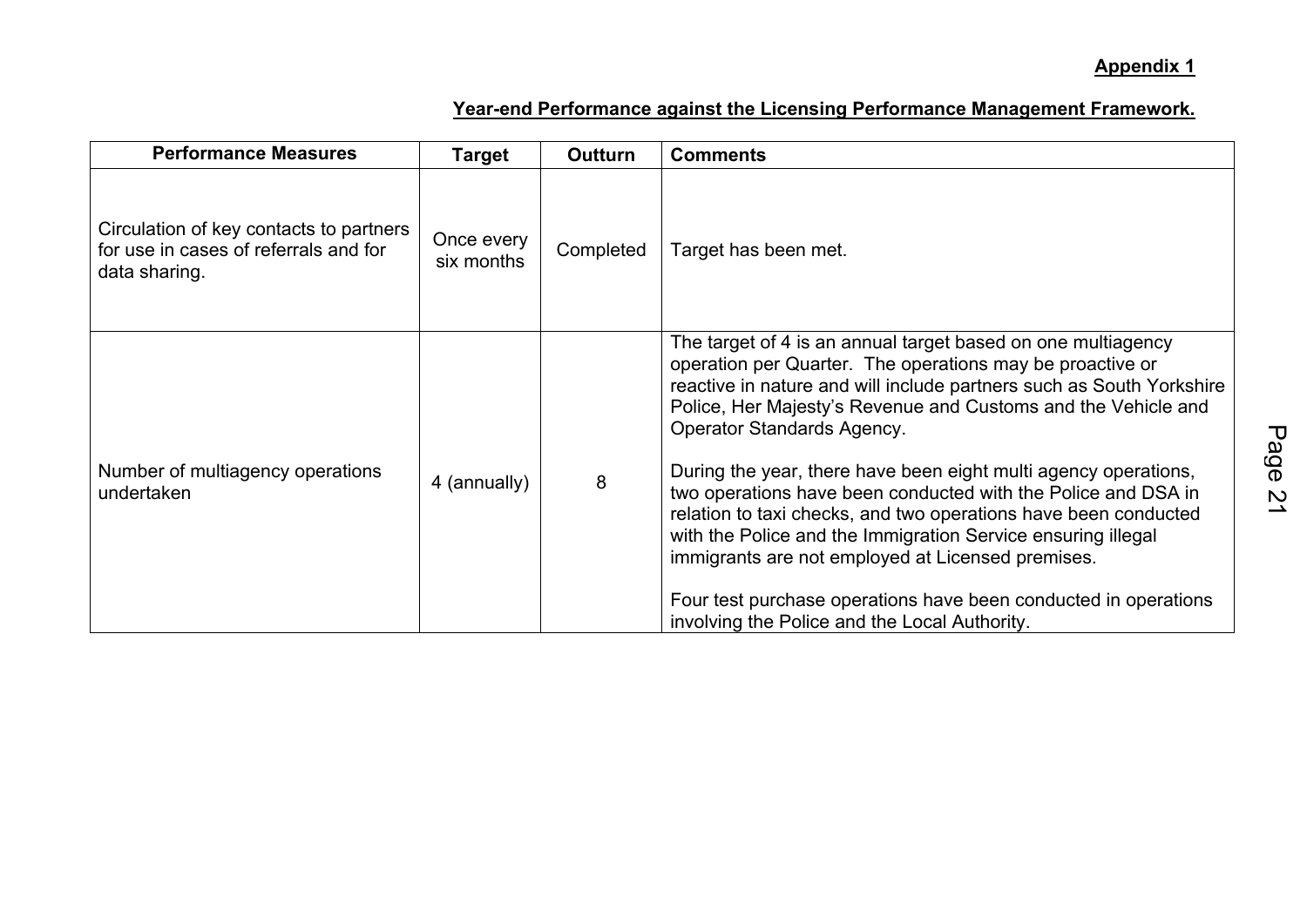| <b>Performance Measures</b>                  | <b>Target</b> | <b>Outturn</b> | <b>Comments</b>                                                                                                                                                                                                                                                                                                                                                                                                                                                                                                                                                                                                                                |
|----------------------------------------------|---------------|----------------|------------------------------------------------------------------------------------------------------------------------------------------------------------------------------------------------------------------------------------------------------------------------------------------------------------------------------------------------------------------------------------------------------------------------------------------------------------------------------------------------------------------------------------------------------------------------------------------------------------------------------------------------|
| Number of proactive operations<br>undertaken | 6 (annually)  | 11             | The target of 6 is an annual target based on one RMBC lead<br>proactive operation every two months. Operations may involve<br>RMBC in isolation or may be multiagency operations involving<br>RMBC and partners.<br>Two operations were undertaken in relation to Operator<br>compliance with licence conditions, and one in relation to the taxi<br>camera compliance requirement.<br>In addition proactive operations have been conducted in relation to<br>licensed premises. During the year there have been eight proactive<br>operations conducted at the following licensed venues where<br>positive enforcement action has been taken. |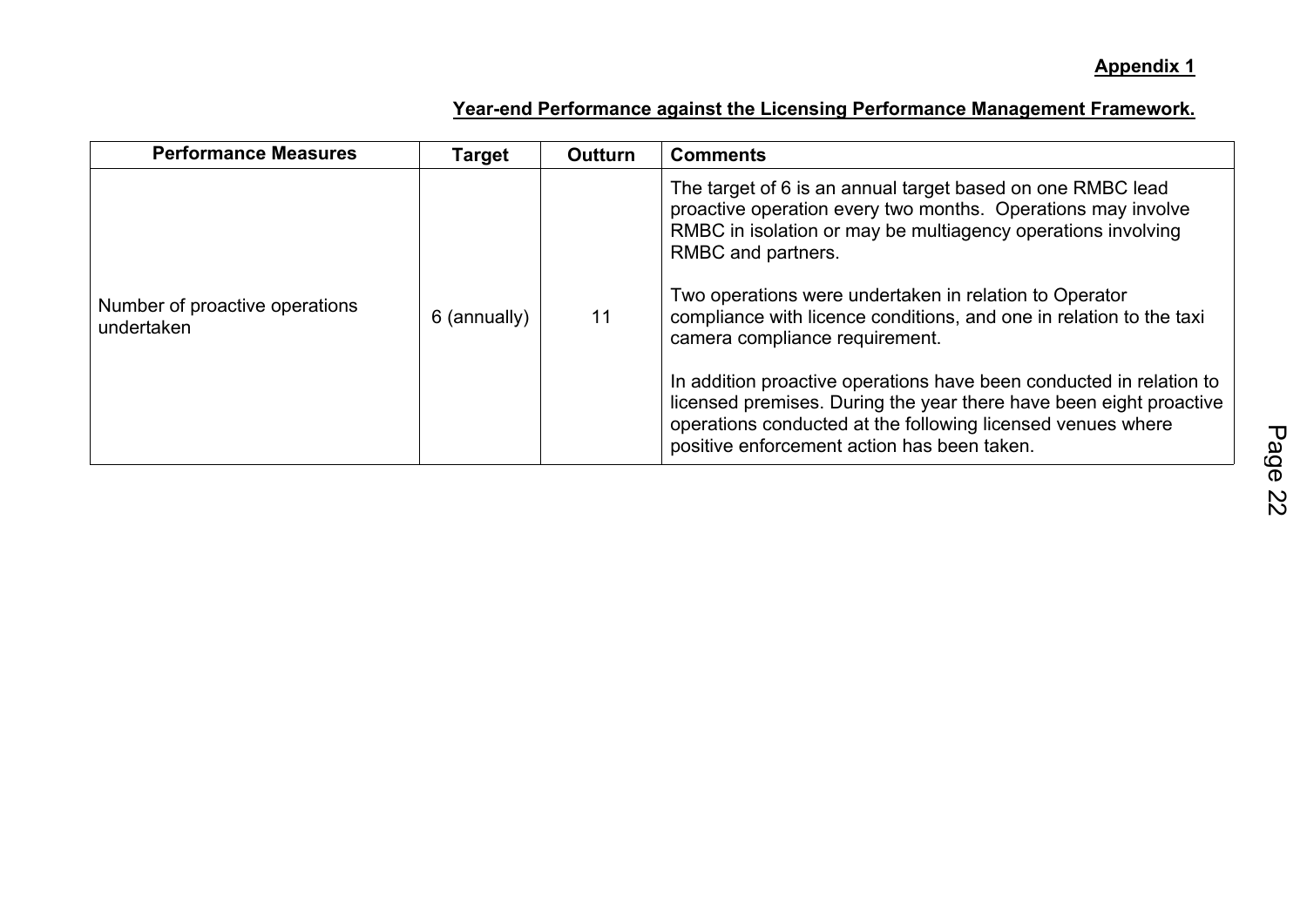| <b>Performance Measures</b>                                                                            | <b>Target</b> | <b>Outturn</b> | <b>Comments</b>                                                                                                                                                                                                                                                                                                                                                                                                                                                                                                                                                                                                                                 |  |  |  |  |  |  |
|--------------------------------------------------------------------------------------------------------|---------------|----------------|-------------------------------------------------------------------------------------------------------------------------------------------------------------------------------------------------------------------------------------------------------------------------------------------------------------------------------------------------------------------------------------------------------------------------------------------------------------------------------------------------------------------------------------------------------------------------------------------------------------------------------------------------|--|--|--|--|--|--|
| Outcome 4. The licensing team consistently provides high quality processing of licensing applications. |               |                |                                                                                                                                                                                                                                                                                                                                                                                                                                                                                                                                                                                                                                                 |  |  |  |  |  |  |
| % of applications that are processed<br>in accordance with the licensing<br>policy.                    | 100%          | 96%            | Service standards require a licence to be determined within 3<br>working days of all required checks being completed (the<br>determination will either be for the licence to be issued, or the<br>application referred to a case hearing meeting at a future date).<br>During the municipal year 2017/18:<br>470 driver licenses were issued, all but 16 were determined within<br>3 working days of all necessary checks being completed.<br>849 vehicle licences were issued, all of which were determined<br>within 3 working days.<br>47 Private Hire Operator Licences were issued, all of which were<br>determined within 3 working days. |  |  |  |  |  |  |
| % of licensing records that contain all<br>required information in a secure but<br>accessible format.  | 100%          | 80%            | Management have reviewed 40 driver and vehicle records within<br>throughout 2017/18. Eight instances were identified of officers<br>failing to record information on Lalpac (all during the first quarter of<br>the year). These matters were addressed with the individual<br>officers concerned (who were recently appointed to the Council)<br>and amendments made to the recording process. Recording of<br>enforcement actions is now much improved and will be monitored<br>by team and service management to ensure that the standard is<br>maintained.                                                                                  |  |  |  |  |  |  |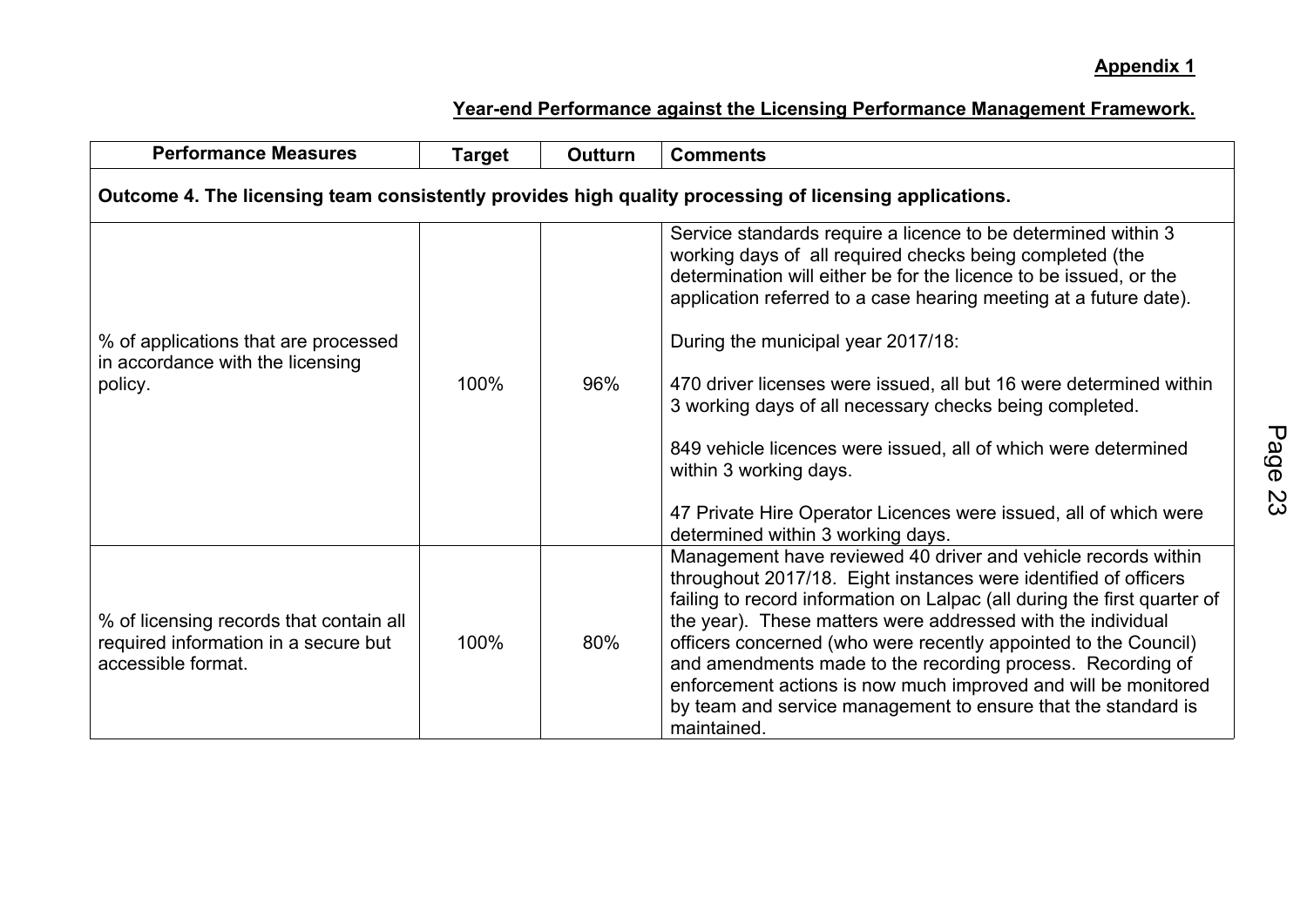| <b>Performance Measures</b>                                                                                                                 | <b>Target</b> | Outturn | <b>Comments</b>                                                                                                                                                                                                                                                                                                                                                                                                                                                                                                            |  |  |  |  |  |  |
|---------------------------------------------------------------------------------------------------------------------------------------------|---------------|---------|----------------------------------------------------------------------------------------------------------------------------------------------------------------------------------------------------------------------------------------------------------------------------------------------------------------------------------------------------------------------------------------------------------------------------------------------------------------------------------------------------------------------------|--|--|--|--|--|--|
| Outcome 5. The Council's private hire and hackney carriage licensing policy will be effectively implemented.                                |               |         |                                                                                                                                                                                                                                                                                                                                                                                                                                                                                                                            |  |  |  |  |  |  |
| % of licensed vehicles that have a<br>taxi camera fitted in accordance with<br>the Council's policy.                                        | 100%          | 100%    | This figure represents the number of licensed vehicles that require<br>a camera and have had one installed.<br>Licences (and intermediate plates) are not issued unless a camera                                                                                                                                                                                                                                                                                                                                           |  |  |  |  |  |  |
| % of driver licence holders that are<br>required to have maintained a<br>subscription to the DBS online update<br>service and have done so. | 100%          | 100%    | system has been fitted into the vehicle.<br>This figure indicates the number of eligible licence holders that<br>have subscribed to the DBS online update service. The<br>subscription is an annual subscription; however there are a number<br>of licence holders that have been required to renew their<br>subscription within the first six months of the year. Any licence<br>holders that fail to maintain their subscription will be required to<br>undertake another DBS check and subscribe to the update service. |  |  |  |  |  |  |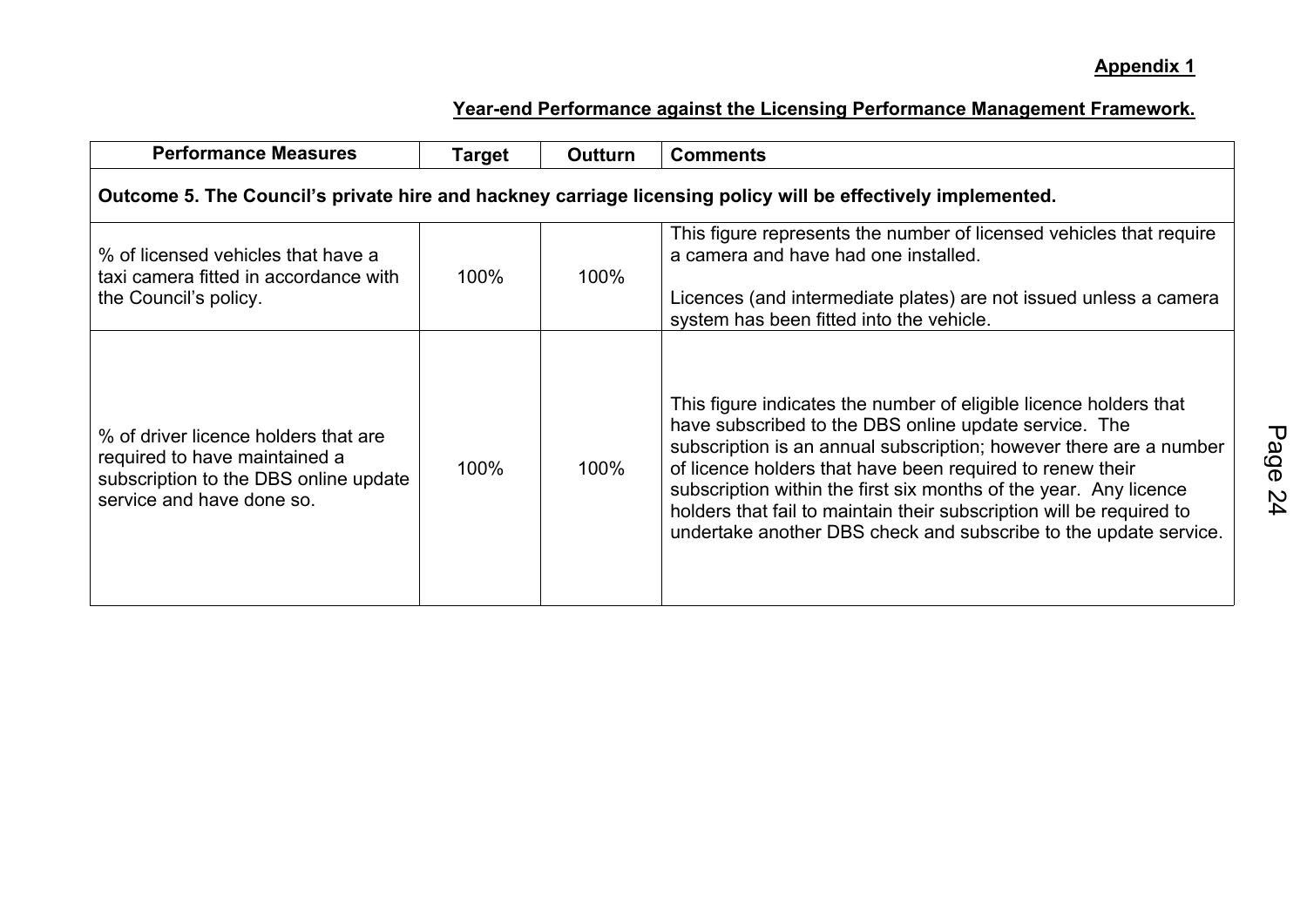| <b>Performance Measures</b>                                                   | <b>Target</b>            | <b>Outturn</b>           | <b>Comments</b>                                                                                                                                                                                   |  |  |  |  |
|-------------------------------------------------------------------------------|--------------------------|--------------------------|---------------------------------------------------------------------------------------------------------------------------------------------------------------------------------------------------|--|--|--|--|
|                                                                               |                          |                          | Adherence to the policy is demonstrated by compliance levels in<br>relation to four sub-indicators. Two of these sub-indicators are<br>dealt with above, with the remaining two being as follows: |  |  |  |  |
|                                                                               | Figures for<br>each sub- | Figures for<br>each sub- | 1) % of drivers that have completed the Council's safeguarding<br>awareness course.                                                                                                               |  |  |  |  |
| % of licence holders that demonstrate<br>adherence to the requirements of the | indicator:               | indicator:               | 100% of drivers have completed the Council's safeguarding                                                                                                                                         |  |  |  |  |
| Council's policy.                                                             | 1) 100%                  | 1) 100%                  | training.                                                                                                                                                                                         |  |  |  |  |
|                                                                               | 2) 100%                  | 2) 99%                   | 2) % of drivers that have obtained the BTEC / NVQ qualification.                                                                                                                                  |  |  |  |  |
|                                                                               |                          |                          | 99% of drivers (994) have demonstrated that they obtained the                                                                                                                                     |  |  |  |  |
|                                                                               |                          |                          | BTEC / NVQ qualification (either by provision of the certificate or<br>via confirmation from the training provider that they have passed                                                          |  |  |  |  |
|                                                                               |                          |                          | the course).                                                                                                                                                                                      |  |  |  |  |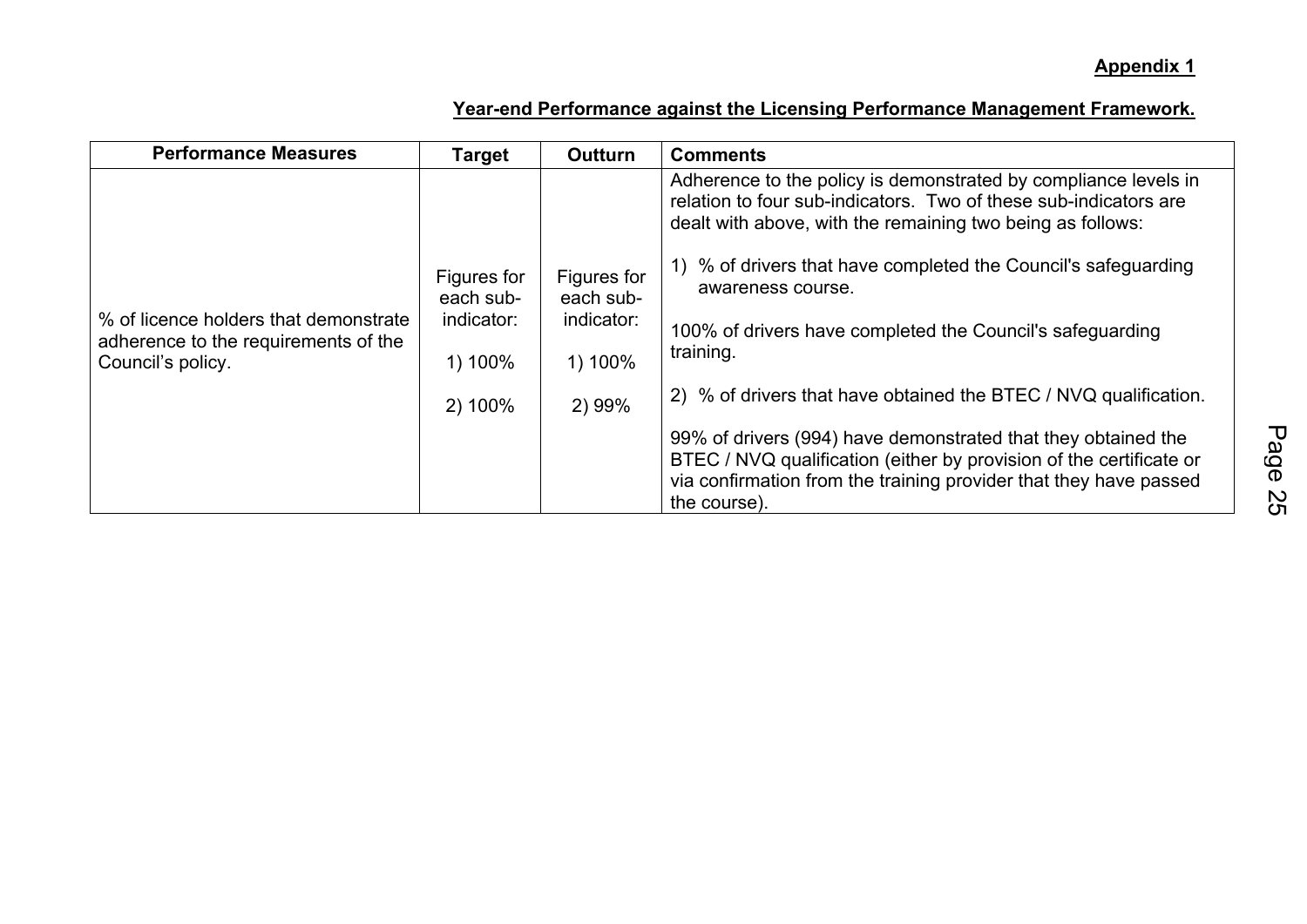## **APPENDIX 2 – 2017 / 18 Quarter 3 and 4 Enforcement Data** Page 26

| <b>Detail</b>                            | Number                   | Prosecution | Revoked / refused | Suspended      | Notice Issued | Warning                 | Advice Given   | No further action | evidence to<br>Insufficient<br>proceed | Investigation<br>puiopuo | Disclosed      | another Authority<br>Disclosed to | <b>Licensing Board</b><br>attendance at<br>Awaiting |
|------------------------------------------|--------------------------|-------------|-------------------|----------------|---------------|-------------------------|----------------|-------------------|----------------------------------------|--------------------------|----------------|-----------------------------------|-----------------------------------------------------|
| Operator complaint                       | 10                       |             |                   |                |               | $\overline{2}$          | 5              |                   |                                        | 4                        |                |                                   |                                                     |
| Dangerous Driving                        | 11                       |             |                   |                |               | $\overline{2}$          |                | $\mathbf{1}$      | 1                                      | 3                        |                | 1                                 | $\sqrt{3}$                                          |
| Poor driving                             | $\overline{7}$           |             |                   |                |               | $\overline{2}$          | 3              |                   | $\overline{1}$                         |                          |                |                                   | 1                                                   |
| Indecency - child                        | $\mathbf 1$              |             | 1                 |                |               |                         |                |                   |                                        |                          |                |                                   |                                                     |
| Indecency - adult                        | $\mathbf 0$              |             |                   |                |               |                         |                |                   |                                        |                          |                |                                   |                                                     |
| Indecency in public place                | $\overline{1}$           |             | 1                 |                |               |                         |                |                   |                                        |                          |                |                                   |                                                     |
| Conduct of driver                        | 31                       |             | 1                 | $\overline{2}$ |               | 12                      | $\overline{4}$ | $\overline{2}$    | $\mathbf{1}$                           | 5                        |                | 1                                 | $\overline{\mathbf{4}}$                             |
| Appearance of driver                     | 1                        |             |                   |                |               |                         | $\overline{1}$ |                   |                                        |                          |                |                                   |                                                     |
| Health/medical concerns<br>of driver     | $\overline{2}$           |             |                   | $\overline{2}$ |               |                         |                |                   |                                        |                          |                |                                   |                                                     |
| <b>Charging issue</b>                    | $\overline{2}$           |             |                   |                |               |                         | $\overline{2}$ |                   |                                        |                          |                |                                   |                                                     |
| Plying for hire                          | $\overline{\mathcal{A}}$ |             |                   |                |               | $\overline{2}$          | $\mathbf{1}$   |                   | $\mathbf{1}$                           |                          |                |                                   |                                                     |
| Parking issue                            | 3                        |             |                   |                |               |                         | 3              |                   |                                        |                          |                |                                   |                                                     |
| Disability issue                         | $\mathbf 1$              |             |                   |                |               |                         | $\overline{1}$ |                   |                                        |                          |                |                                   |                                                     |
| Smoking in vehicle                       | $\overline{1}$           |             |                   |                |               |                         |                |                   |                                        | 1                        |                |                                   |                                                     |
| Using phone whilst<br>driving            | 3                        |             |                   |                |               | $\overline{2}$          |                |                   |                                        | 1                        |                |                                   |                                                     |
| In-car camera issue                      | 15                       |             |                   | $\mathbf{1}$   | 13            | $\mathbf{1}$            | $\mathbf{1}$   |                   |                                        |                          |                |                                   |                                                     |
| Breach of conditions                     | $\mathbf 1$              |             |                   |                |               |                         |                |                   |                                        | 1                        |                |                                   |                                                     |
| Condition of vehicle                     | $\overline{7}$           |             |                   |                |               | $\overline{\mathbf{4}}$ | $\overline{2}$ |                   |                                        |                          |                | 1                                 |                                                     |
| Taxi camera download<br>request          | 21                       |             |                   |                |               |                         |                | $\overline{2}$    | 1                                      |                          | 18             |                                   |                                                     |
| Information request                      | $\overline{2}$           |             |                   |                |               |                         |                |                   |                                        |                          | $\overline{2}$ |                                   |                                                     |
| School transport<br>enquiry/complaint    | $\overline{2}$           |             | 1                 |                |               |                         | 1              |                   |                                        |                          |                |                                   |                                                     |
| Vehicle licensed by<br>another Authority | 1                        |             |                   |                |               |                         |                |                   |                                        |                          |                | 1                                 |                                                     |
| Rear plate in back<br>window             | 1                        |             |                   |                |               | 1                       |                |                   |                                        |                          |                |                                   |                                                     |
| Failing to meet English<br>requirement   | 1                        |             |                   |                |               |                         |                |                   |                                        |                          |                |                                   | 1                                                   |
| <b>Total</b>                             | 129                      |             | 4                 | 5              | 13            | 28                      | 24             | $5\phantom{1}$    | 5                                      | 15                       | 20             | $\overline{\mathbf{4}}$           | 9                                                   |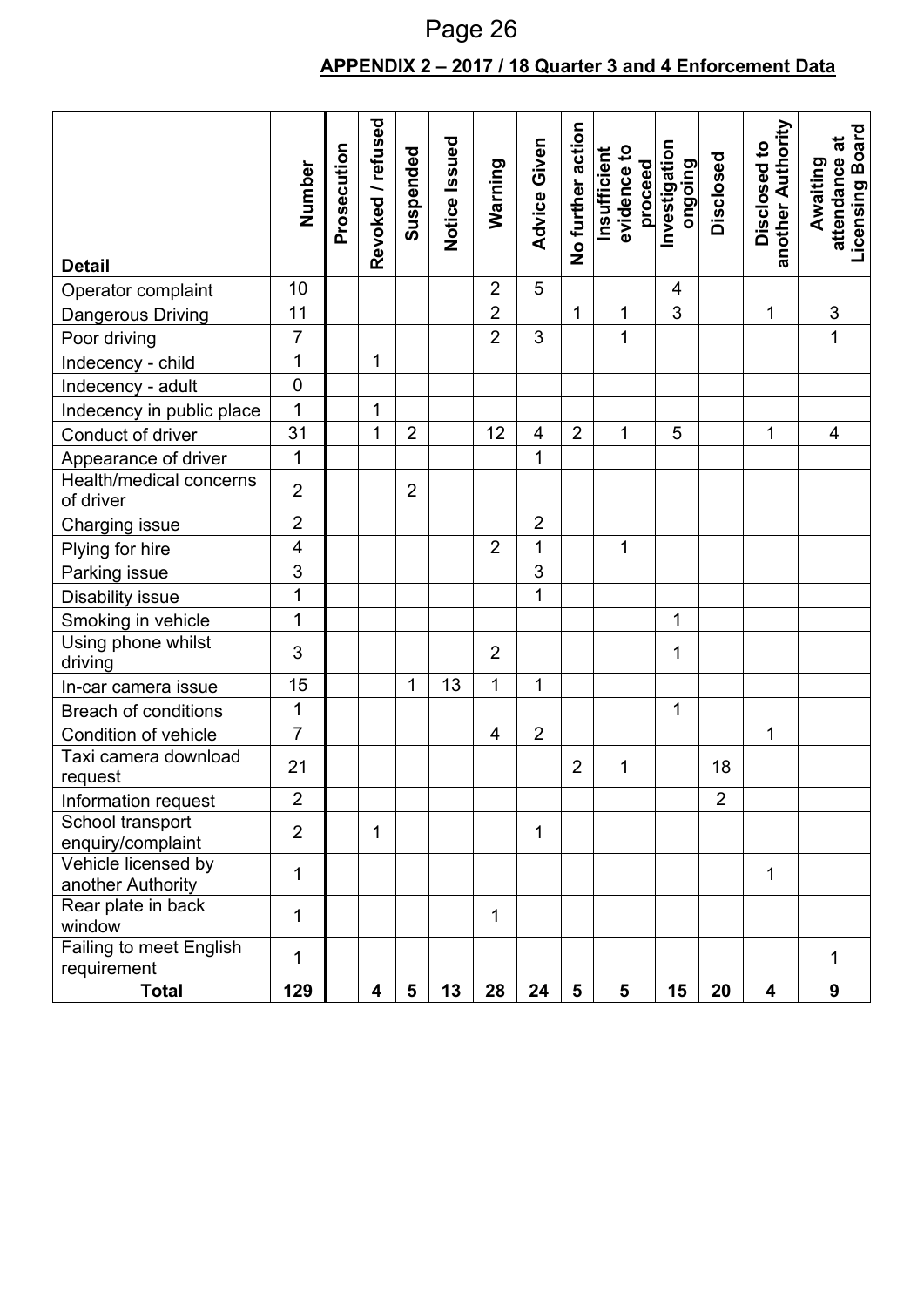## Page 27

#### **APPENDIX 2 – 2017 / 18 Quarter 3 and 4 Enforcement Data**

#### **Proactive / multiagency enforcement operations:**

Four operations were undertaken in the last 3 months of 2017 and first 3 months of 2018 – one in relation to Private Hire Operators, one in relation to Private Hire Vehicles and two in relation to licensed premises in conjunction with the Security Industry Authority.

There were two multiagency operations undertaken during the first 3 months of 2018 – both in relation to licensed door supervisors.

Partnership work has been undertaken with the Security Industry Authority and delegated authority has been given to Licensing Enforcement Officers.

#### **Other Enforcement Work:**

Although this report is primarily concerned with matters related to Hackney Carriage / Private Hire Licensing, if is considered appropriate to include the following to illustrate both the volume and variety of work that is undertaken by the Licensing Team.

- Four complaints have been received in relation to allegations of underage drinking. All four premises were visited and age verification advice was given together with documentation to ensure the age verification requirements were met.
- One complaint related to disabled access within a licensed premise at a pre planned event. The premises were visited and as a result, the DPS was replaced by a new DPS.
- Two complaints related to noise nuisance. The premises were all visited together with environmental health Officers and educational advice was given. The premise details were referred to the Out of Hours team for evening visits where appropriate.
- Two premises were brought before the Licensing Committee for full Licence reviews under S51 Licensing Act 2003. Both premises (an off licence and a premise licence) were revoked by the licensing committee. An appeal has been brought against one of the decisions and the initial hearing is listed for 24th April 2018.
- There have been a number of Test Purchase Operations conducted within this period. Thirteen premises have been the subject of such operations. Two premises failed. One was dealt with by Fixed Penalty Notice. The other failure was dealt with by The Police by way of advice.
- A significant amount of work has been done in respect of the larger premises in respect of events, and licenses including Magna and the Whiston Brass Festival have been varied to ensure event management plans are submitted for larger events three months in advance to allow greater scrutiny before tge larger event takes place. This has been directly linked to the formation of the SAG (Safety Advisory Group) where the events hosts are invited to discuss the event management plans before a panel of responsible Authority members in advance of the event. This is an ongoing project and other licences are currently being considered.
- There have been two joint operations conducted with Immigration officers using intelligence previously gathered. Premises in Wath (White Bear) and MFC Fried Chicken were visited but no arrests were made on either occasion. Further operations are planned.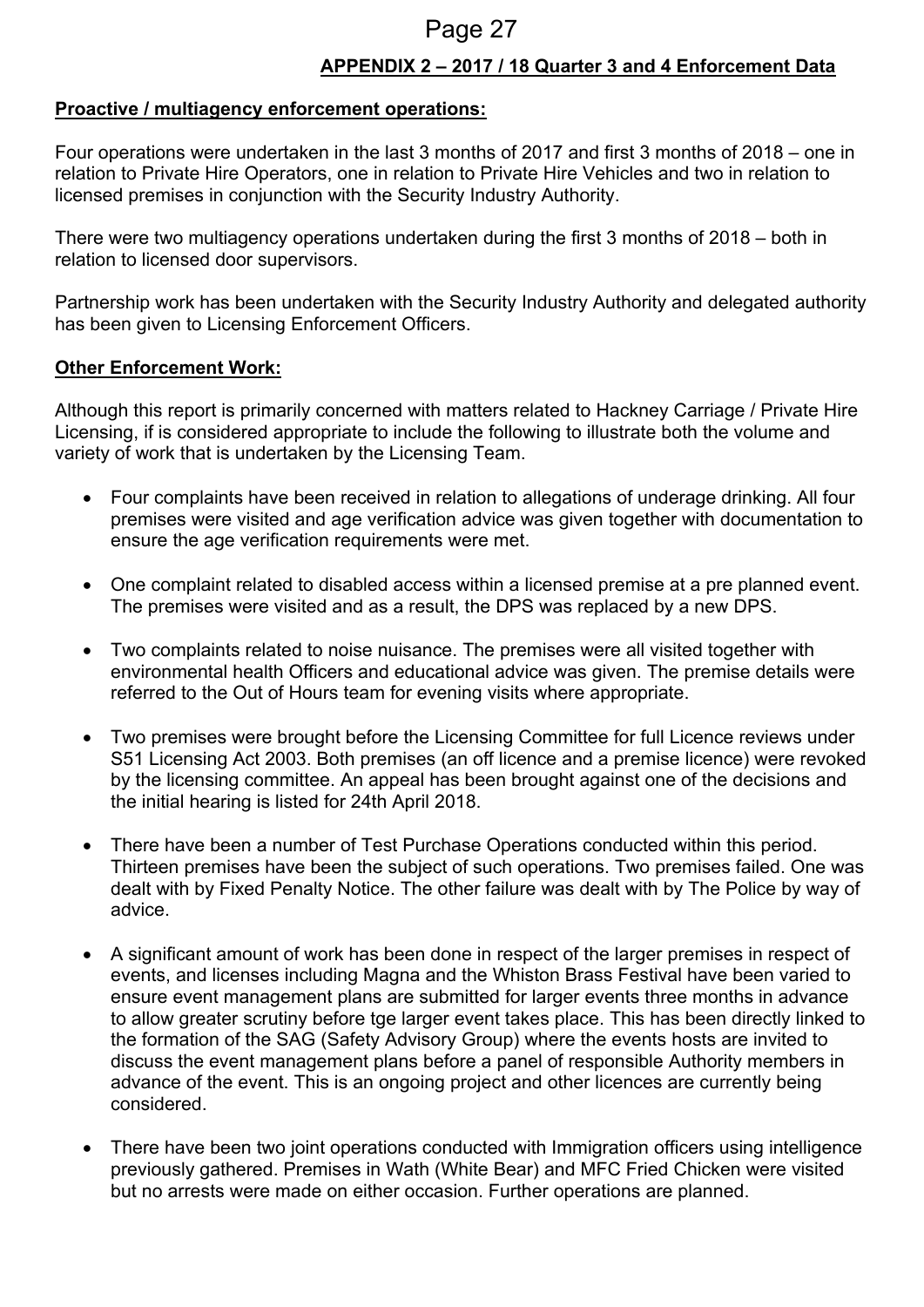## Page 28

## **APPENDIX 3**

## **2017 / 18 Quarter 3 and 4 Enforcement Data – Licensing Admin Team**

|                                                                      |                                                           | <b>Licensing Board</b>            | Officer        | Total          |  |  |
|----------------------------------------------------------------------|-----------------------------------------------------------|-----------------------------------|----------------|----------------|--|--|
| Driver licences granted                                              |                                                           | 6                                 | 256            | 262            |  |  |
| Driver Licences Granted with additional<br>conditions                |                                                           | 1                                 | 1              |                |  |  |
| Driver licences suspended                                            |                                                           | 4                                 | 2 <sup>a</sup> | 6              |  |  |
| Driver licences revoked                                              |                                                           | $\overline{2}$                    | 0 <sup>a</sup> | $\overline{2}$ |  |  |
| Driver licences immediately <b>b</b> revoked for:                    |                                                           |                                   |                |                |  |  |
|                                                                      | <b>Medical reasons</b>                                    | 0                                 | $\overline{0}$ | 0              |  |  |
|                                                                      | Driver conduct<br>$\overline{\phantom{a}}$                | $\overline{2}$                    | 10             | 12             |  |  |
|                                                                      | <b>DVLA</b> licence<br>$\overline{\phantom{a}}$<br>issues | 0                                 | 0              | 0              |  |  |
| Driver licence - formal warning issued                               |                                                           | $\overline{2}$                    | 0 <sup>a</sup> | $\overline{2}$ |  |  |
| Driver licence – licence reviewed, no further<br>formal action taken |                                                           | 0                                 | $\overline{0}$ |                |  |  |
| Driver Licence – application refused                                 |                                                           | 8                                 | 0 <sup>a</sup> | 8              |  |  |
| PH Operator licences issued                                          |                                                           | 2c                                | 23             | 25             |  |  |
| PH Operator licences refused                                         |                                                           | 0                                 | 0              | 0              |  |  |
| Vehicle licences issued:                                             |                                                           |                                   |                |                |  |  |
|                                                                      | <b>Hackney Carriage</b><br>$\qquad \qquad \blacksquare$   | 0 <sup>d</sup>                    | 48             | 48             |  |  |
|                                                                      | <b>Private Hire</b>                                       | 0 <sup>d</sup>                    | 708            | 708            |  |  |
|                                                                      |                                                           |                                   |                |                |  |  |
| Current licence numbers (at time of report<br>drafting):             |                                                           |                                   |                |                |  |  |
| Hackney Carriage / Private Hire Driver<br>Licences <sup>e</sup>      |                                                           | 1035                              |                |                |  |  |
| Private Hire Vehicle Licences <sup>f</sup>                           |                                                           | 825                               |                |                |  |  |
| Hackney Carriage Licences <sup>f</sup>                               |                                                           | 55 (3 of which are hire vehicles) |                |                |  |  |
| Private Hire Operator Licences <sup>9</sup>                          |                                                           | 59                                |                |                |  |  |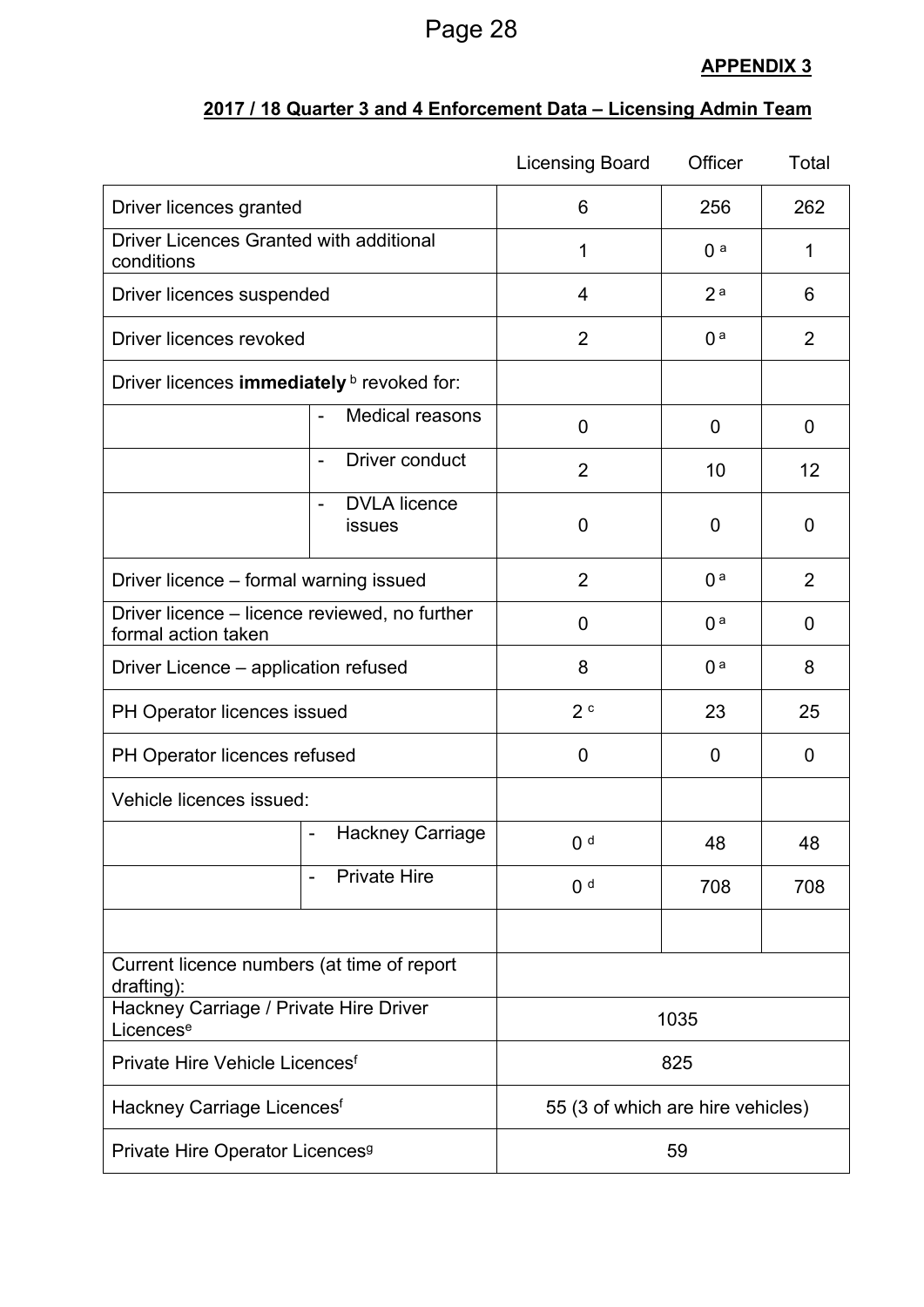## **2017 / 18 Quarter 3 and 4 Enforcement Data – Licensing Admin Team**

#### **Footnotes**:

- a Officers do not have the delegated authority to attach conditions, suspend or revoke a licence (except if the circumstances require a revocation or suspension to take effect immediately).
- b Suspensions or revocations of a licence may take effect immediately if it is considered necessary in the interests of public safety. In any other circumstance a revocation or suspension will take effect at the end of 21 days beginning on the day on which the suspension or revocation notice is issued.
- <sup>c</sup> Only referred to a hearing if the removal / amendment of a condition is required officers do not have the delegated authority to amend licence conditions.
- $d$  The determination of vehicle licences is largely an administrative process as there is no subjective assessment of fitness. As such, vehicle licence applications are almost always determined by officers using delegated authority.
- e Licences typically valid for a three year period.
- <sup>f</sup> Since 6<sup>th</sup> January 2016, all vehicle licences issued are valid for a period of 12 months.
- g Licences are valid for a one year period.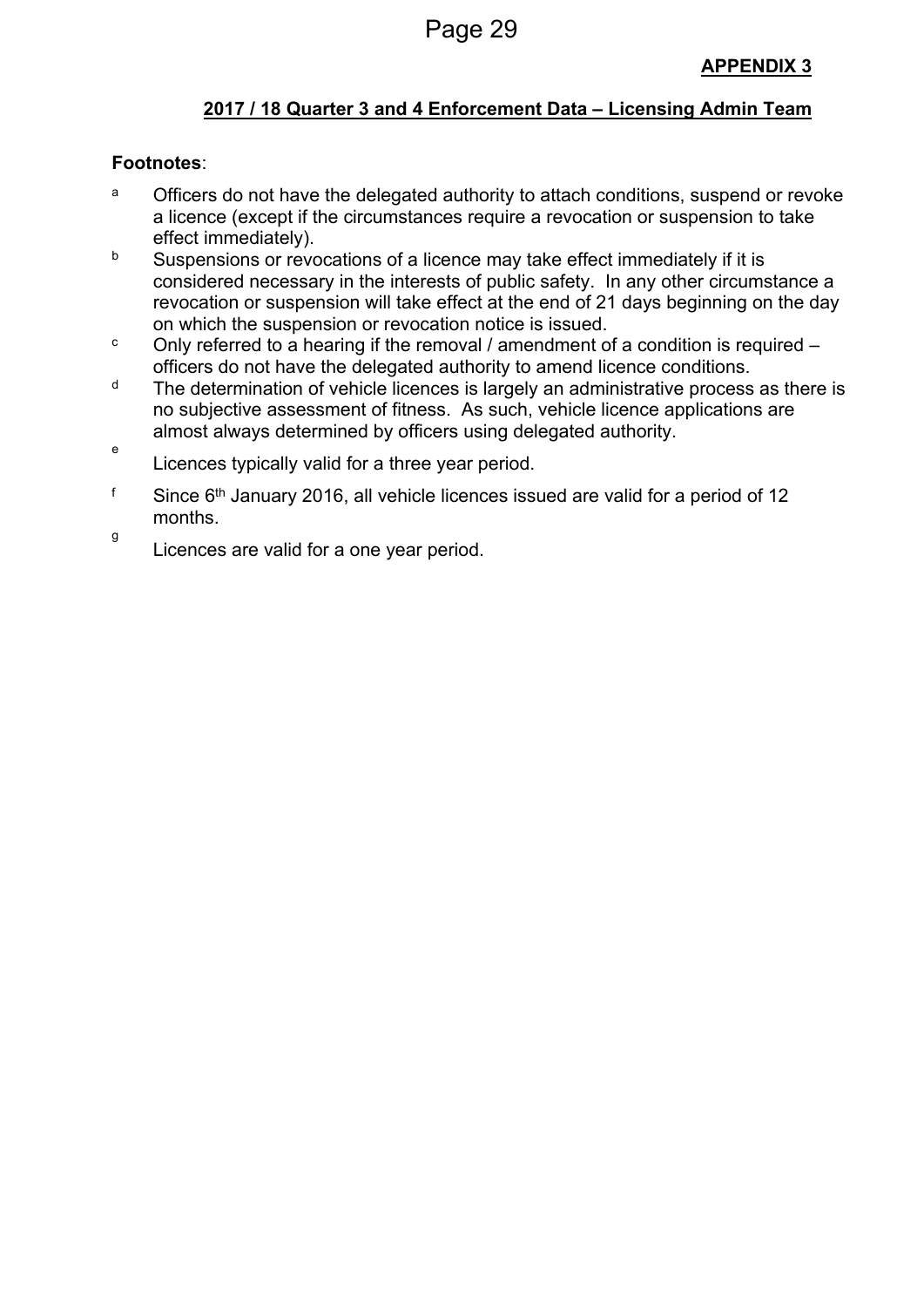#### **LICENSING BOARD SUB-COMMITTEE – LICENSING DECISIONS – MUNICIPAL YEAR MAY 2017 TO MAY 2018 APPENDIX 4**

#### **PRIVATE HIRE AND HACKNEY CARRIAGE**

| <b>Meeting Date</b> | <b>Taxi Cases</b> | Did not                  | <b>Defer</b>             | Licence                  | Licence                  | <b>No</b>                | <b>Suspend</b>           | <b>Revoke</b>            | Warnings                 | <b>House to</b>          | <b>House to</b>          |
|---------------------|-------------------|--------------------------|--------------------------|--------------------------|--------------------------|--------------------------|--------------------------|--------------------------|--------------------------|--------------------------|--------------------------|
|                     | <b>Listed</b>     | attend                   |                          | <b>Granted</b>           | <b>Refused</b>           | action                   | Temporarily              | Licence                  | <b>Issued</b>            | <b>House Grant</b>       | <b>House Refuse</b>      |
| 2017                |                   |                          |                          |                          |                          |                          |                          |                          |                          |                          |                          |
| 12 June             | 4                 | $\overline{\phantom{a}}$ | $\overline{\phantom{a}}$ | $\overline{2}$           | $\overline{2}$           | $\overline{\phantom{a}}$ | $\blacksquare$           | $\overline{\phantom{a}}$ | $\overline{\phantom{a}}$ | $\blacksquare$           | $\overline{\phantom{a}}$ |
| 06 July             | 3                 |                          |                          | $\blacksquare$           | $\overline{2}$           | $\overline{\phantom{a}}$ | $\overline{\phantom{a}}$ | $\overline{\phantom{a}}$ | $\blacksquare$           | $\overline{\phantom{a}}$ | $\overline{\phantom{a}}$ |
| 25 July             | 3                 | $\overline{\phantom{a}}$ | $\qquad \qquad$          |                          | $\blacksquare$           | $\overline{\phantom{a}}$ |                          | $\overline{\phantom{a}}$ | $\overline{\phantom{a}}$ | $\blacksquare$           | $\overline{\phantom{a}}$ |
| 04 September        | 4                 | $\overline{\phantom{a}}$ | $\overline{\phantom{0}}$ | $\qquad \qquad -$        | $\overline{2}$           | $\overline{\mathbf{A}}$  |                          | $\overline{\phantom{a}}$ | $\overline{\phantom{a}}$ | $\blacksquare$           | $\overline{\phantom{a}}$ |
| 25 September        | 4                 |                          |                          | $\overline{\phantom{0}}$ | $\overline{2}$           | $\blacksquare$           |                          | $\overline{\phantom{a}}$ | $\blacksquare$           | $\blacksquare$           | $\blacksquare$           |
| 16 October          | 4                 | 3                        | $\overline{2}$           |                          | $\blacksquare$           | $\overline{\phantom{0}}$ |                          |                          | $\overline{\phantom{a}}$ | $\overline{\phantom{a}}$ | $\overline{\phantom{a}}$ |
| 06 November         | 5                 | $\overline{\phantom{0}}$ | $\overline{\phantom{a}}$ | $\blacksquare$           | 3                        | $\overline{\phantom{a}}$ | 4                        |                          | $1*$                     | $\overline{\phantom{a}}$ | $\overline{\phantom{a}}$ |
| 27 November         | 4                 | $\qquad \qquad =$        | $\overline{\phantom{a}}$ | 3                        |                          | $\overline{\phantom{a}}$ | $\overline{\phantom{a}}$ | $\overline{\phantom{a}}$ | $\overline{2}$           | и                        | $\overline{\phantom{a}}$ |
| 18 December         | 3                 | $1**$                    | $\blacksquare$           |                          |                          | $\equiv$                 | $\overline{\phantom{a}}$ | $\overline{\phantom{a}}$ | $\overline{\phantom{a}}$ | $\overline{2}$           | $\overline{2}$           |
| 2018                |                   |                          |                          |                          |                          |                          |                          |                          |                          |                          |                          |
| 15 January          | $\overline{2}$    | $\overline{2}$           | $\overline{2}$           | $\overline{\phantom{0}}$ | $\overline{\phantom{a}}$ | $\overline{\phantom{a}}$ | $\sim$                   | $\overline{\phantom{a}}$ | $\overline{\phantom{a}}$ | $\overline{\phantom{a}}$ | $\blacksquare$           |
| 05 February         | 4                 |                          |                          |                          |                          | $\equiv$                 | $\overline{\phantom{a}}$ |                          | $\blacksquare$           | $\blacksquare$           | ٠                        |
| 05 March            | 4                 | $\overline{\phantom{a}}$ | $\overline{\phantom{a}}$ |                          | $\overline{\phantom{a}}$ | $\overline{\mathbf{A}}$  | и                        |                          | $\overline{\phantom{a}}$ | $\overline{\phantom{a}}$ |                          |
| 19 March            | 3                 | $\overline{2}$           | $\overline{2}$           | $\equiv$                 |                          | $\blacksquare$           |                          | $\overline{\phantom{a}}$ | $\sim$                   | $\overline{\phantom{a}}$ | $\overline{\phantom{a}}$ |
| 26 March            | 4                 | $\overline{\phantom{0}}$ | $\overline{\phantom{0}}$ | $\overline{2}$           | $\overline{\phantom{0}}$ | $\overline{\phantom{a}}$ | $1***$                   | $\overline{\phantom{a}}$ | 1                        | $\overline{\phantom{a}}$ |                          |
| 09 April            | 4                 |                          |                          |                          |                          | $\overline{\phantom{0}}$ |                          | $\overline{\phantom{a}}$ | $\overline{\phantom{a}}$ | $\overline{\phantom{a}}$ | $\overline{\phantom{a}}$ |
| 30 April            |                   |                          |                          |                          |                          |                          |                          |                          |                          |                          |                          |
|                     |                   |                          |                          |                          |                          |                          |                          |                          |                          |                          |                          |
| <b>TOTAL</b>        | 55                |                          | 10                       | 13                       | 16                       | 3                        | 7                        | 4                        | 4                        | 3                        | 2                        |

#### **Notes**

(1) – 12 June 2017 – the Sub-Committee approved one request for an "Executive" car not to have to display the licensed vehicle plate.

(2) – 25 July 2017 – the Sub-Committee suspended a driver's licence until such time as the driver had completed a speed awareness course.

(3) – 04 September 2017 – the Sub-Committee suspended a driver's licence until such time as the driver had completed a practical driving test to DVLA standards.

(4) – 25 September 2017 – the Sub-Committee suspended a driver's licence until such time as the driver had completed a practical driving test to DVLA standards.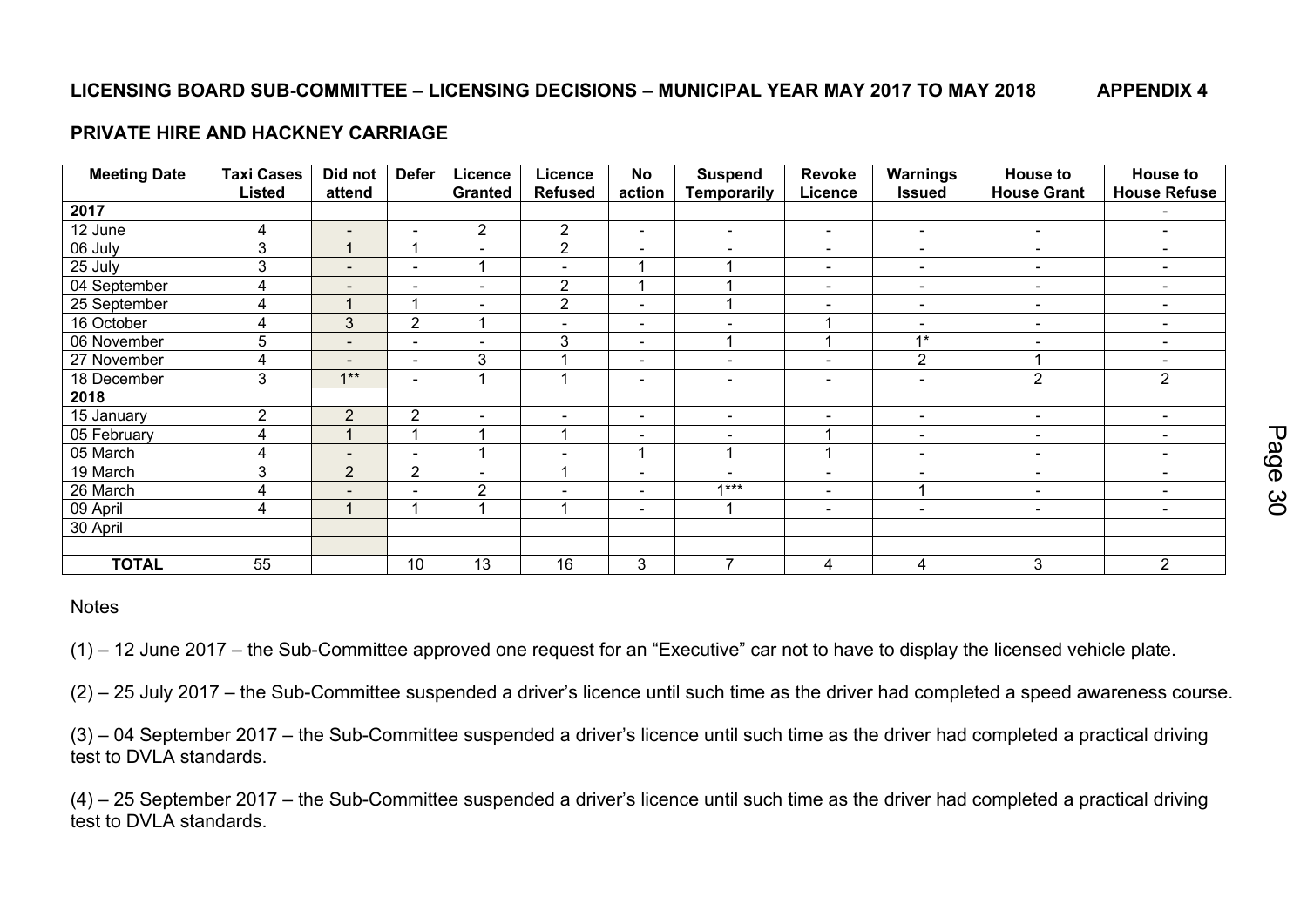(5) – 25 September 2017 – the Sub-Committee approved one request for an "Executive" car not to have to display the licensed vehicle plate.

(6) – 16 October 2017 – the Sub-Committee approved one application for the renewal of a private hire operator licence, with additional conditions imposed on the licence.

 $(7)$  – \*06 November 2017 meeting – the Sub-Committee issued a warning to a driver whose licence was suspended for a period of three months and who was also required to complete a speed awareness course during those three months.

. (8) – 27 November 2017 – the Sub-Committee renewed a driver's licence and imposed an additional condition on the licence that the driver shall complete a speed awareness course.

 $(9)$  – \*\*18 December 2017 – the applicant for a driver's licence who did not attend had withdrawn his application prior to the meeting.

(10) – 18 December 2017 – the Sub-Committee also deferred one application for a House-to-House collection permit and requested further information.

(11) – 19 March 2018 - the Sub-Committee deferred two applications for the grant of a private hire operator licence

(12) – \*\*\*26 March 2017 meeting – the Sub-Committee, upon review of a driver's licence, decided to suspend the driver's licence for a period of three months and required the driver to attend and complete the safeguarding course prior to the end of the suspension period.

(13) – 26 March 2018 - the Sub-Committee approved one application for the grant of a private hire operator's licence.

(14) – 09 April 2018 - the Sub-Committee approved one application for the grant of a private hire operator's licence.

## **LICENSING ACT 2003 (SUB-COMMITTEE) DECISIONS – PREMISES LICENCES**

02 May 2017 – the application for the grant of a premises' licence was refused.

04 May 2017 – the application for the grant of a premises' licence was approved and the licence was granted with various additional conditions imposed.

07 July 2017 – the application for the grant of a premises' licence was approved and the licence was granted with various additional conditions imposed.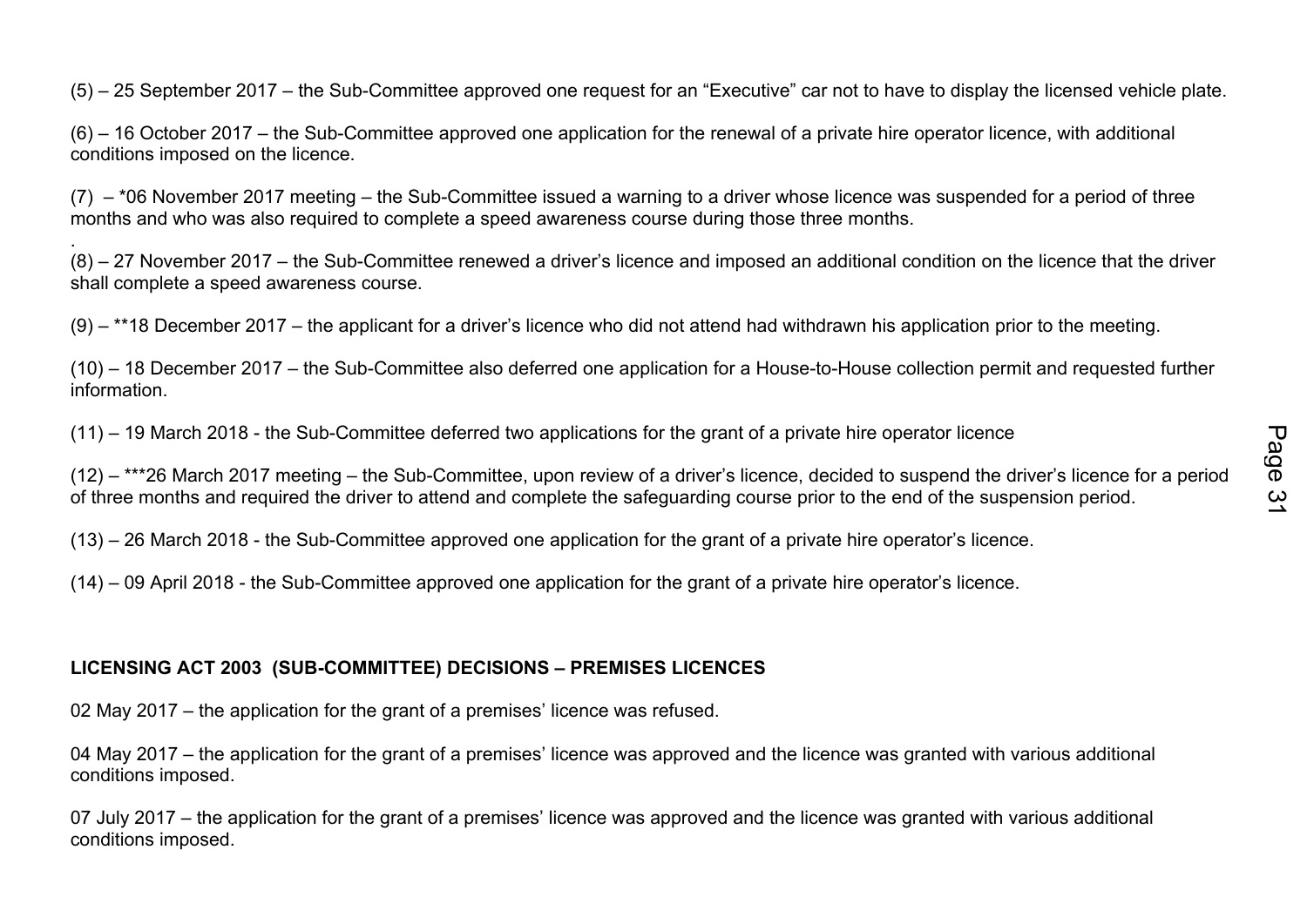16 August 2017 – the application for the grant of a premises' licence was approved and the licence was granted, subject to the standard conditions.

08 January 2018 – the application for the grant of a premises' licence (outdoor events) was approved and the licence was granted with various additional conditions imposed.

08 January 2018 – the Sub-Committee undertook a review of a premises' licence and revoked the licence with immediate effect.

12 February 2018 – the Sub-Committee undertook a review of a premises' licence and revoked the licence with immediate effect.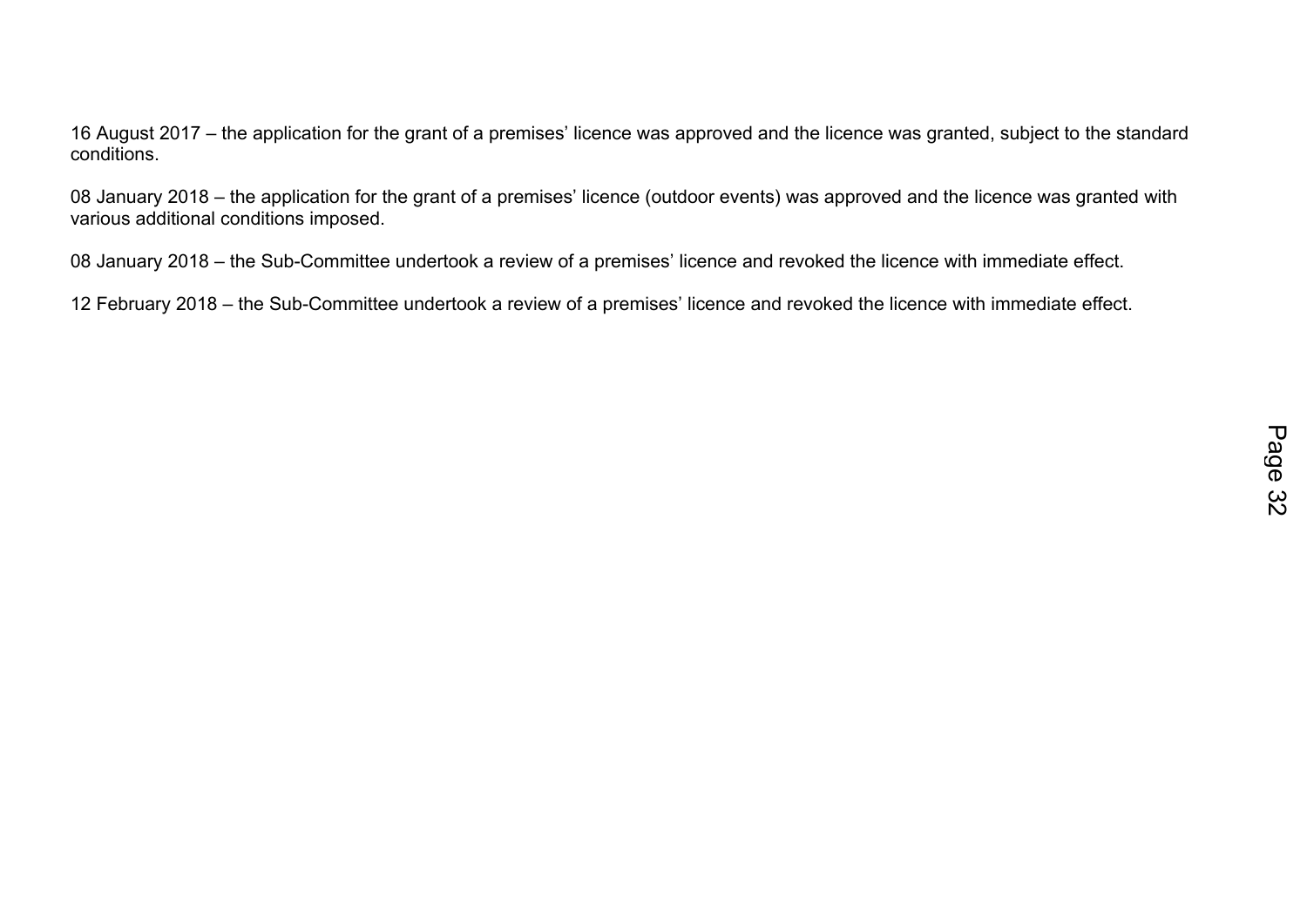# Page 33 Agenda Item 6



Public Report Licensing Board

#### **Summary Sheet**

#### **Council Report**

Licensing Board 23<sup>th</sup> April 2018

#### **Title**

Rotherham MBC House to House Collections Policy

#### **Is this a Key Decision and has it been included on the Forward Plan?**

This is not a key decision.

#### **Director Approving Submission of the Report**

Tom Smith – Assistant Director of Community Safety and Street Scene

#### **Report author(s):**

Alan Pogorzelec – Licensing Manager Regeneration and Environment 01709 254955, [alan.pogorzelec@rotherham.gov.uk](mailto:alan.pogorzelec@rotherham.gov.uk)

#### **Ward(s) Affected**

All wards

#### **Executive Summary**

Licensing of house to house collections, whilst governed by national legislation, provides for local discretion. It is considered that having a clear and transparent policy will assist applicants' understanding of the process and facilitate consistent decision making by the Council.

All applications for House to House Collection Permits are considered by the Council's Licensing Board. This report seeks the views of the Board in readiness for a further report to the Cabinet Member for Waste, Roads and Community Safety seeking approval to consult on the draft policy prior to implementation.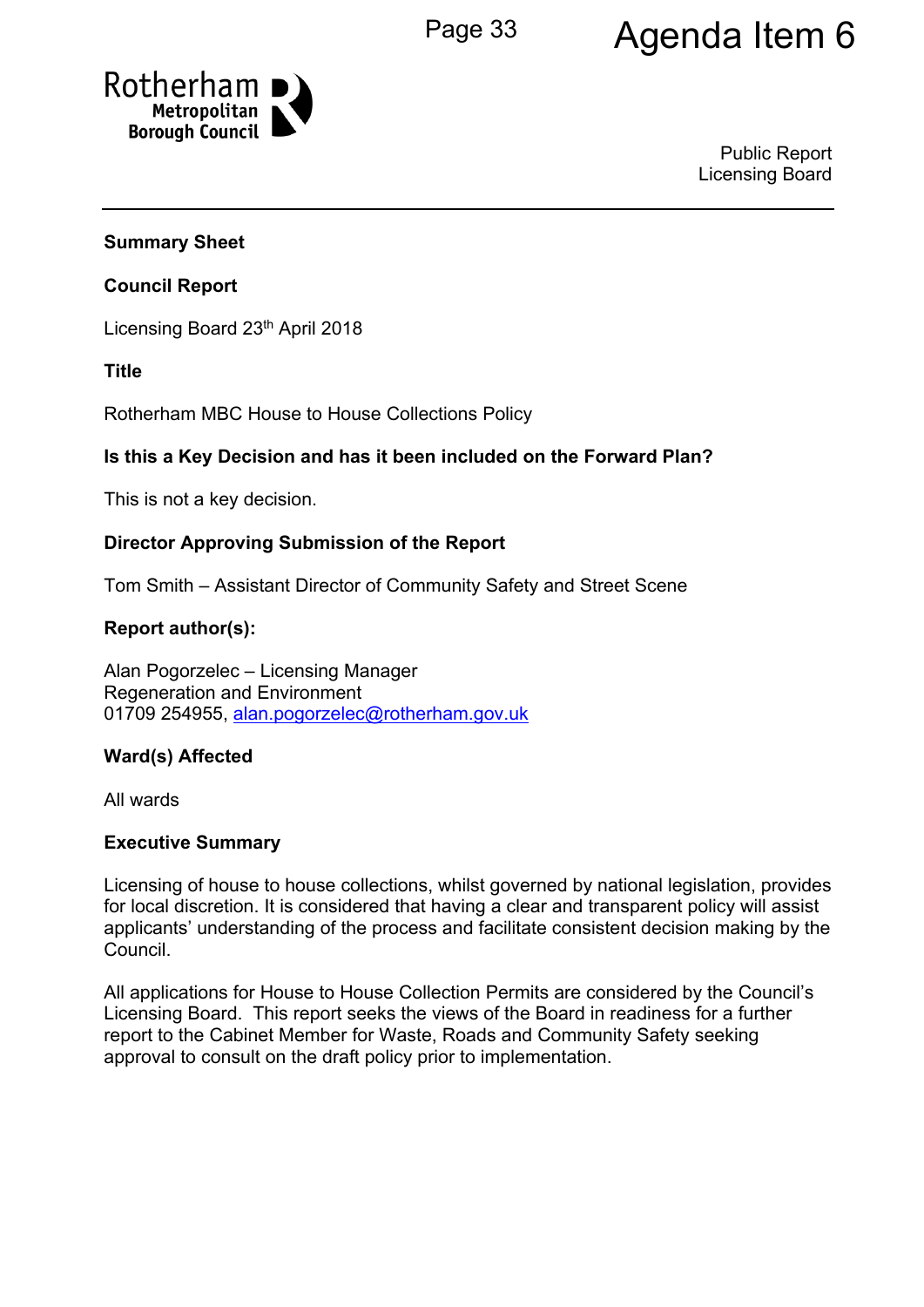#### **Recommendations**

• That the Licensing Board consider the draft House to House Collections Policy and provide comment in relation to the document.

#### **List of Appendices Included**

Appendix 1 - Rotherham MBC Draft House to House Collections Policy (April 2018)

#### **Background Papers**

- House to House Collections Act 1939
- House to House Collections Regulations 1947

#### **Consideration by any other Council Committee, Scrutiny or Advisory Panel**

This policy will require approval by the Cabinet Member for Waste, Roads and Community Safety.

#### **Council Approval Required**

No.

#### **Exempt from the Press and Public**

Not exempt.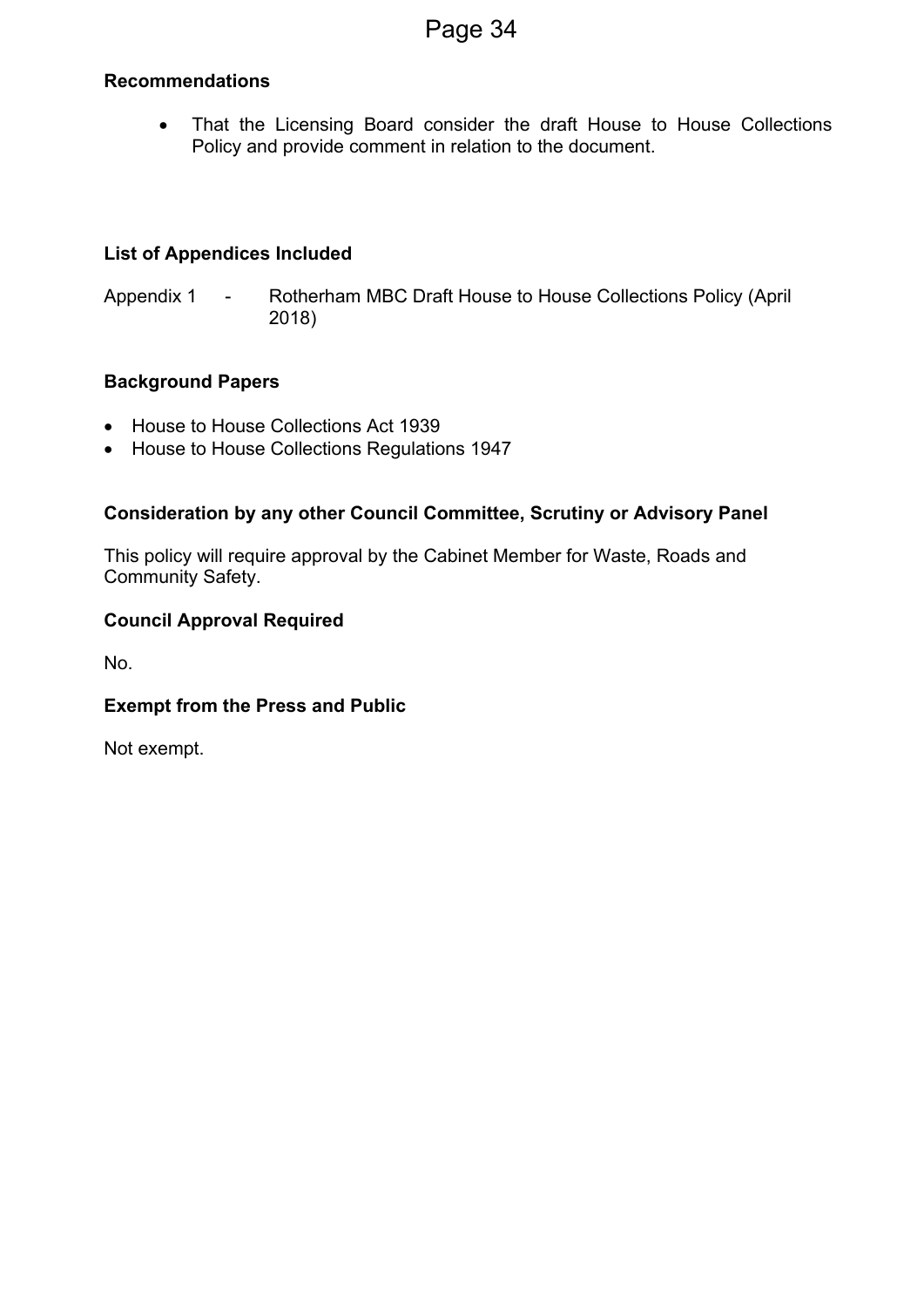#### **Rotherham MBC House to House Collections Policy**

#### **1. Recommendations**

1.1 That the Licensing Board consider the draft House to House Collections Policy and provide comment in relation to the document.

#### **2. Background**

- 2.1 The House to House Collections Act 1939 requires all house to house collections for a charitable purpose to be licensed by local authorities. The legislation is not adoptive and applies automatically in each local authority area.
- 2.2 The Act defines a charitable purpose as "any charitable, benevolent or philanthropic purpose, whether or not the purpose is charitable within the meaning of any rule of law".
- 2.3 A collection is defined within the Act as "an appeal to the public, made by means of visits from house to house, to give, whether for consideration or not, money or other property".
- 2.4 In order to fall within the remit of this legislation, therefore, the collection must be one that is made wholly or partly for charitable purposes whether it be the collection of money, or any other items that may subsequently be sold for money, where either the money or the items are given for charitable purposes. This would encompass collections where the promoter is collecting items for subsequent sale, such as clothing, where the promoter guarantees to remit a set percentage, or minimum amount, to charitable purposes.
- 2.5 Additionally the collection must be made by going from door to door, not from standing in the street. The collection does not necessarily have to be made by knocking on the door and making personal contact, it can equally be made by leaving envelopes or collection bags for collection on a specified date.
- 2.6 Significantly, the Act also defines a house as "including a place of business".
- 2.7 Given that the collection for charitable purposes also includes all business premises, it would also include collectors going from shop to shop, rose sellers travelling from pub to pub, and similar collections. On reflection, whilst the legislation refers to house to house collections, it would be better referred to as door to door collections.
- 2.8 The purpose of the legislation is to ensure that collectors are properly authorised, that the collections do not cause a nuisance to the public, that donations are receipted and stored in a secure way, and that the total proceeds are properly accounted for and forwarded to the appropriate charitable organisation.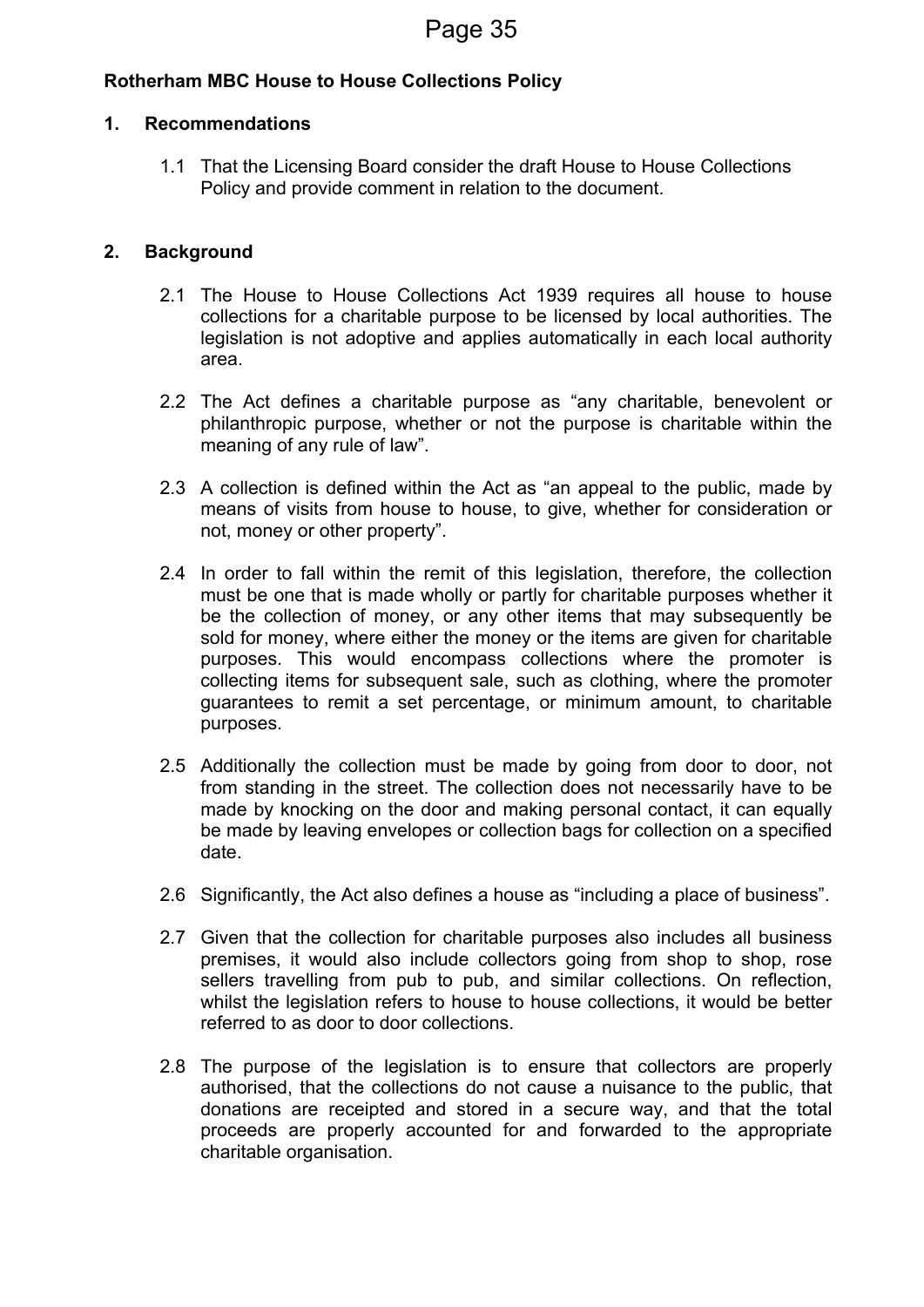- 2.9 The Secretary of State may issue an Exemption Certificate to the promoter of a collection where collections are to take place throughout the whole, or a substantial part, of England provided he/she is satisfied that the collection pursues a charitable purpose. The holder of an Exemption Certificate does not have to obtain a licence from the local authority to undertake collections, although historically promoters with Exemption Certificates notify the local authority of their planned collection dates out of courtesy.
- 2.10 Some larger charities have secured Exemption Certificates; however, most of the smaller charities operating locally do not have Exemption Certificates and, therefore, need to apply to the Council for a licence.
- 2.11 Unless persons who wish to undertake charitable collections hold an Exemption Certificate issued by the Secretary of State, it is an offence for any person to promote or make collections from door to door for charitable purposes without first obtaining a licence from the local authority.

#### **3. Key Issues**

- 3.1 The draft Rotherham MBC House to House Collections Policy is attached to this report as Appendix 1.
- 3.2 It is considered that having a clear and transparent policy will assist applicants' understanding of the process and facilitate consistent decision making by the Council.
- 3.3 All applications for House to House Collection Permits are considered by the Council's Licensing Board and as such the views of the Licensing Board in relation to the policy would be extremely useful. It is expected that members of the Licensing Board would be able to draw upon their experiences in the consideration of application for permits, and provide feedback on whether they feel that the draft policy addresses and concerns that exist.
- 3.4 It is important to note however that many local and national charitable organisations rely upon the funding that is allocated to them as a result of house to house collections, and therefore the policy must strike the correct balance between ensuring that permits are only granted in appropriate circumstances and providing proportionate application criteria that do not introduce unnecessary barriers to for legitimate and wellmeaning individuals and / or organisations.
- 3.5 Following consideration of this policy by the Licensing Board, any comments / suggestions will be incorporated into the policy and a report will be prepared for consideration by the Cabinet Member for Waste, Roads and Community Safety. There will then be a period of public consultation prior to the introduction of the policy (subject to the agreement of the Council's Executive).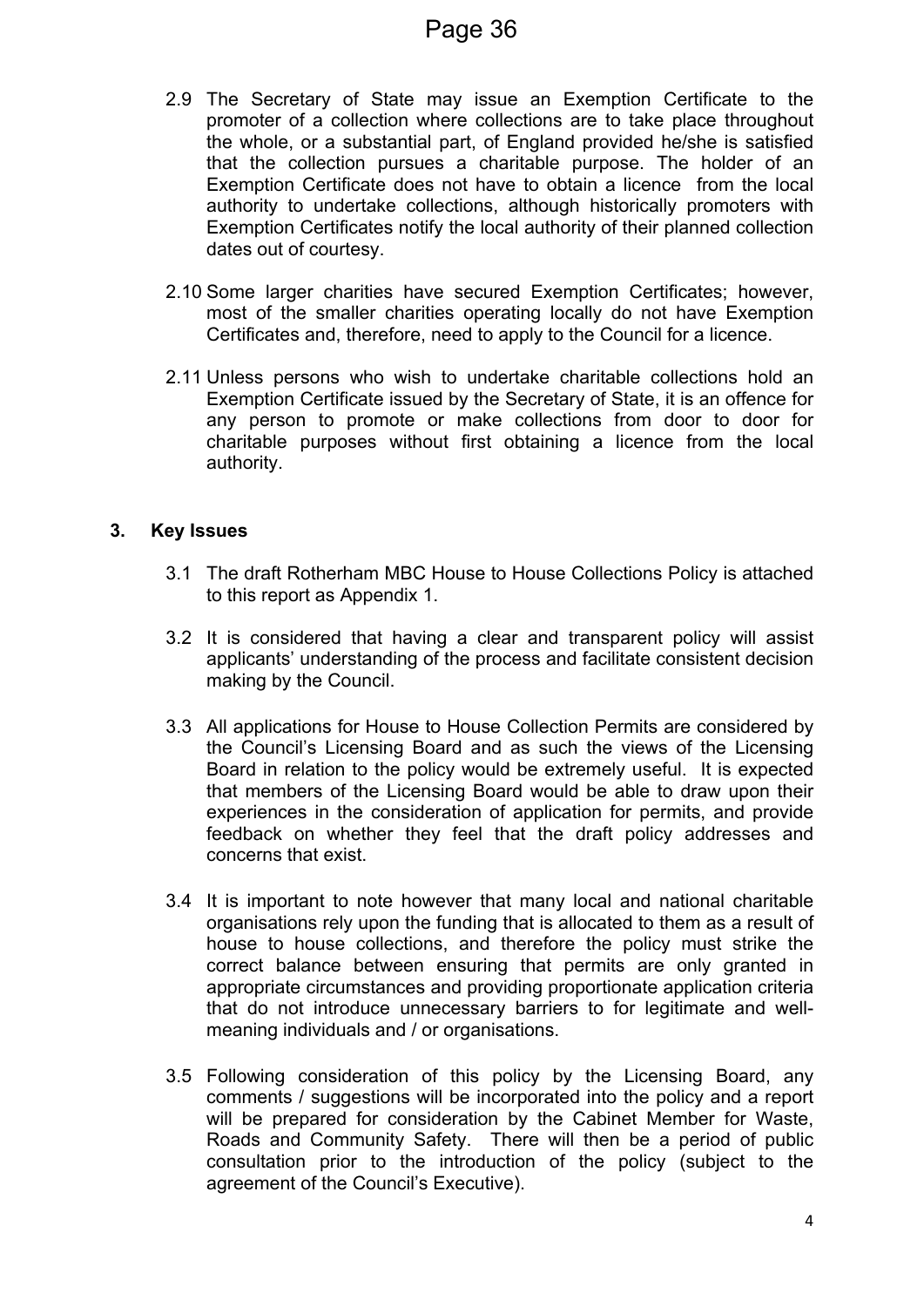## **4. Options considered and recommended proposal**

4.1 The report is for consultation only, and therefore no options / proposals are recommended.

#### **5. Consultation**

- 5.1 Following consideration (and amendment) of the draft policy by the Licensing Board, further consultation will take place with the Cabinet Member for Waste, Roads and Community Safety.
- 5.2 The draft policy will then be further amended (if appropriate) and subjected to a period of public consultation.
- 5.3 Where possible, the licensing service will identify organisations / individuals that are likely to be affected by the revised policy and their views sought.

#### **6. Timetable and Accountability for Implementing this Decision**

- 6.1 It is anticipated that the draft policy will be submitted to the Cabinet Member for Waste, Roads and Community Safety in July 2018.
- 6.2 Public consultation will commence following this meeting, with a view to seeking final approval of the policy towards the end of 2018.

#### **7. Financial and Procurement Implications**

7.1 There are no financial or procurement implications directly associated with this report.

#### **8. Legal Implications**

- 1.1 The House to House Collections Act 1939 lays down requirement in relation to House to House Collections.
- 1.2 Section 4 of the Act provides for the Secretary of State to prescribe regulations regulating the manner in which collections may be carried out, including the conduct of promoters and collectors. There is no opportunity for local authorities to prescribe additional regulations or attach licence conditions.
- 1.3 The Secretary of State published the House to House Collections Regulations 1947, subsequently amended by the House to House Collections Regulations 1963, which took effect from 29th December 1947. These regulations, included as Appendix A to the Policy, apply to all licences issued by the Council under the House to House Collection Act 1939.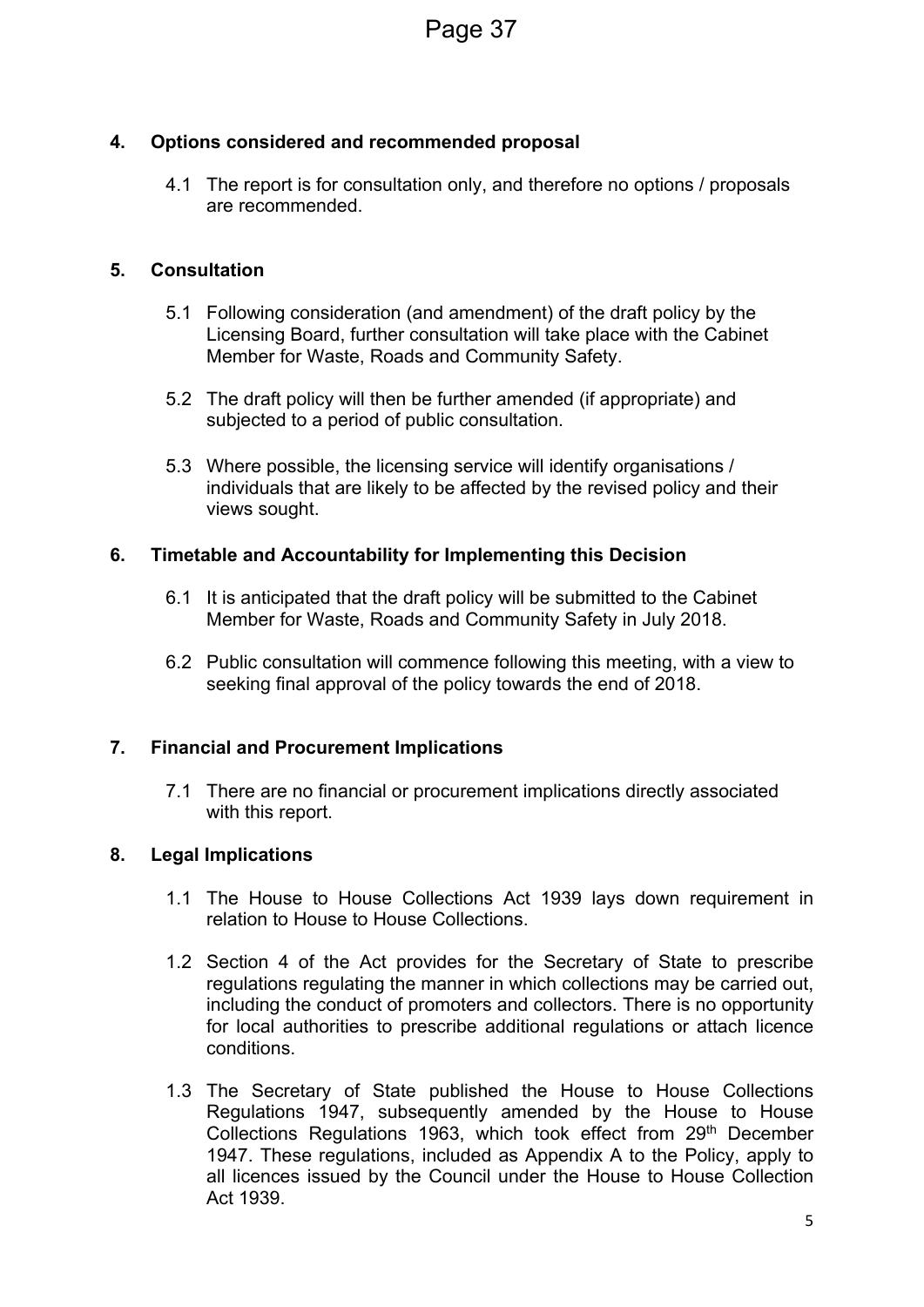- 1.4 There is no right of appeal through the courts against a decision to refuse or revoke an application, however, there is a right of appeal to the Secretary of State whose decision is final. Additionally, any decision must be reasonable as any decision could also be subject to a complaint to the Local Government Ombudsman or through a judicial review.
- 1.5 By virtue of The Local Authorities (Functions and Responsibilities) (England) Regulations 2000, the adoption of a local policy in respect of House to House collection regulation is a matter for the Council's Executive.
- 1.6 However, as the determination of applications for House to House Collection permits is the responsibility of the Council's Licensing Board, the views of the Board should be considered integral to the development of any policy regarding House to House applications.

#### **2. Human Resources Implication**

2.1 There are no additional human resource implications introduced by this report.

#### **3. Implications for Children and Young People and Vulnerable Adults**

- 3.1 The draft policy reinforces the statutory prohibition on individuals under the age of 16 being involved in collection activity.
- 3.2 There are no additional implications for Children, Young People or Vulnerable Adults.

#### **4. Equalities and Human Rights Implications**

- 4.1 In line with the Public Sector Equality Duty, public bodies must, in the exercise of their functions, give due regard to the need to eliminate discrimination, harassment, victimisation, to advance equality of opportunity and foster good relations between those who share a protected characteristic and those who do not.
- 4.2 The proposed Policy does not place any barriers or unique requirements on any person on the grounds of ethnicity, gender, religion or any other protected characteristic. Officers work with all applicants and consent holders, where appropriate, to ensure that the Council's duty under the Equality Act 2010 is met, for example, guidance notes could be provided in other languages upon request.

#### **5. Implications for Partners and Other Directorates**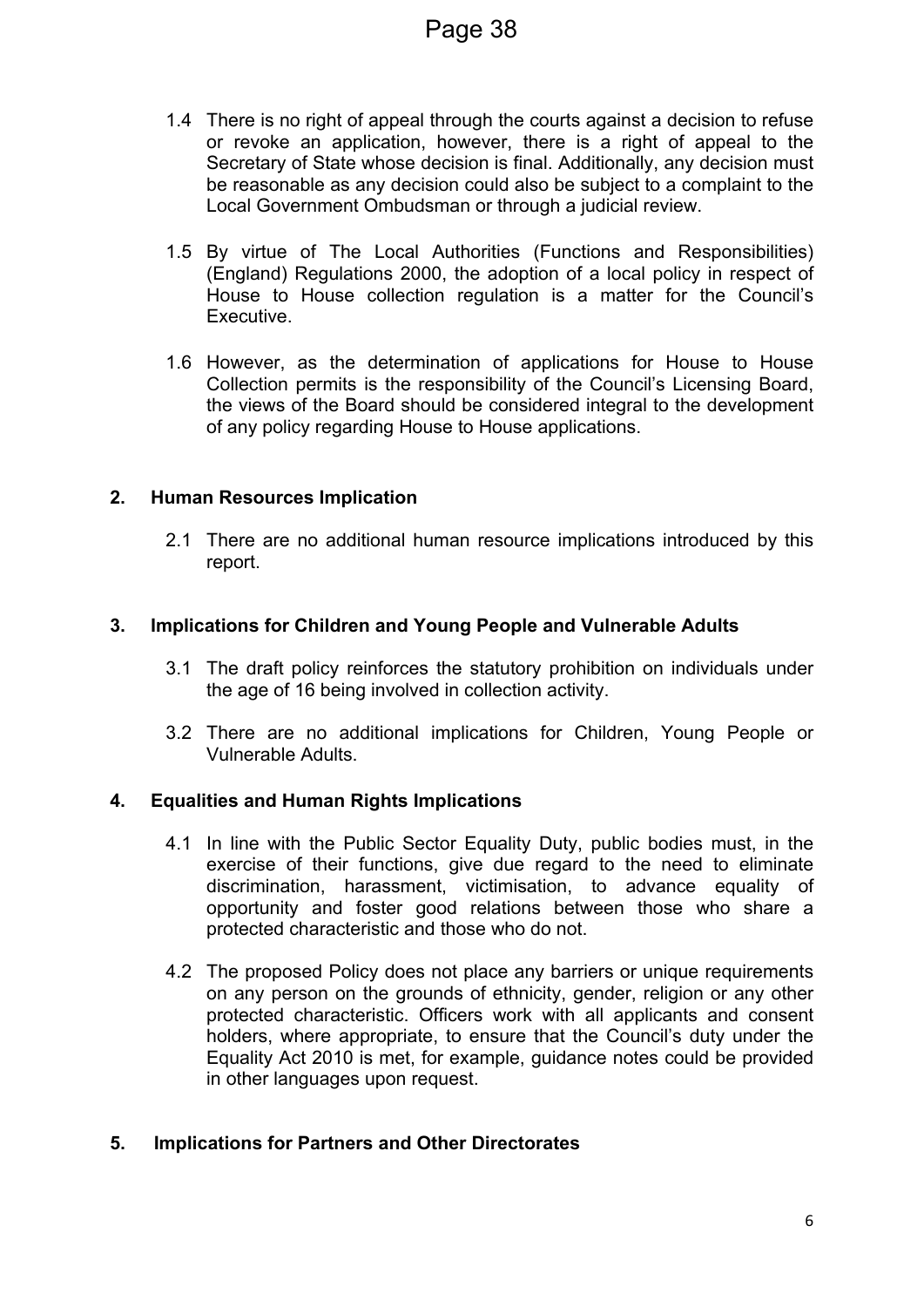- 5.1 It is recognised that the effective enforcement and implementation of the policy will require partnership working with partners such as South Yorkshire Police and HM Revenue and Customs.
- 5.2 However, it is not considered that this policy will have any direct implications for any of the Council's partners or other directorates.

#### **6. Risks and Mitigation**

- 6.1 Given that the Policy is a fundamental element of consistent decision making, a policy that was not fit for purpose would increase the risk of judicial challenge.
- 6.2 It is therefore essential that the policy is developed taking into account the views of decision makers, enforcement officers, the general public and those that may be affected by the introduction of this policy.

## **7. Accountable Officer(s)**

7.1 Alan Pogorzelec – Licensing Manager Regeneration and Environment 01709 254955, [alan.pogorzelec@rotherham.gov.uk](mailto:alan.pogorzelec@rotherham.gov.uk)

This report is published on the Council's website or can be found at:-

[http://moderngov.rotherham.gov.uk/ieDocHome.aspx?Categories=](http://moderngov.rotherham.gov.uk/ieDocHome.aspx?Categories)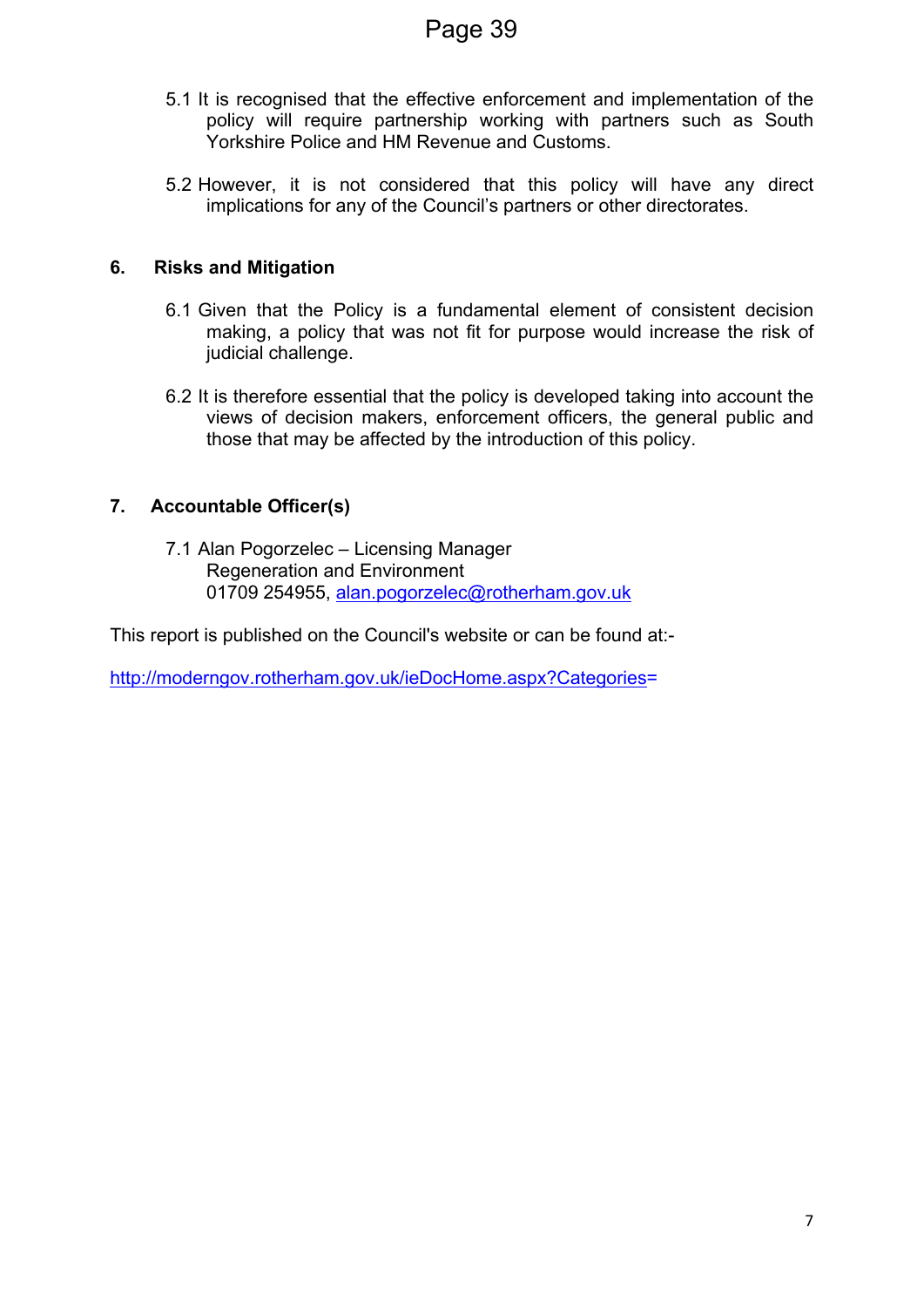Page 40



# **Rotherham MBC HOUSE TO HOUSE COLLECTIONS POLICY**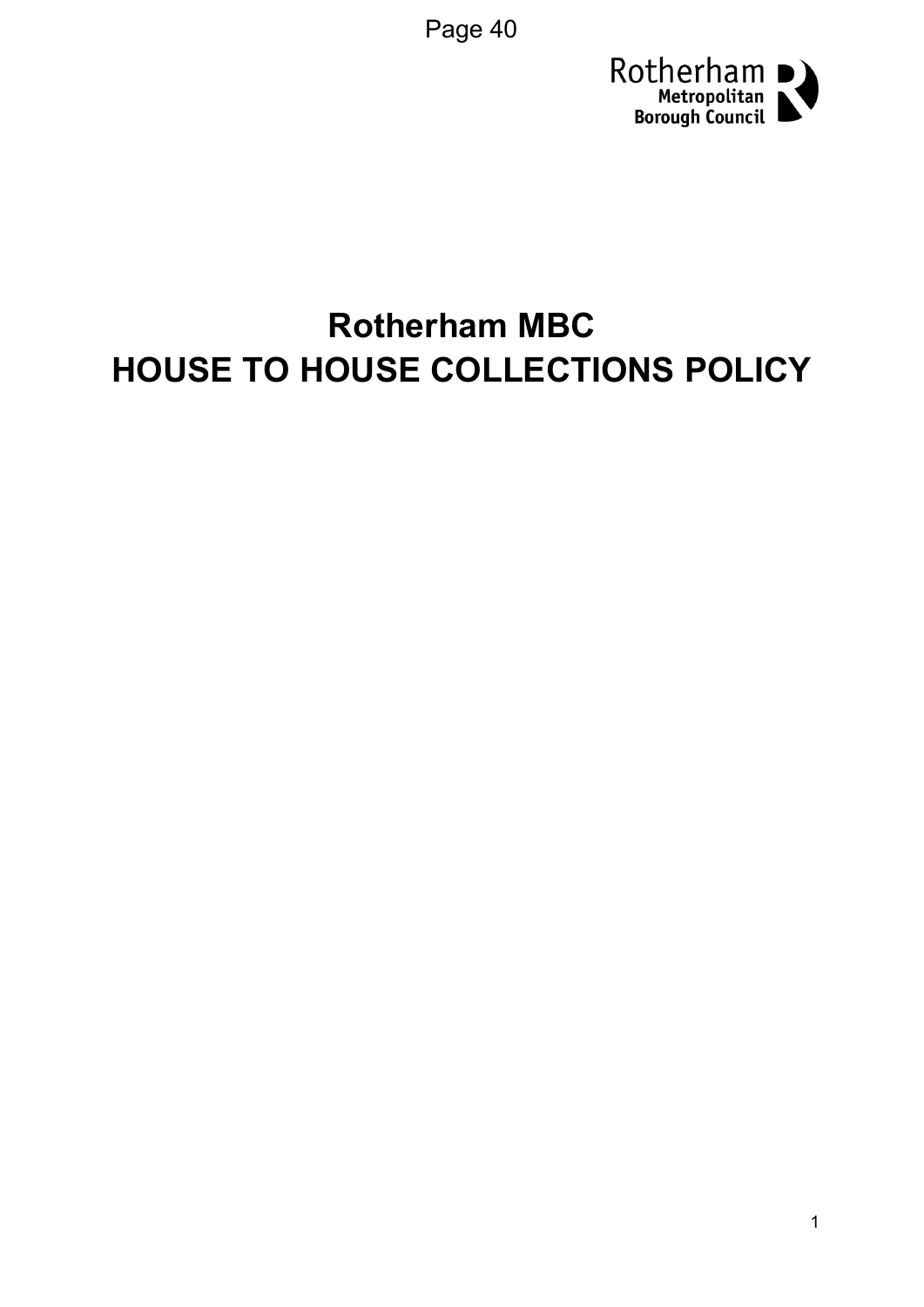## **Contents**

## **1. Introduction**

| Aim of this Policy<br>General Information Regarding House to House Collections<br>The Regulatory Framework for House to House Collections                               |             |
|-------------------------------------------------------------------------------------------------------------------------------------------------------------------------|-------------|
| 2. Applications for a House to House Collection Permit                                                                                                                  |             |
| The application process<br>Grant of a House to House Collection Permit<br>Refusal to issue a House to House Collection Permit<br>Consideration of financial information | 5<br>6<br>8 |
| 3. Enforcement                                                                                                                                                          |             |

| Appendix A – extract from House to House Collections Regulations 1947 |  |
|-----------------------------------------------------------------------|--|
|-----------------------------------------------------------------------|--|

**Appendix B – House to House Collection Permit Application Form** 19

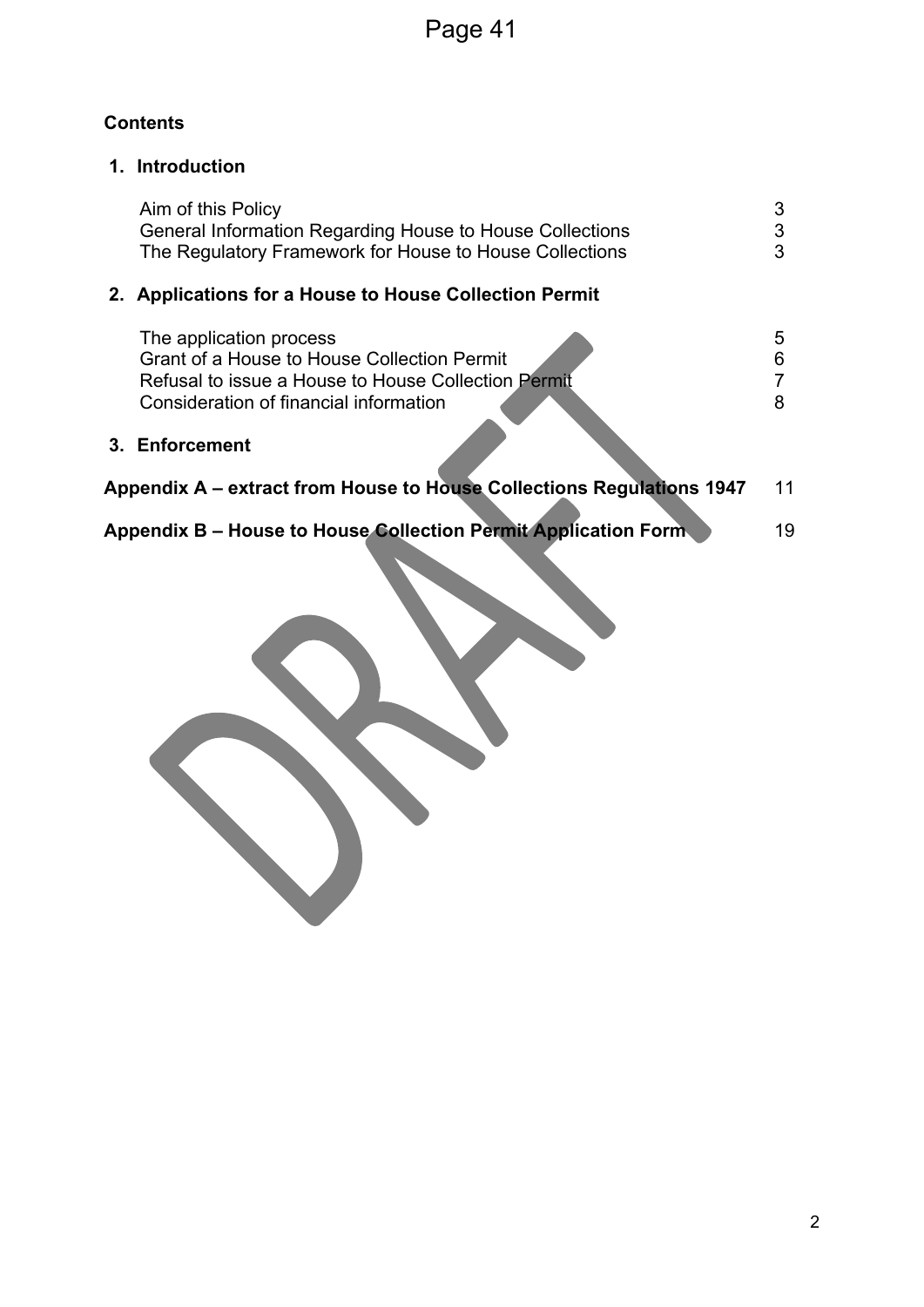#### **1. Introduction**

#### Aim of this Policy

This policy aims to ensure that residents in the Rotherham area who want to donate to a charitable / good cause through House to House Collections are able to do so secure in the knowledge that an adequate proportion of what they donate will directly benefit the named charity or good cause.

The effectiveness of the policy will be reviewed one year after its introduction to determine its impact, and whether the aim of the policy is being achieved.

#### General Information Regarding House to House Collections

House to house collections involve the collection of either money or items directly from a person's property. They are a vital source of funds for many charities as they offer a positive opportunity for the public to support charities. However, they need to be carried out for the benefit of the charity and in accordance with the law.

There has been an increase in the number of House to House collectors in the Borough over the last few years and as such it is vital that licences are issued to legitimate applicants. This can give the public confidence that if the collection is licensed an adequate proportion of their donations are being given to the appropriate charity.

House to House collections are currently regulated by the House to House Collections Act 1939 and the House to House Collections Regulations 1947. Permits for collections that are carried out in Rotherham are issued by Rotherham MBC. There are National Exemption Orders that are available to charities who have undertaken a high number of collections across local authority areas nationally in the preceding two years. These are issued to the charity by the Cabinet Office directly.

The intention of this policy is to give clear guidance to Members of the Licensing Board, applicants and officers on the factors to be taken into account when determining applications for a House to House Collection permit.

All decisions regarding House to House Collections are made by the Licensing Board, however the Licensing Board may delegate this to officers if the Board considers this to be necessary or appropriate.

Any applicant that is aggrieved by a decision of the Council may appeal to the Secretary of State within 21 days of being given notice of the decision.

#### The Regulatory Framework for House to House Collections

House to house collections, as defined by the House to House Collections Act 1939, are required to be licensed by local authorities. House to house collections are defined as "an appeal to the public, made by means of visits from house to house, to give, whether for consideration or not, money or other property". They include, therefore, collections of money, or any other items that may be sold for money, where the proceeds are given to any charitable, benevolent or philanthropic purpose (for example, charity clothing collection bags).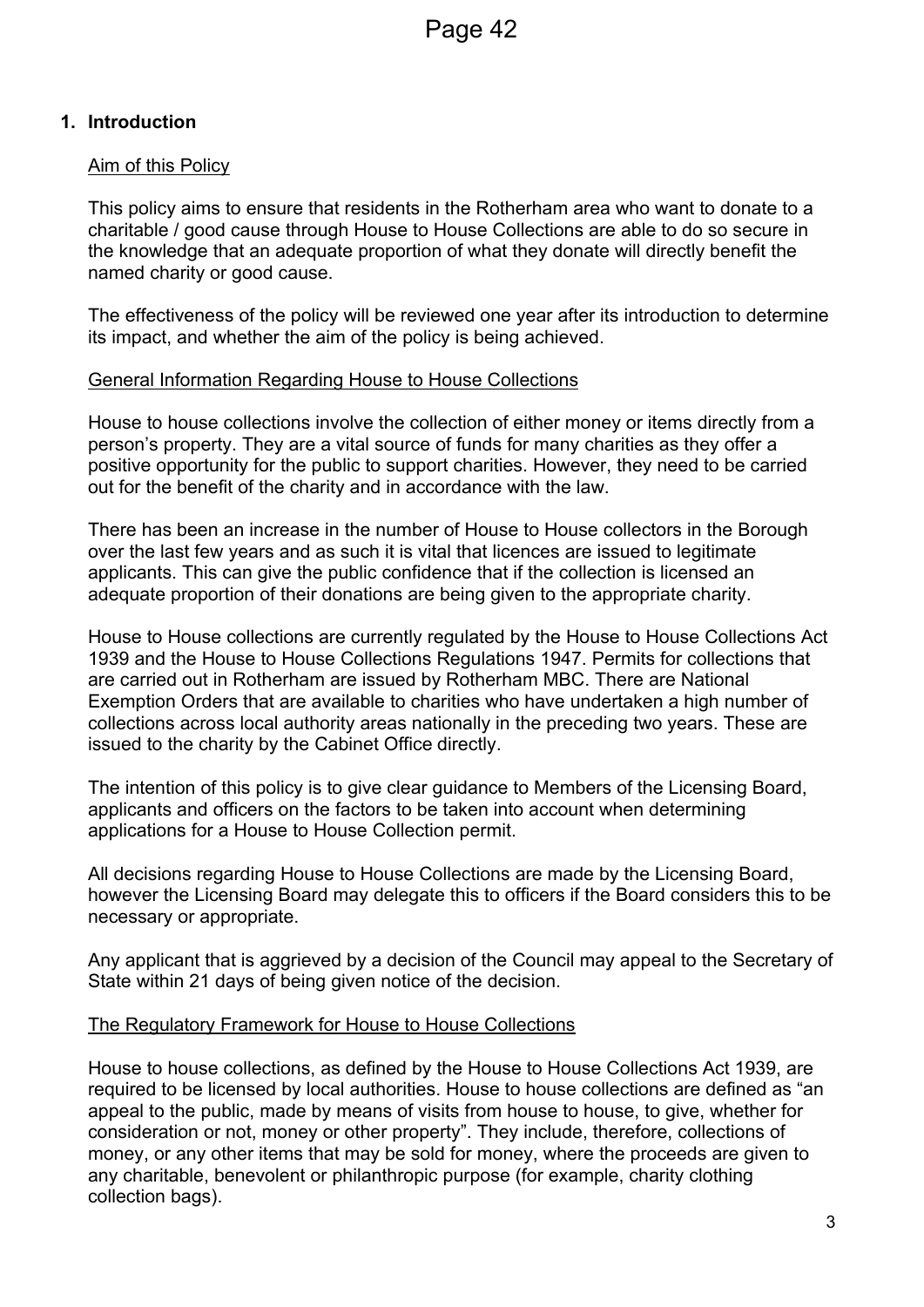For the purpose of the House to House Collection Act 1939, the term 'house' also includes places of business. This provision, therefore, also covers collections made within places such as shops, offices and public houses where the collectors go from premises to premises collecting money, or other property, and the proceeds of such collections are given to charity (for example, rose sellers in public houses and restaurants).

Unless those who wish to conduct a collection possess an 'Exemption Certificate' issued by the Secretary of State, it is an offence for any person to promote or make collections from door to door for charitable purposes without the promoter first obtaining a licence from this Council to do so.

Some larger charities (particularly those that operate nationally) have secured Exemption Certificates from the Secretary of State; however, most of the smaller charities operating locally do not have Exemption Certificates and, therefore, they need to apply for, and be granted, a permit before they can collect money door to door within Rotherham. There is no application fee associated with an application for a house to house collection permit.

There are two circumstances where the need for a licence from the Council can be waived following the intervention of other authorities.

- (1) If the Secretary of State is satisfied that a person pursues a charitable purpose throughout the whole of, or a substantial part of, England and Wales, and wants to promote collections for that purpose, he may then direct by Order that the promoter shall be exempt from the requirement to obtain licences from this Council. All collections exempt from licensing requirements would be described in the Order.
- (2) Where the chief constable for a police area is satisfied that the purpose of a collection is local in character and that the collection is likely to be completed within a short period of time, he may grant the promoter of the collection a certificate in the prescribed form. Where such a certificate is granted, a permit from the Council is not required and the provisions of the Regulations shall not apply to a collection made in conformity with such certificate.

Any applications made for a permit will be processed and considered in accordance with Section 2 of this policy.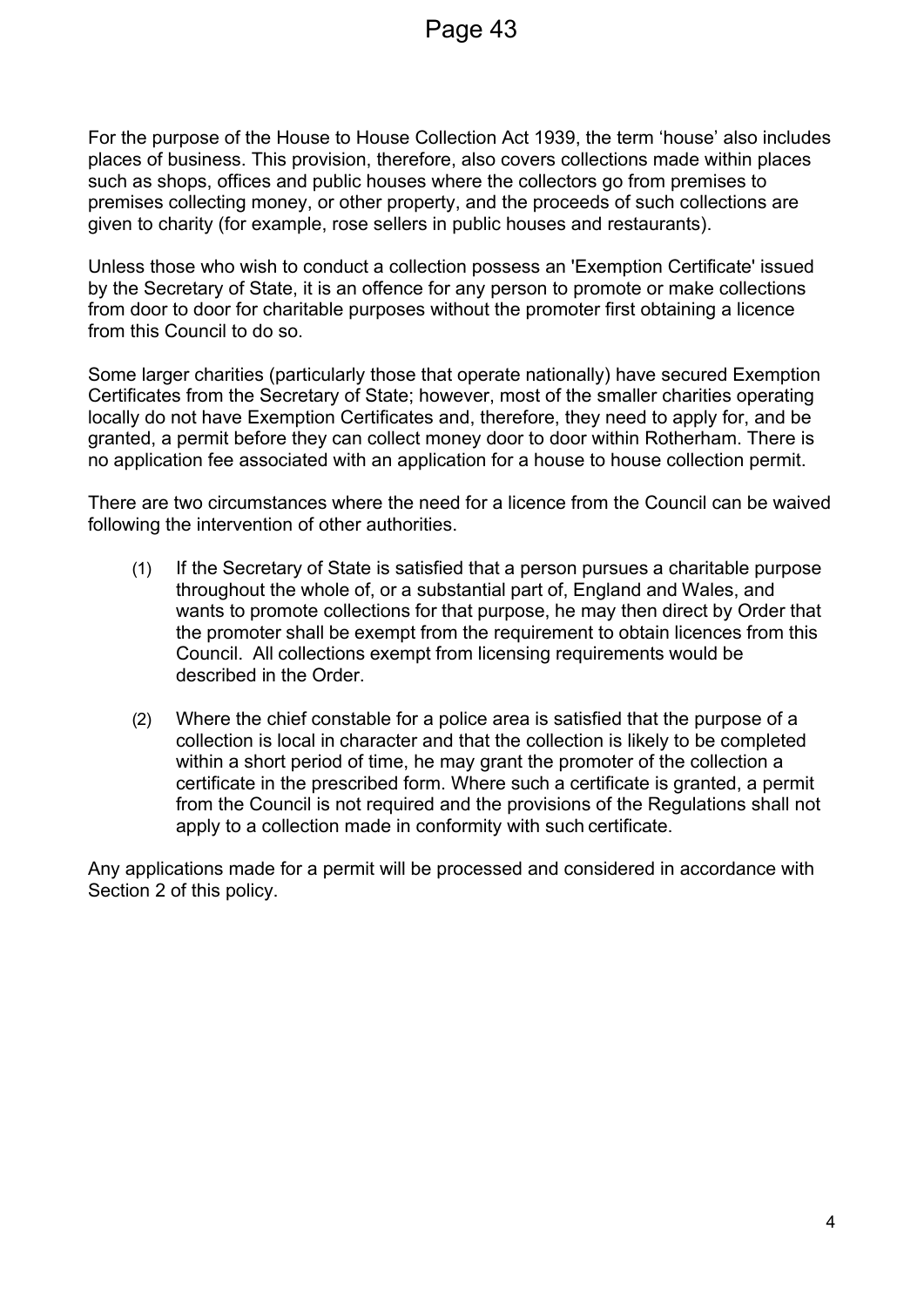## **2. Applications for a House to House Collection Permit**

#### The application process

Applicants are advised to contact the Council at their earliest opportunity, preferably before an application is made. This will allow Council Officers to provide appropriate advice, as well as clarifying any areas of uncertainty.

All applications must be made on the Council's prescribed application form (see Appendix B).

Applications should normally be made at least two calendar months before the first proposed collection date, the application will not be considered as complete unless the applicant provides all of the information that is specified on the application form and accompanying notes.

Any application received with less than one calendar months' notice prior to the first proposed collection date is unlikely to be considered, save for exceptional circumstances at the Council's discretion.

In addition to completing the Council's application form, the applicant must also supply information relating to:

- Whether the collection beneficiary is a registered charity (with charity number), and the objectives of the charitable cause as supplied to the Charity Commission. The collection beneficiary is the term used to describe the organisation on whose behalf the collection is being undertaken.
- A statement of the collection beneficiary's aims, and any literature to support this.
- Full details of the collection beneficiary this must include date of formation, names of trustees, directors etc.
- If the collection is being undertaken by an individual or organisation other that the beneficiary of the collection then full details of this individual / organisation must be provided – this will include details of directors / trustees / owners (in the case of an organisation).
- Relevant accounts and financial statements of the promoter, collection company / agent and the charity (if different)
- The details of how the amounts to be allocated to the charity, collectors and promoter are calculated. The following must be clear from the information provided:
	- The expected value of the money / items collected before any expenses are deducted ("the gross collection amount").
	- Full details of any deductions that will be applied to the "gross"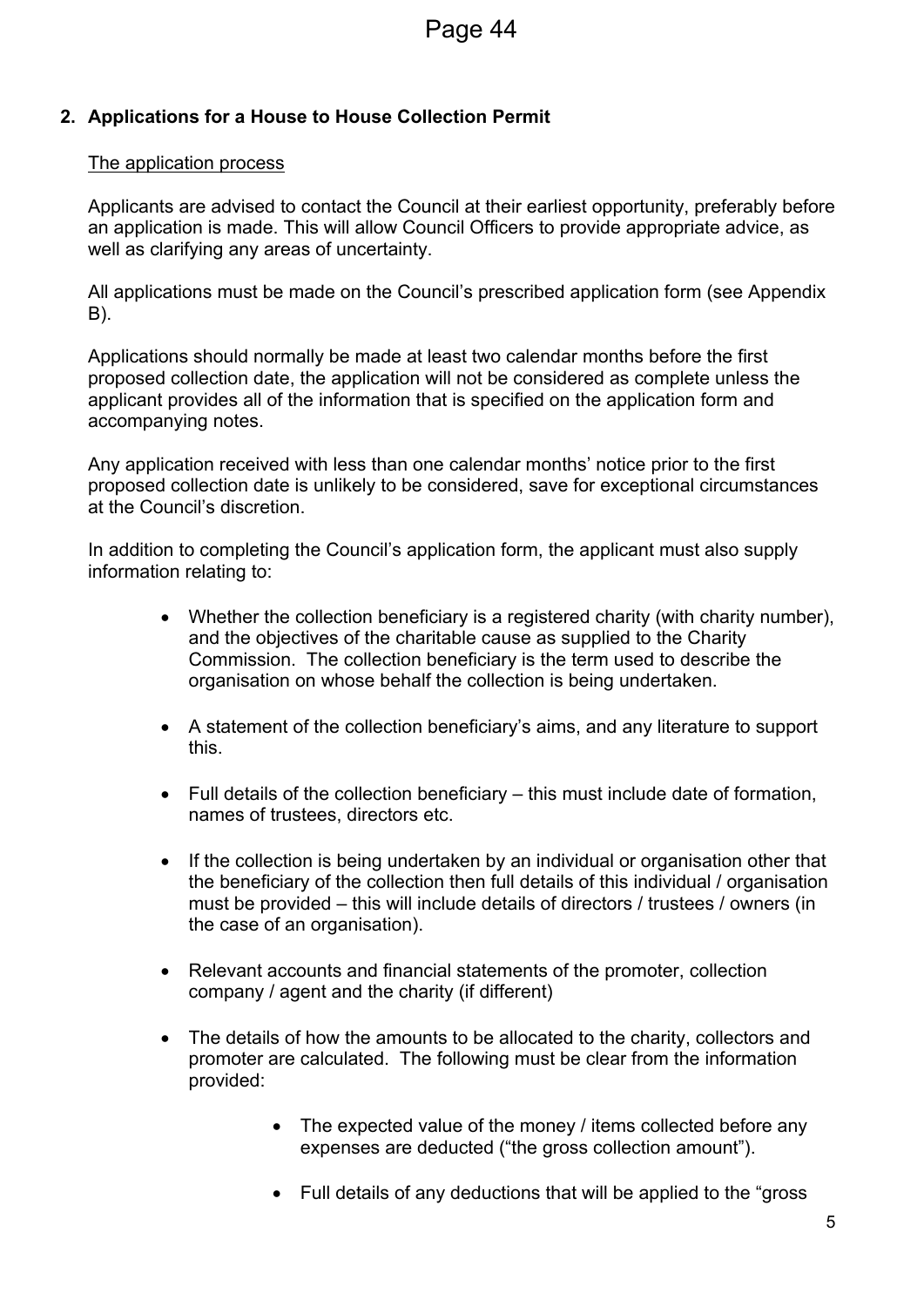collection amount" and how these will be calculated.

- A written agreement between the applicant and the charity as required by the Charities Act 1992.
- Declaration of any previous refusals for House to House Collections
- A basic Disclosure Certificate relating to the promoter or the director of the collection company / agent if different (this must be dated within the last six months).
- It must be clear from the application how much the collection beneficiary will receive as part of the collection, the proportion of this as a percentage of the cost of running the collection and a clear set of returns if the organisation has operated collections before.

All applications for a House to House Collection Permit will be referred to the Council's Licensing Board for consideration. The applicant will have the opportunity to address the Board should they wish to do so, alternatively they may submit a written submission to the Licensing Board for consideration along with their application.

#### Grant of a House to House Collection Permit

If the Licensing Board are satisfied that it would be appropriate to issue a permit for a House to House Collection then one will be issued for the times and dates specified on the application. The Council will issue a "Certificate for the Information of the Stationery Office" under the House to House Collections Act 1939 - this document will allow the promoter to obtain the prescribed badge and prescribed Certificate of Authority (these documents must be carried by all collectors involved in the House to House Collection).

If the dates specified on the application have passed, then the permit will run from the date that the Licensing Board make the decision to issue the permit.

In any event, a permit authorising a House to House Collection will not be valid for a period longer than twelve months.

Permits will not be issued retrospectively, therefore a permit must be in place before the collection commences – and collections undertaken without a valid permit (or exemption) will be unlawful and the promoter of such a collection risks prosecution by the Council.

The House Collections Act 1939 and the House to House Collections Regulations 1947 specify the obligations of all those involved in house to house collections. A copy of the House to House Collections Regulations 1947 is appended to this policy as *Appendix A*.

Key obligations placed on the person / organisation to whom a permit is issued are as follows:

- the necessary written permission has been obtained from the Council:
- no collection must be undertaken in a manner which will inconvenience or annoy any person;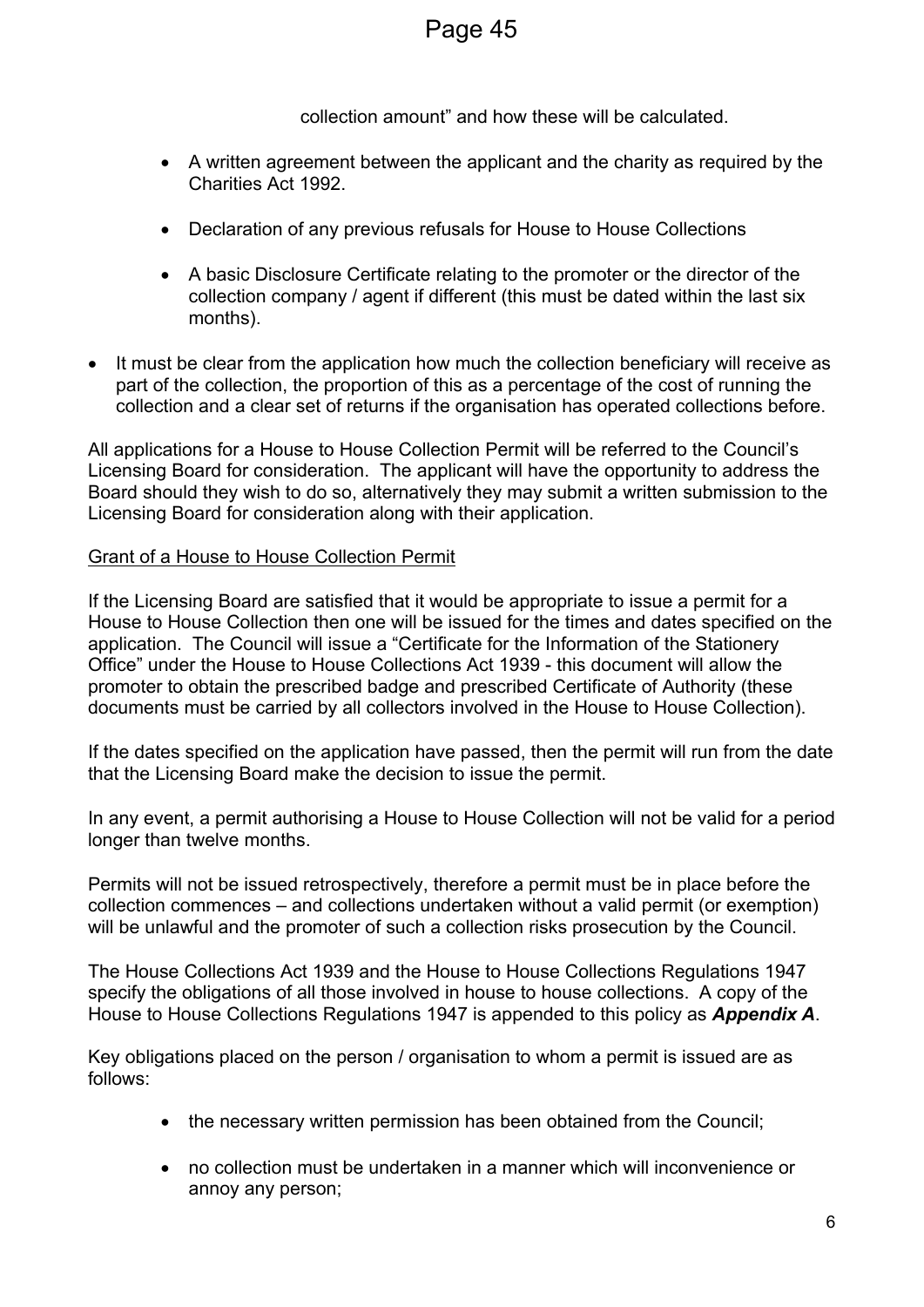- every collector must wear a standard badge and carry a Certificate of Authority;
- collectors must produce their badge, on demand, to the occupant of any house, any police officer or authorised officer of the Council;
- all collectors must be aged sixteen years or more;
- if a collector is carrying a collecting box, it must be sealed, numbered and clearly display the name of the charity or fund which is to benefit.

The key obligations following a collection are as follows:

- collectors must not be given access to the contents of collection boxes prior to their being returned to the promoter for opening and counting;
- boxes should only be opened in the presence of the promoter and another responsible person. Once the boxes have been opened, the contents should be counted immediately and the amount collected in each box recorded;
- after the collection the promoter must complete a prescribed returns form and return it to the Council within one month of the expiry of the permit. The promoter must certify the return and have it countersigned by a qualified accountant.

#### Refusal to issue a House to House Collection Permit

The statutory reasons why a licensing authority may refuse to grant a permit (or where a permit has been issued may revoke it) if it appears to the authority that:

- 1. The total amount likely to be applied for charitable purposes as the result of the collection (including any amount already so applied) is inadequate in proportion to the value of the proceeds likely to be received (including any proceeds already received);
- 2. Remuneration which is excessive in relation to the total amount aforesaid is likely to be, or has been, retained or received out of the proceeds of the collection by any person;
- 3. The grant of a Licence would be likely to facilitate the commission of an offence under Section Three of the Vagrancy Act 1824, or that an offence under that section has been committed in connection with the collection;
- 4. The applicant or the holder of the Licence is not a fit and proper person to hold a Licence by reason of the fact that he has been convicted in the United Kingdom of any of the relevant offences specified below, or has been convicted in any part of Her Majesty's dominions of any offence conviction for which necessarily involved a finding that he acted fraudulently or dishonestly, or of an offence of a kind the commission of which would be likely to be facilitated by the grant of a Licence. The relevant offences referred to above are as follows: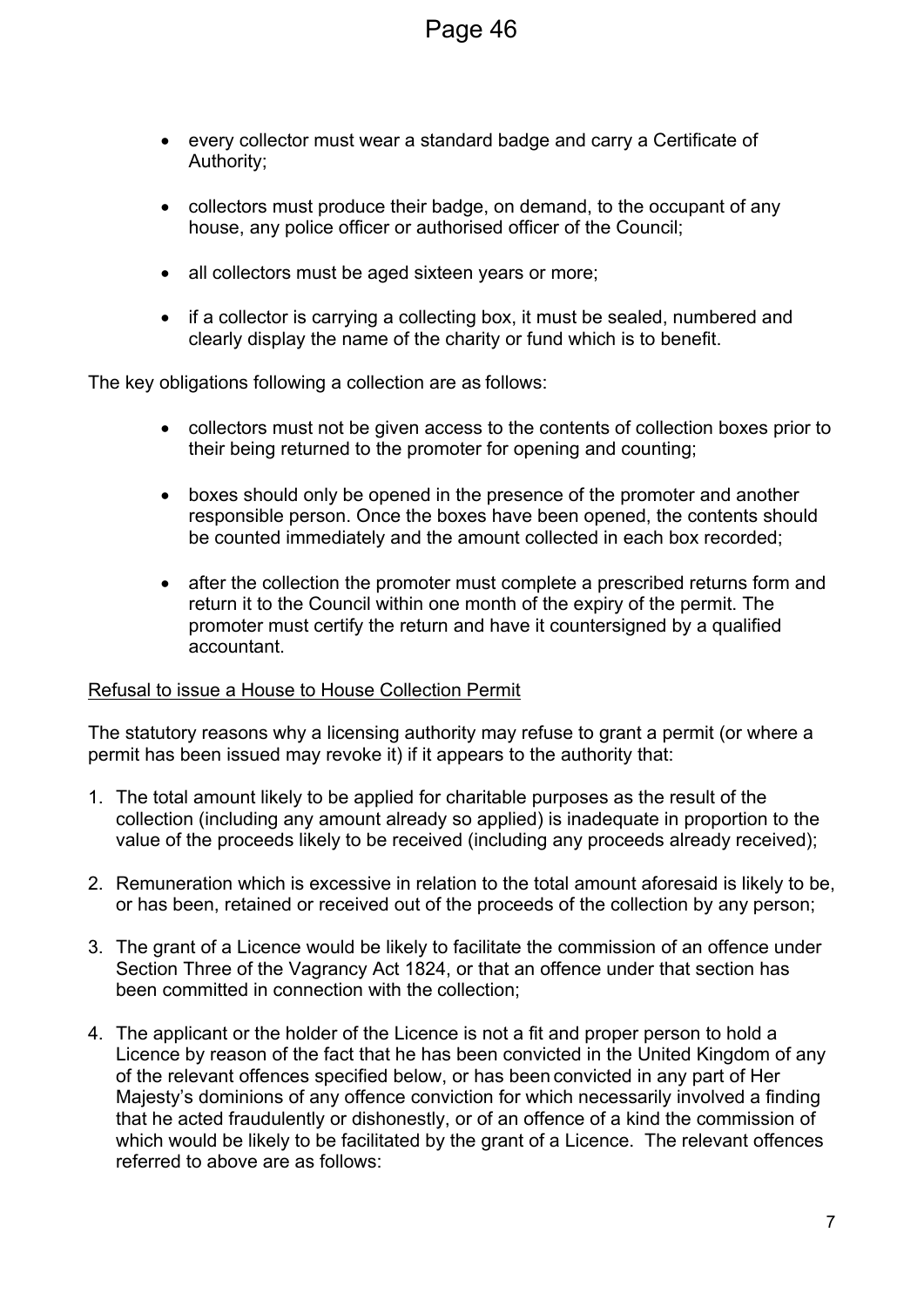- Offences under sections 47 to 56 of the Offences against the Person Act 1861
- Robbery, burglary or blackmail
- Offences in Scotland involving personal violence or lewd, indecent, or libidinous conduct, or dishonest appropriation of property.
- Offences under the Street Collections Regulation (Scotland) Act 1915
- Offences under section 5 of the Police, Factories etc. Miscellaneous Provisions) Act 1916
- 5. The applicant or the holder of the Licence, in promoting a collection in respect of which a Licence has been granted to him, has failed to exercise due diligence to secure that persons authorised by him to act as collectors for the purposes of the collection were fit and proper persons, to secure compliance on the part of persons so authorised with the provisions of regulations made under this Act, or to prevent prescribed badges or prescribed certificates of authority being obtained by persons other than persons so authorised; or
- 6. The applicant or holder of the Licence has refused or neglected to furnish to the Authority such information as they may have reasonably required for the purpose of informing themselves as to any of the matters specified in the foregoing paragraphs.

Where a House to House Collection Permit has previously been granted, the Council will ordinarily revoke the permit if it is of the opinion that any of the circumstances listed above subsequently apply.

#### Consideration of financial information

All financial information provided as part of an application for a House to House Collection Permit will be handled in accordance with the Council's Information Security Policy.

The proportion allocated to the collection beneficiary must be clearly detailed by the applicant, this includes the calculations that have been used to determine the way that funding is allocated to each party involved in (or benefiting from) the collection.

The Council must be satisfied that the amount to be given to the charity is adequate in relation to the proceeds received. The cost of collection needs to be taken into account and balanced against the perception of the public that all of the items or money they donate will be given to charity.

It is common practice for collectors to be paid by organisations to collect money and products. When determining the remuneration and whether this is excessive the nature of the business and the overheads should be taken into account and balanced against the amount being given to the charity. The remuneration received by individuals involved in the collection process at all levels, should also be considered as part of this assessment.

It is anticipated that in most cases, the amount allocated to the collection beneficiary should exceed 80% of the total amount collected (i.e. the amount collected before the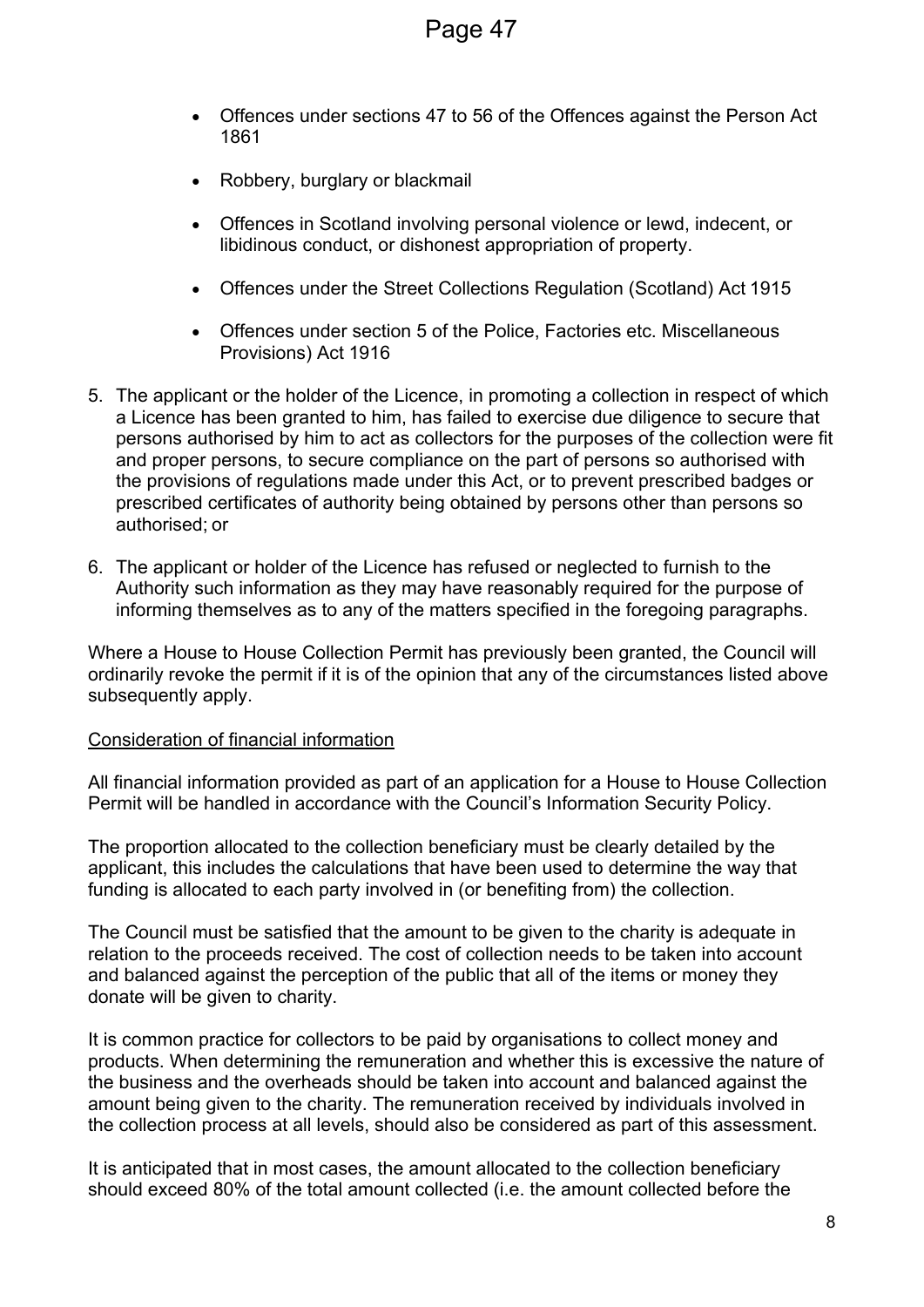deduction of any expenses and / or running costs).

If no previous returns have been supplied to the Council after previous licensed collections by the same organisation or individual within the Council's area then the application should be refused. In addition, any action taken as a result of not complying with regulations on operating House to House collections would also be grounds for refusal unless there are extenuating circumstances.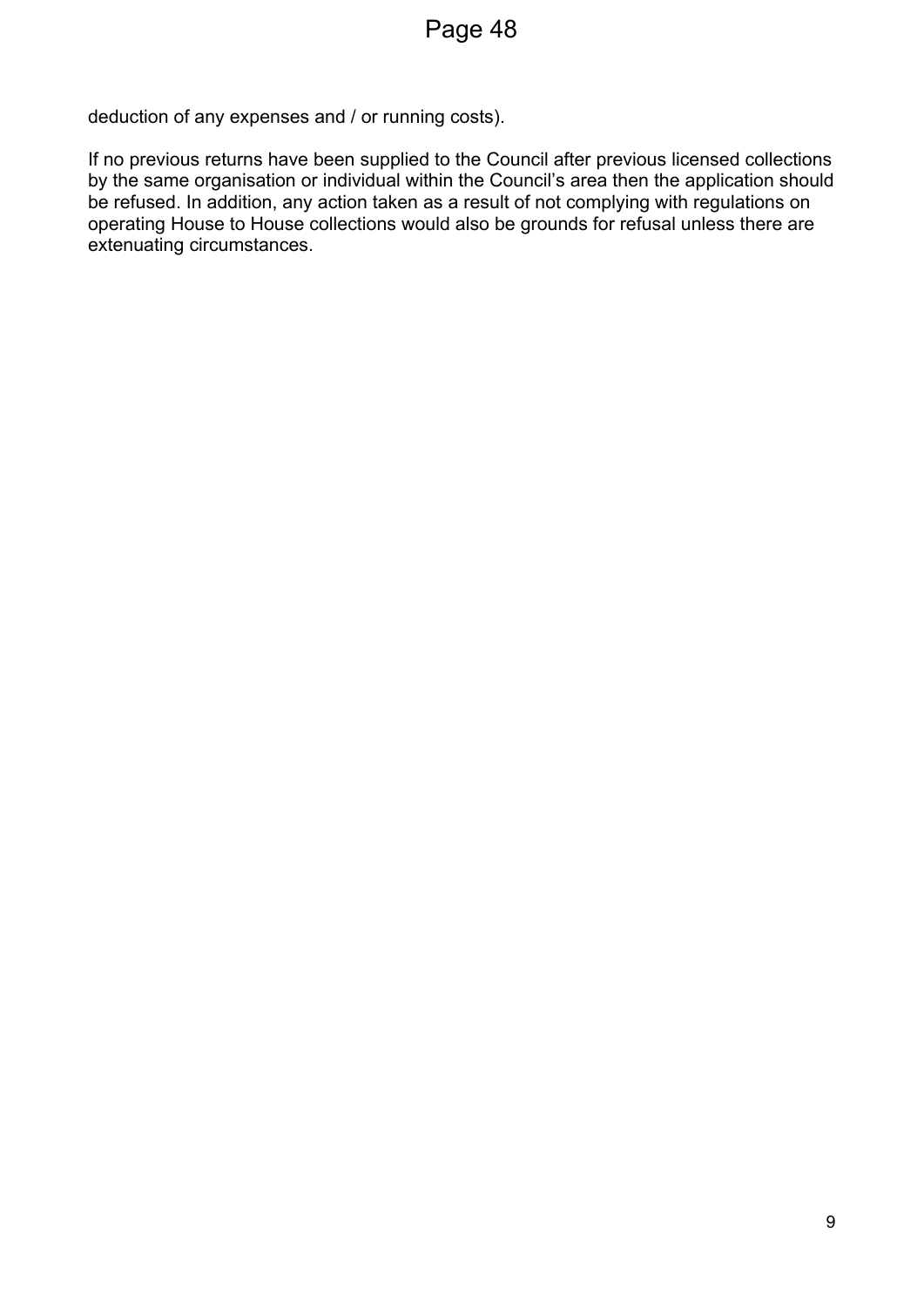#### **3. Enforcement**

It is recognised that well-directed enforcement activity by the Council benefits not only the public but also those responsible for organising charitable collections.

In implementing this Policy, the Council will operate in accordance with the General Enforcement Policy and any other service specific enforcement policies or processes.

The provisions of this policy are discharged by the Council through the Licensing Board.

The Licensing Board had delegated the responsibility for enforcement of the House to House Collections Act to the Assistant Director of Community Safety and Street Scene. The Assistant Director has authorised officers to enforce the requirements of the legislation relevant to House to House Collections.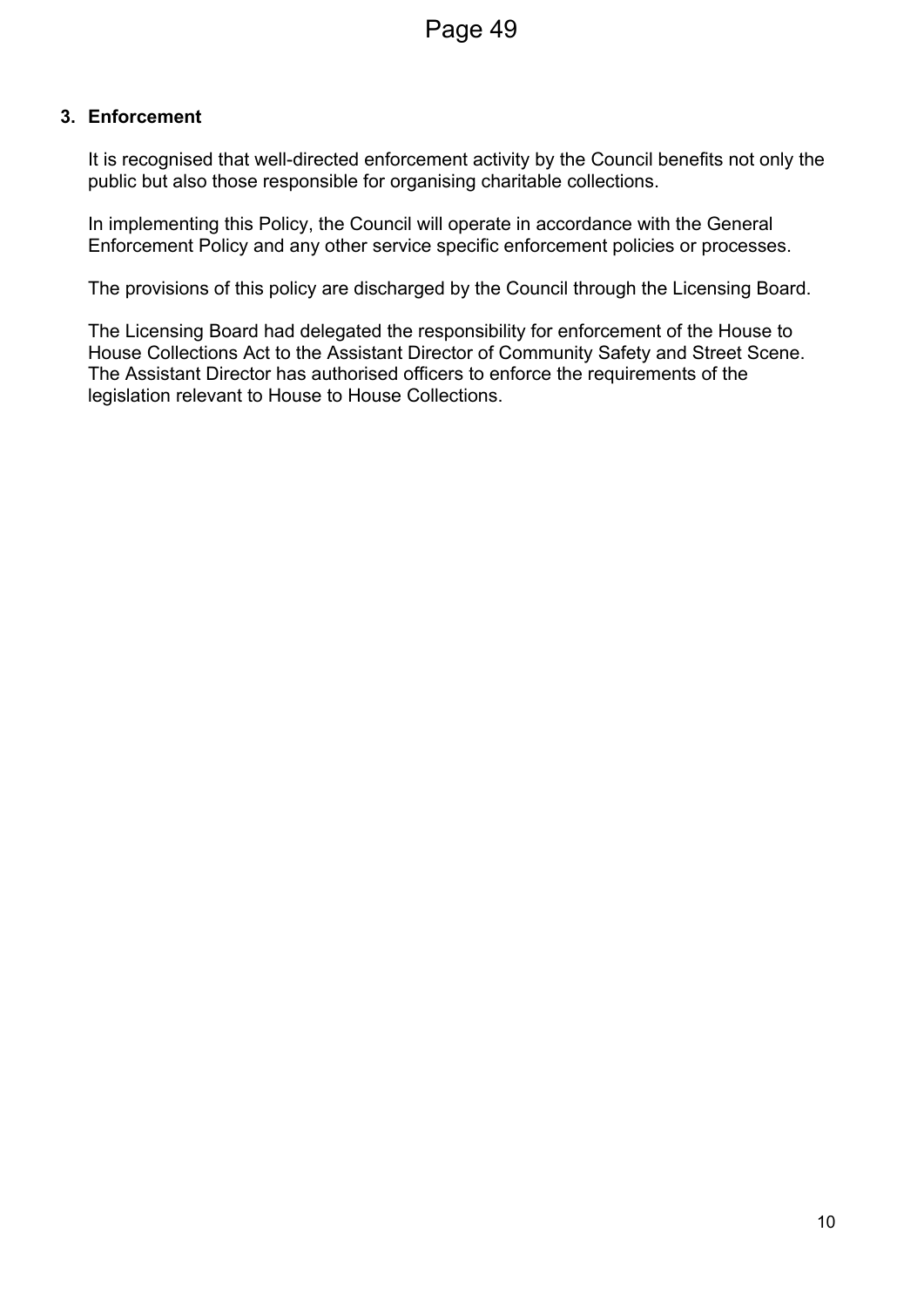## **Appendix A**

**Extract from the House to House Collections Regulations 1947 (as amended by the House to House Collections Regulations 1963) forming the Regulations for House to House Collection Licences pursuant to section 4 of the House to House Collections Act 1939**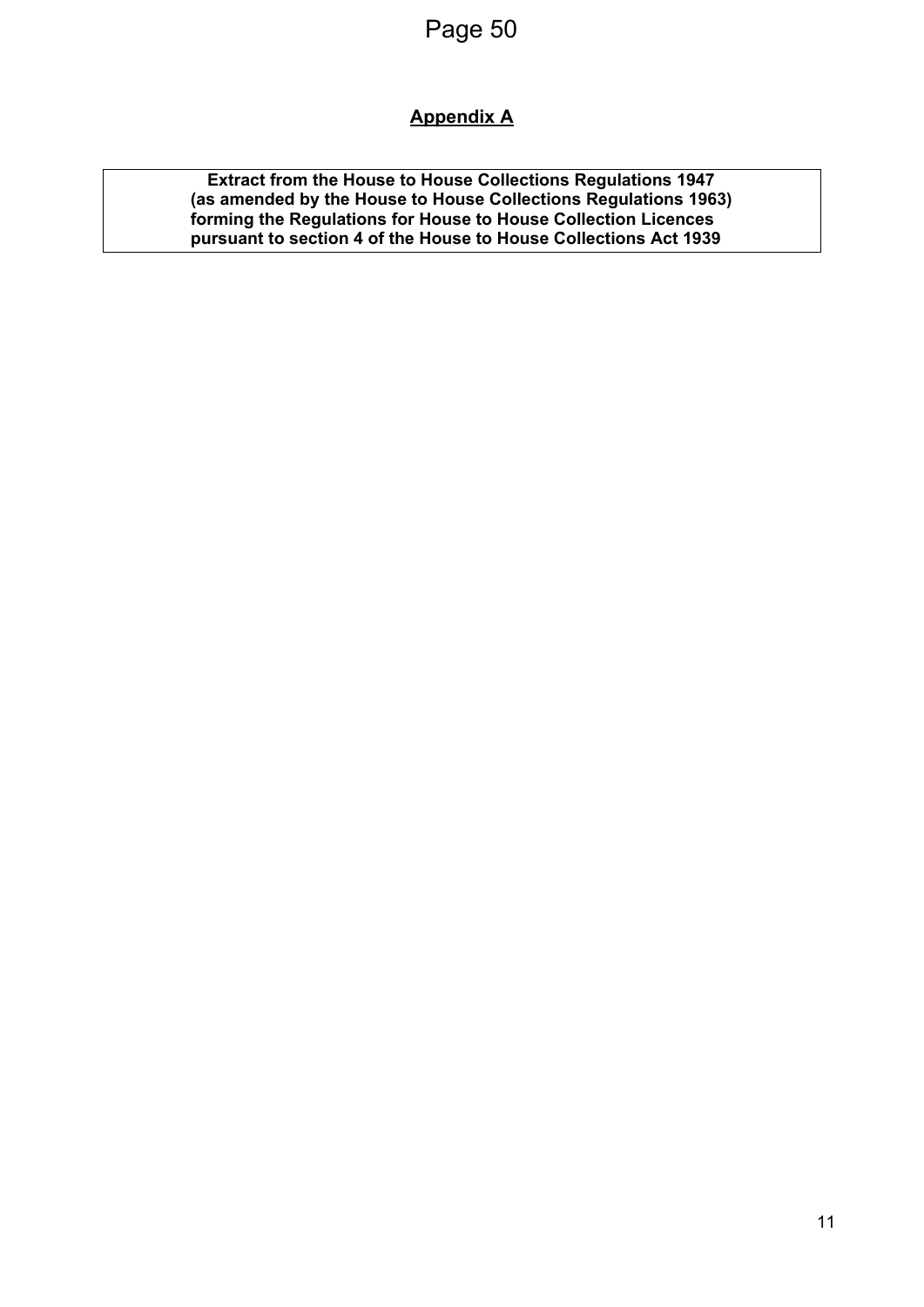#### **1. Title and extent**

- (1) These regulations may be cited as the House to House Collections Regulations 1947, and shall come into operation on the twenty-ninth day of December 1947.
- (2) These regulations shall not extend to Scotland.

#### **2. Interpretation**

(1) In these regulations, unless the context otherwise requires: '*The Act'* means the House to House Collections Act 1939;

'*chief promoter'*, in relation to a collection, means a person to whom a licence has been granted authorising him to promote that collection or in respect of whom an order has been made directing that he shall be exempt from the provisions or subsection (2) or section 1 of the Act as respects that collection;

'*collecting box'* means a box or other receptacle for monetary contributions, securely closed and sealed in such a way that it cannot be opened without breaking the seal;

'*licence*' means a licence granted by a licensing authority under section 2 of the Act;

'*order*' means an order made by the Secretary of State under section 3 of the Act;

*'prescribed badge'* means a badge in the form set out in the Fourth Schedule to these regulations;

*'prescribed certificate of authority'* means a certificate in the form set out in the Third Schedule to these regulations;

'*receipt book'* means a book of detachable forms of receipt consecutively numbered with counterfoils or duplicates correspondingly numbered;

*'street collection'* means a collection or sale to which regulations made under section 5 of the Police, Factories, etc (Miscellaneous Provisions) Act 1916 apply;

- (2) A mark shall for the purposes of these regulations be deemed to have been made on a collecting box if it is made on a wrapper securely gummed to the collecting box.
- (3) The Interpretation Act 1889 applies to the interpretation of these regulations as it applies to the interpretation of an Act of Parliament.

## **3. Local collections of a transitory nature**

(1) Every certificate granted under subsection (4) of section 1 of the Act shall be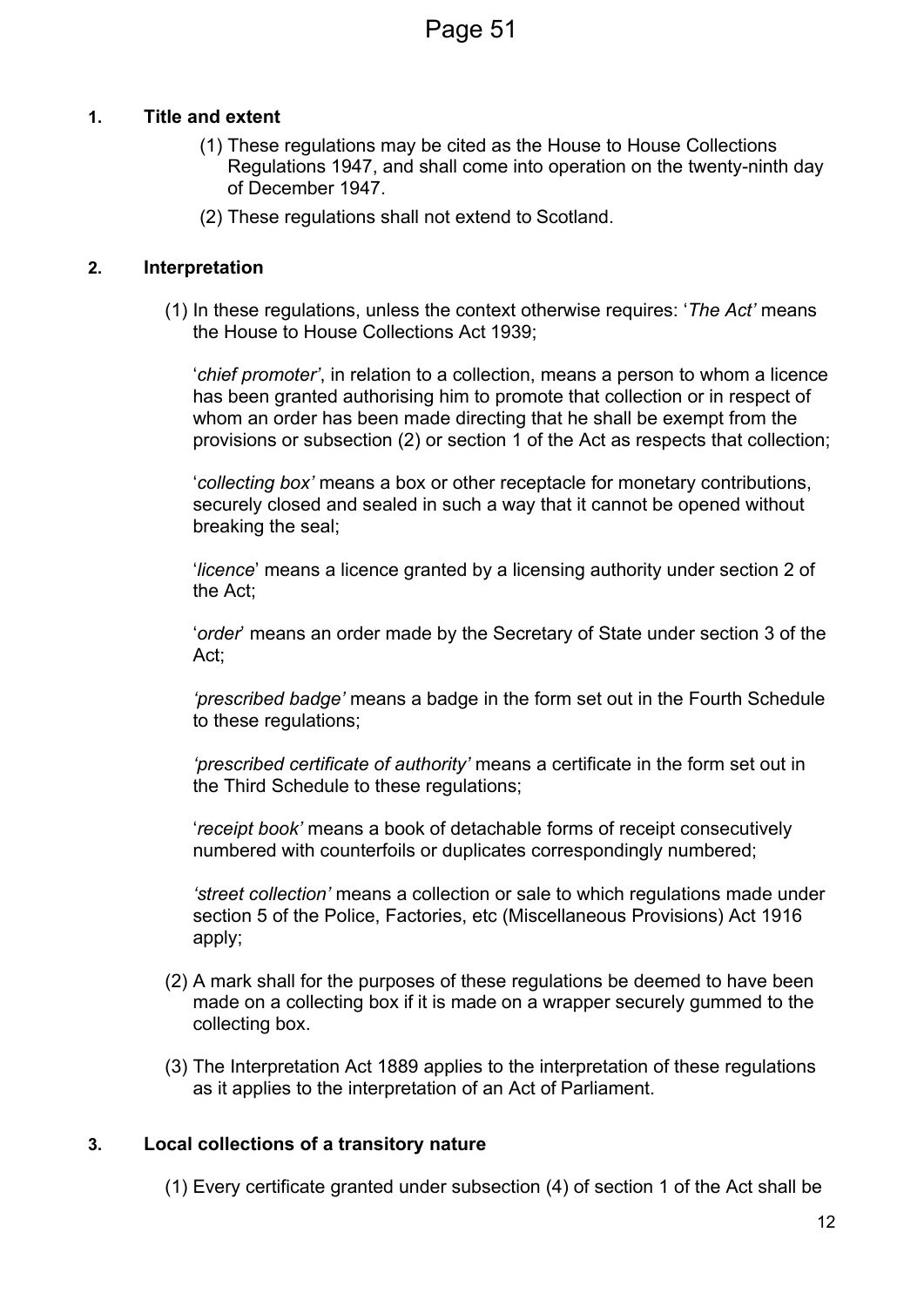in the form set out in the First Schedule to these regulations, and sections 5 and 6 and subsections (4) and (5) of section 8 of the Act shall be set forth on the back of every such certificate.

(2) Where such a certificate is granted as aforesaid, the provisions of these regulations shall not apply, in relation to a collection made for the purpose specified on the certificate, within the locality and within the period so specified, to the person to whom the certificate is granted or to any person authorised by him to act as a collector for the purposes of that collection.

#### **4. Applications for licences and orders**

- (1) An application for a licence shall be in the form set out in the Second Schedule to these regulations, and shall give the particulars there specified.
- (2) An application for a licence or for an order shall be made not later than the first day of the month preceding that in which it is proposed to commence the collection.

#### **5. Responsibility of promoters as respects collectors**

- (1) Every promoter of a collection shall exercise all duediligence:
	- (a) to secure that person authorised to act as collectors for the purposes of the collection are fit and proper persons; and
	- (b) to secure compliance on the part of persons so authorised with the provisions of these regulations.

#### **6. Certificates of authority, badges, collecting boxes and receipt books**

- (1) No promoter of a collection shall permit any person to act as a collector, unless he has issued or caused to be issued to that person:
	- (a) a prescribed certificate of authority duly completed (except as regards the signature of the collector) and signed by or on behalf of the chief promoter of the collection;
	- (b) a prescribed badge, having inserted therein or annexed thereto a general indication of the purpose of the collection; and
	- (c) if money is to be collected, a collecting box or receipt book marked with a clear indication of the purpose of the collection and a distinguishing number, which indication and number shall, in the case of a receipt book, also be marked on every receipt contained therein in addition to the consecutive number of the receipt.
- (2) Every promoter of a collection shall exercise all due diligence to secure:
	- (a) that no prescribed certificate of authority, prescribed badge, collecting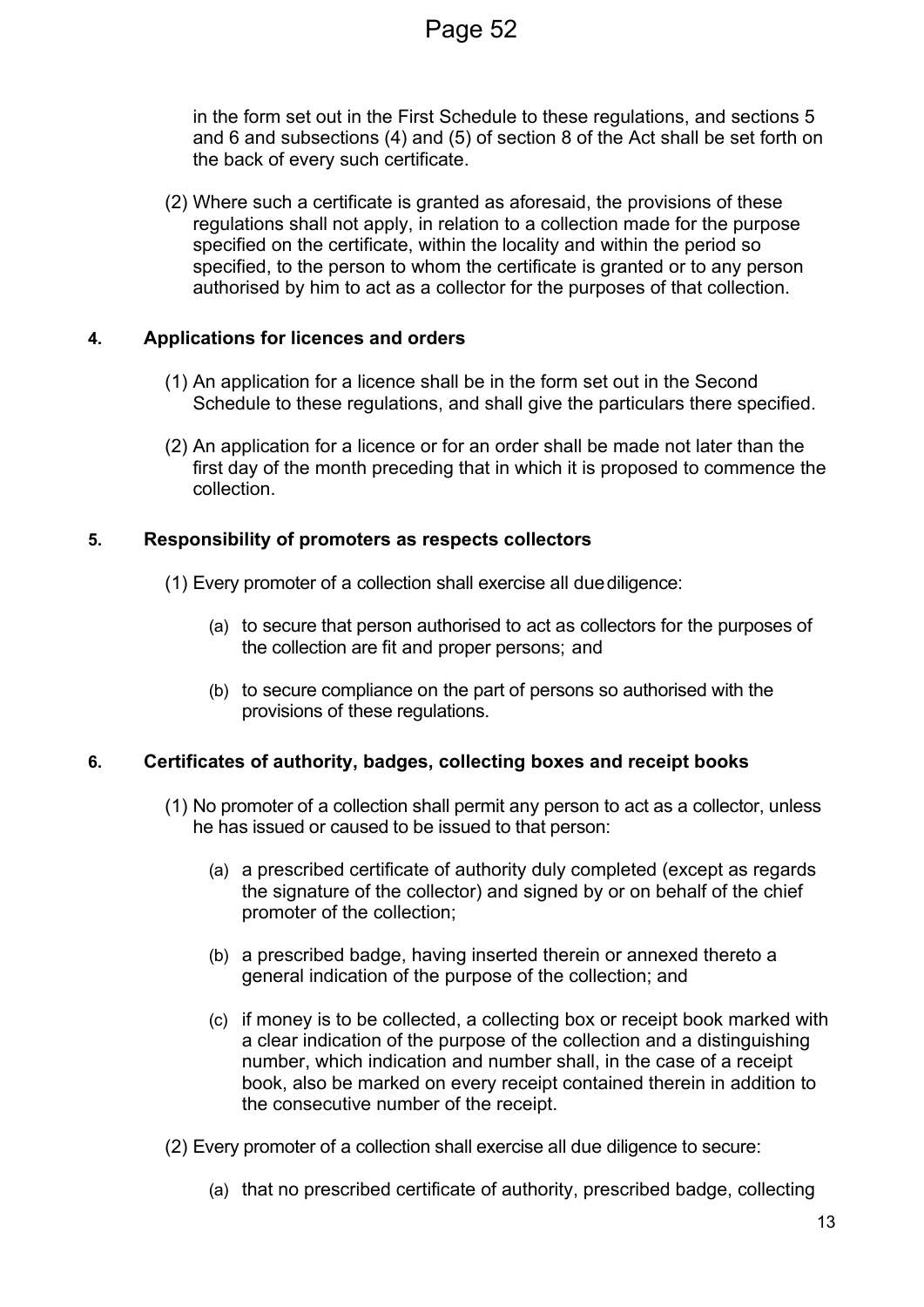box or receipt book is issued, unless the name and address of the collector to whom it is issued have been entered on a list showing in respect of any collecting box or receipt book the distinguishing number thereof; and

- (b) that every prescribed certificate of authority, prescribed badge, collecting box or receipt book issued by him or on his behalf is returned when the collection is completed or when for any other reason a collector ceases to act as such.
- (3) In case of a collection in respect of which a licence has beengranted:
	- (a) every prescribed certificate of authority shall be given on a form obtained from Her Majesty's Stationery Office, and every prescribed badge shall be so obtained; and
	- (b) every prescribed certificate of authority shall be authenticated, and the general indication on every prescribed badge of the purpose of the collection shall be inserted therein or annexed thereto, in a manner approved by licensing authority for the area in respect of which the licence was granted.

#### **7. Duties of collectors in relation to certificates and badges**

- (1) Every collector shall:
	- (a) sign his name on the prescribed certificate of authority issued to him and produce it on the demand of any police constable or of any occupant of a house visited by him for the purpose of collection;
	- (b) sign his name on the prescribed badge issued to him and wear the badge prominently whenever he is engaged in collecting; and
	- (c) keep such certificate and badge in his possession and return them to a promoter of the collection on replacement thereof or when the collection is completed or at any other time on the demand of a promoter of the collection.

#### **8. Age Limits**

(1) No person under the age of sixteen years shall act or be authorised to act as a collector of money.

#### **9. Importuning**

(1) No collector shall importune any person to the annoyance of such person, or remain in, or at the door of, any house if requested to leave by any occupant thereof.

#### **10. Collecting of Money**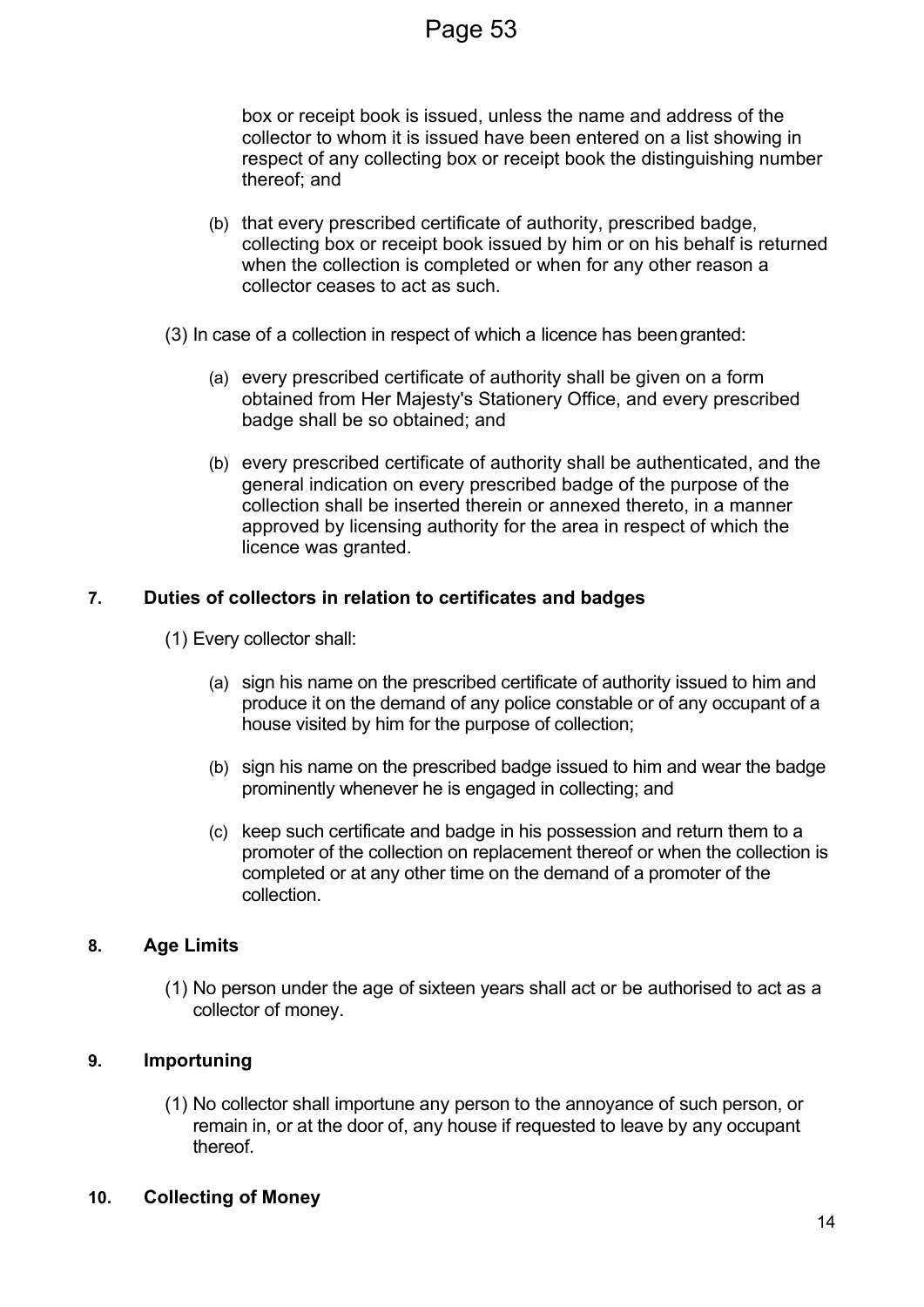- (1) Where a collector is collecting money by means of a collecting box, he shall not receive any contribution save by permitting the person from whom it is received to place it in a collecting box issued to him by a promoter of the collection.
- (2) Where a collector is collecting money by other means than a collecting box, he shall, upon receiving a contribution from any person, forthwith and in the presence of such a person enter on a form of receipt in a receipt book issued to him by a promoter of the collection and on the corresponding counterfoil or duplicate the date, the name of the contributor and the amount contributed, and shall sign the form of receipt, the entries and signature being in ink or indelible pencil, and shall hand the form of receipt to the person from whom he received the contribution.

#### **11. Duty of collectors to return boxes and books**

(1) Every collector, to whom a collecting box or receipt book hasbeen issued, shall:

- (a) when the collecting box is full or the receipt book is exhausted, or
- (b) upon the demand of a promoter of the collection, or
- (c) when he does not desire to act as a collector, or
- (d) upon the completion of the collection,

return to a promoter of the collection that collecting box with the seal unbroken orthat receipt book with a sum equal to the total amount of the contributions (if any) entered therein.

#### **12. Examination of boxes and books**

- (1) Subject as provided in paragraph (2) of this regulation, a collecting box when returned shall be examined by, and, if it contains money, be opened in the presence of, a promoter of the collection and another responsible person.
- (2) Where a collecting box is delivered unopened to a bank, it may be examined and opened by an official of the bank in the absence of a promoter of the collection.
- (3) As soon as a collecting box has been opened, the contents shall be counted and the amount shall be entered with the distinguishing number of the collecting box on a list, which shall be certified by the persons making the examination.
- (4) Every receipt book when returned and all sums received therewith shall be examined by a promoter of the collection and another responsible person, and the amount of the contributions entered in the receipt book shall be checked with the money and entered with the distinguishing number of the receipt book on a list, which shall be certified by the persons making the examination.

#### **13. Provision for envelope collections**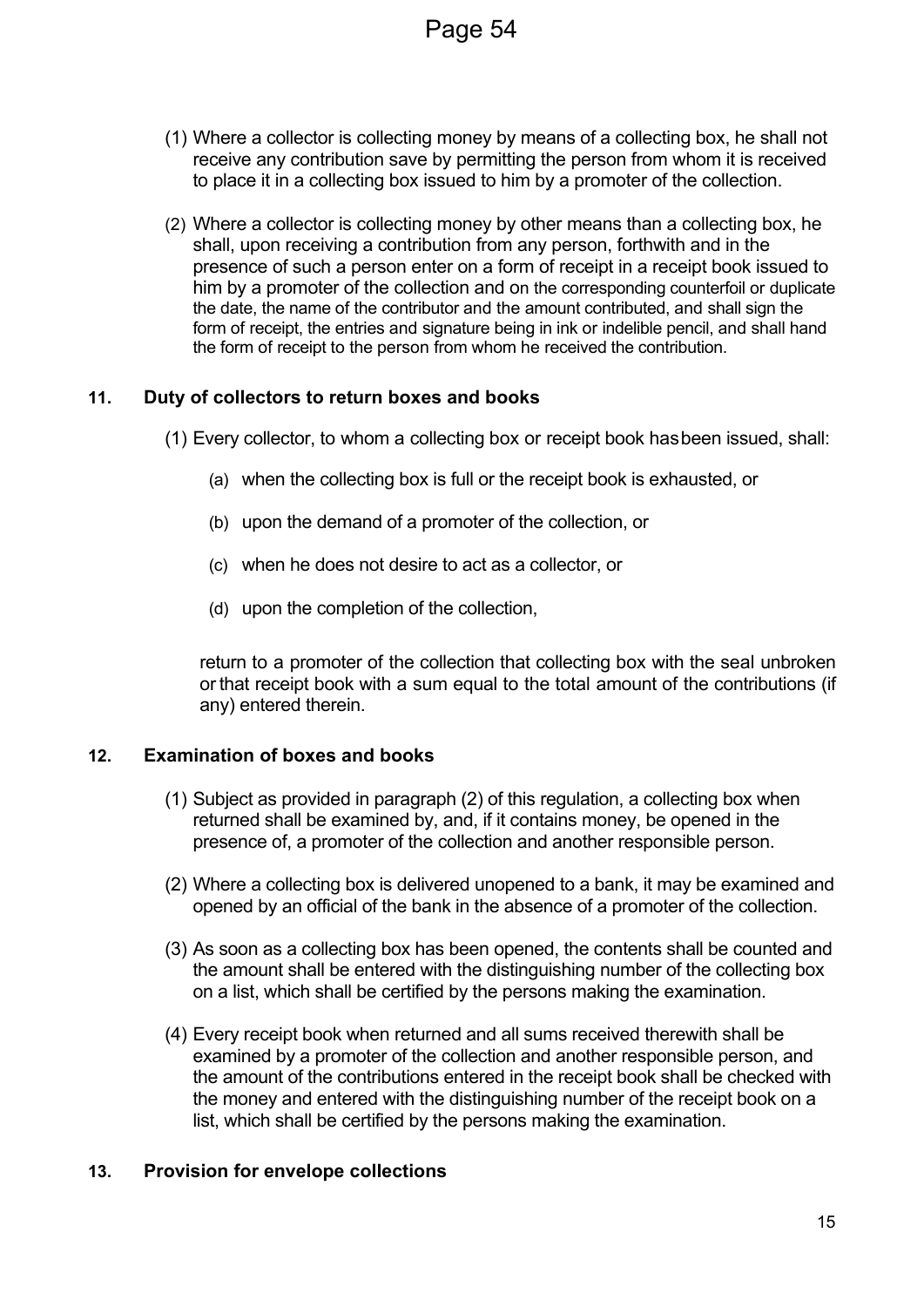- (1) Where the promoter of a collection to whom an order has been granted informs the Secretary of State that he desires to promote an envelope collection, and the Secretary of State is of opinion that the collection is for a charitable purpose of major importance and is suitably administered, the Secretary of State may, if he thinks fit, give permission for the promotion of an envelopecollection.
- (2) Where an envelope collection is made in accordance with this regulation:
	- (a) every envelope used shall have a gummed flap by means of which it can be securely closed;
	- (b) no collector shall receive a contribution except in an envelope which has been so closed; and
	- (c) these regulations shall have effect subject to the following modifications:
		- i. sub-paragraph (c) of paragraph (1) of regulation 6 shall not apply;
		- ii. regulation 10 shall not apply;
		- iii. regulations 11 and 12 shall have effect as if each envelope in which a contribution is received were a collecting box;
		- iv. in regulation 11 for the words 'with the seal unbroken' thereshall be substituted the word 'unopened';
		- v. in paragraph (3) of regulation 12 for the words 'As soon as a collecting box has been opened' there shall be substituted the words 'As soon as the envelope has been opened' and the words 'with the distinguishing number of the collecting box' shall be omitted.
- (3) In this regulation 'envelope collection' means a collection made by persons going from house to house leaving envelopes in which money may be placed and which are subsequently called for.

#### **14. Promoters to furnish accounts**

(1) The chief promoter of a collection in respect of which a licence has been granted shall furnish an account of the collection to the licensing authority by which the licence was granted within one month of the expiry of the licence:

Provided that if licences are granted to the same person for collections to be made for the same purpose in more than one licensing area a combined account of the collections made in all or any of those licensing areas may, by agreement between the chief promoter and the respective licensing authorities be made only to such of the respective licensing authorities as may be so agreed.

- (2) The chief promoter of a collection in respect of which an order has been made shall furnish an account annually to the Secretary of State so long as the order remains in force, and if the order is revoked a final account shall be furnished within three months of the date of the revocation of the order.
- (3) The licensing authority or the Secretary of State may extend the period within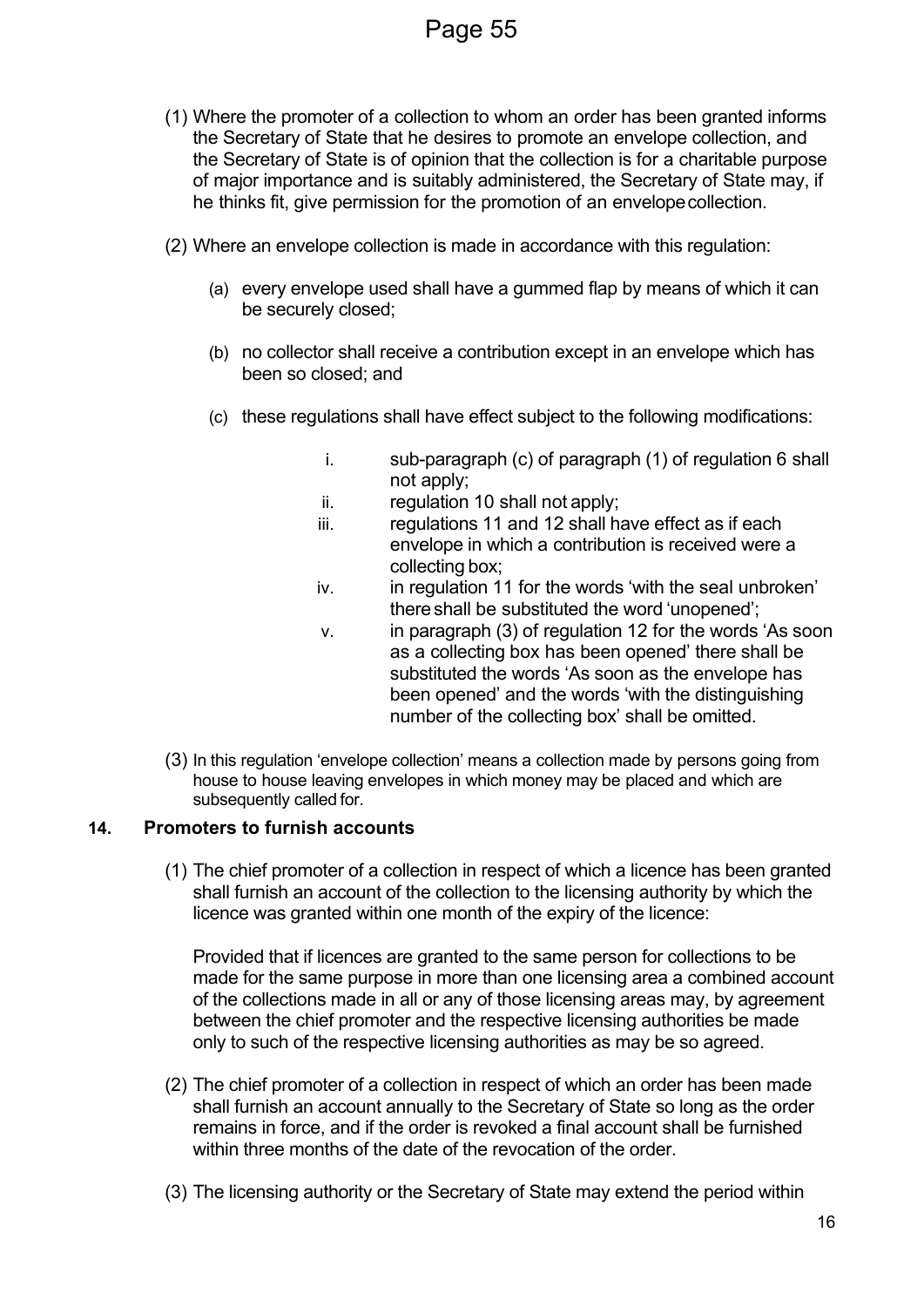which an account is required to be furnished to the authority or to him, as the case may be, if satisfied that there are special reasons for so doing.

(4) The chief promoter of a collection which is made in connection in whole or in part with a street collection of which an account is required to be furnished to a licensing authority by regulations made under section 5 of the Police, Factories, etc (Miscellaneous Provisions) Act 1916, may, if the said licensing authority agrees, combine the accounts of the house to house collection, in so far as it is made in connection with the street collection, with the accounts of the street collection, and the amount so included in the combined account shall not be required to form part of the account required to be furnished under paragraph (5) or, as the case may be, paragraph (2) of this regulation, so, however, that in the case of an account furnished under said paragraph (2) the account shall show, in addition to an account in respect of moneys received from house to house collections not made in connection with a street collection, a statement showing the total proceeds of all combined collections, the total expenses and the balance applied to charitable purposes.

#### **15. Form and certification of accounts**

- (1) The account required by the preceding regulation:
	- (a) where money has been collected, shall be furnished in the form set out in the Fifth Schedule to these regulations and, where property has been collected and sold, shall be furnished in the form set out in the Sixth Schedule to these regulations, and in either case shall be certified by the chief promoter of the collection and by an independent responsible person as auditor; and
	- (b) where property (other than money) has been collected and given away or used, shall be furnished in the form set out in the Seventh Schedule to these regulations and shall be certified by the chief promoter and by every person responsible for the disposal of the property allocated.

#### **16. Vouching of accounts**

- (1) Every account furnished under paragraph (a) of regulation 15 of these regulations shall be accompanied by vouchers for each item of the expenses and application of the proceeds and, in the case of a collection of money, by every receipt book used for the purposes of the collection and by the list referred to in paragraph (2) of regulation 6 of these regulations and the list referred to in regulation 12 of these regulations.
- (2) Paragraph (1) of this regulation shall not apply to an account certified by an auditor who is a member of an association or society of accountants incorporated at the date of these regulations or is on other grounds accepted as competent by the authority to which the account is submitted, but where in such case the vouchers, receipt books and lists mentioned in the said paragraph (1) are not submitted with an account, the chief promoter shall ensure that they are available for three months after the account is submitted and shall, if the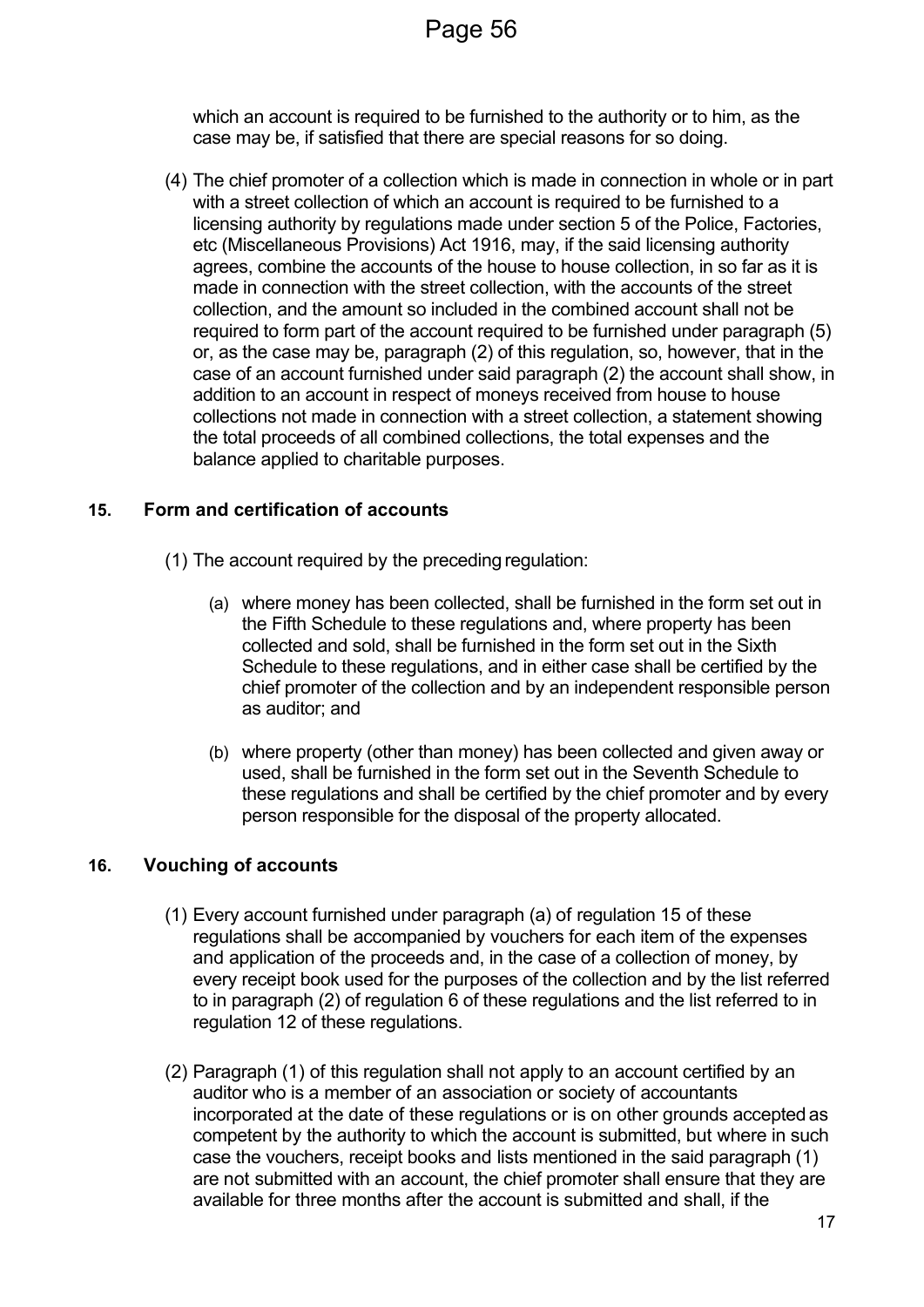authority to which the account was submitted so requires at any time within that period, submit them to thatauthority.

## **17. Disposal of disused certificates of authority, etc**

(1) The chief promoter of a collection shall exercise all due diligence to secure that all forms of prescribed certificates of authority and prescribed badges obtained by him for the purposes of the collection are destroyed when no longerrequired in connection with that collection or in connection with a further collection which he has been authorised to promote for the same purpose.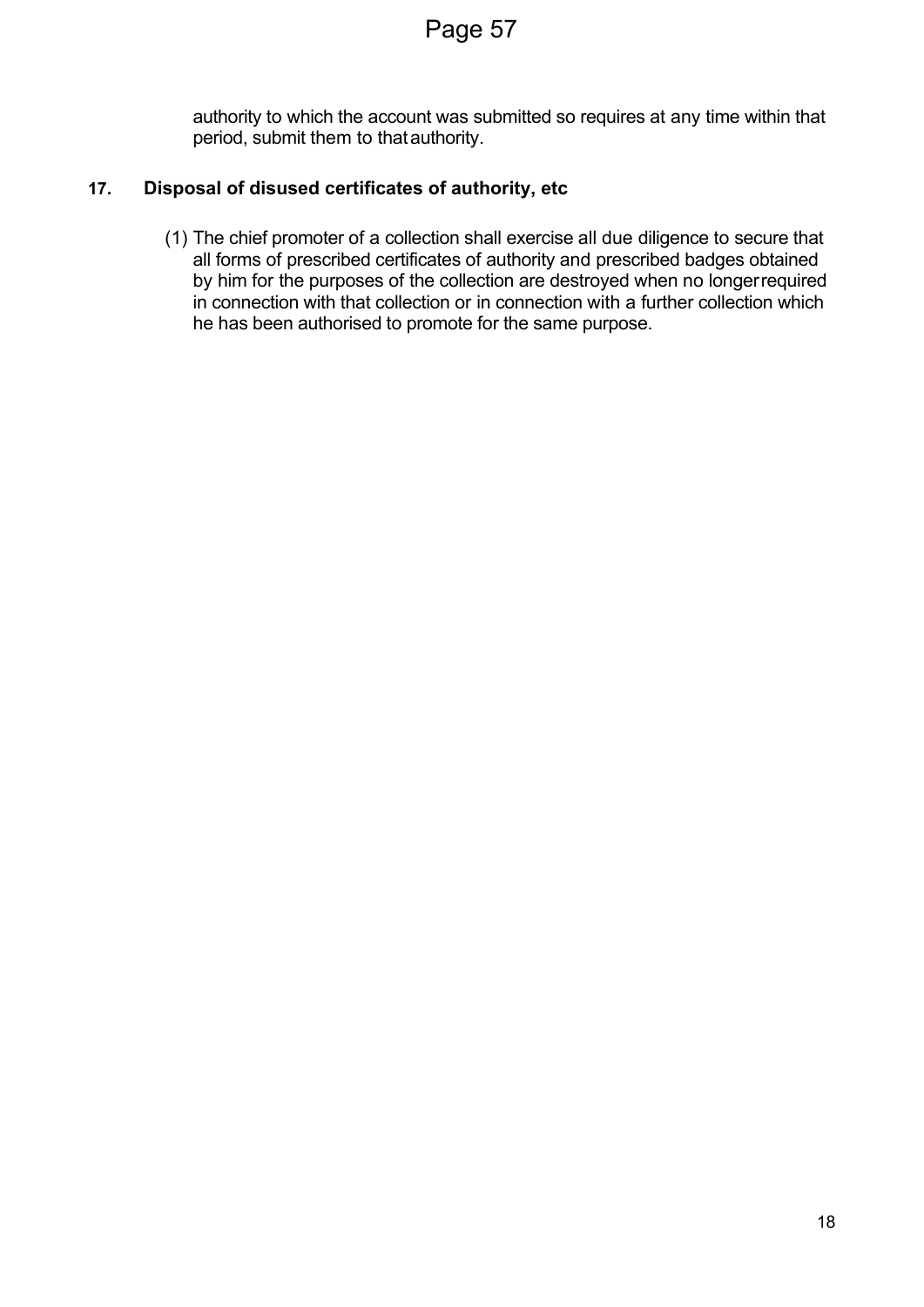## **Appendix B**

**House to House Collection Permit Application Form**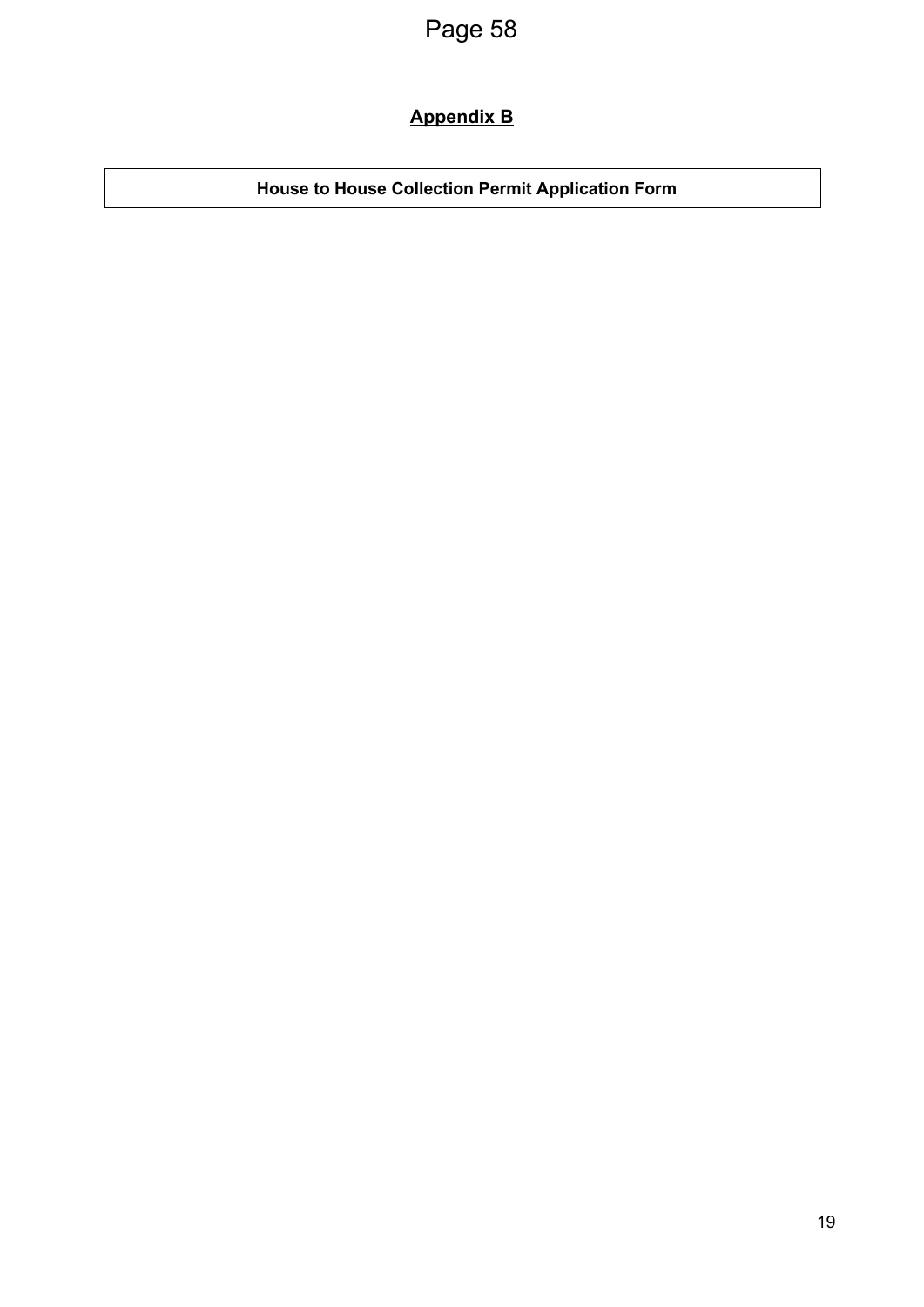

#### **APPLICATION FOR A HOUSE TO HOUSE COLLECTION PERMIT**

**This application must be completed by the individual or organisation that is promoting the collection ("the promoter"). The role and obligations of the promoter are outlined in the Council's House to House Collection Policy, and all applicants are advised to consult this document prior to making an application for a permit in Rotherham.**

**The information below (including that which is detailed in the notes at the end of this form) is the MINIMUM that must be provided in order to make an application for a permit in Rotherham. You may provide additional information in support**

| Name of Promoter                                                                                                                                                                                                                                                                                                                             |  |
|----------------------------------------------------------------------------------------------------------------------------------------------------------------------------------------------------------------------------------------------------------------------------------------------------------------------------------------------|--|
| Address and daytime telephone number of<br>Promoter.                                                                                                                                                                                                                                                                                         |  |
| Details of charitable purpose to which<br>proceeds of the collection are to be applied<br>(full details are to be enclosed with this<br>application, including a copy of the<br>authorisation from the charity to whom the<br>proceeds will be sent). The additional<br>information referred to in the notes below<br>must also be included. |  |
| Dates on which it is desired to make the<br>collection(s) (Please include alternative<br>dates should your first choice not be<br>available)                                                                                                                                                                                                 |  |
| Localities within which it is desired to make<br>the collection (if the application is to<br>undertake a collection across the whole<br>Borough then please state this, otherwise<br>indicate the specific localities and the dates<br>of each collection).                                                                                  |  |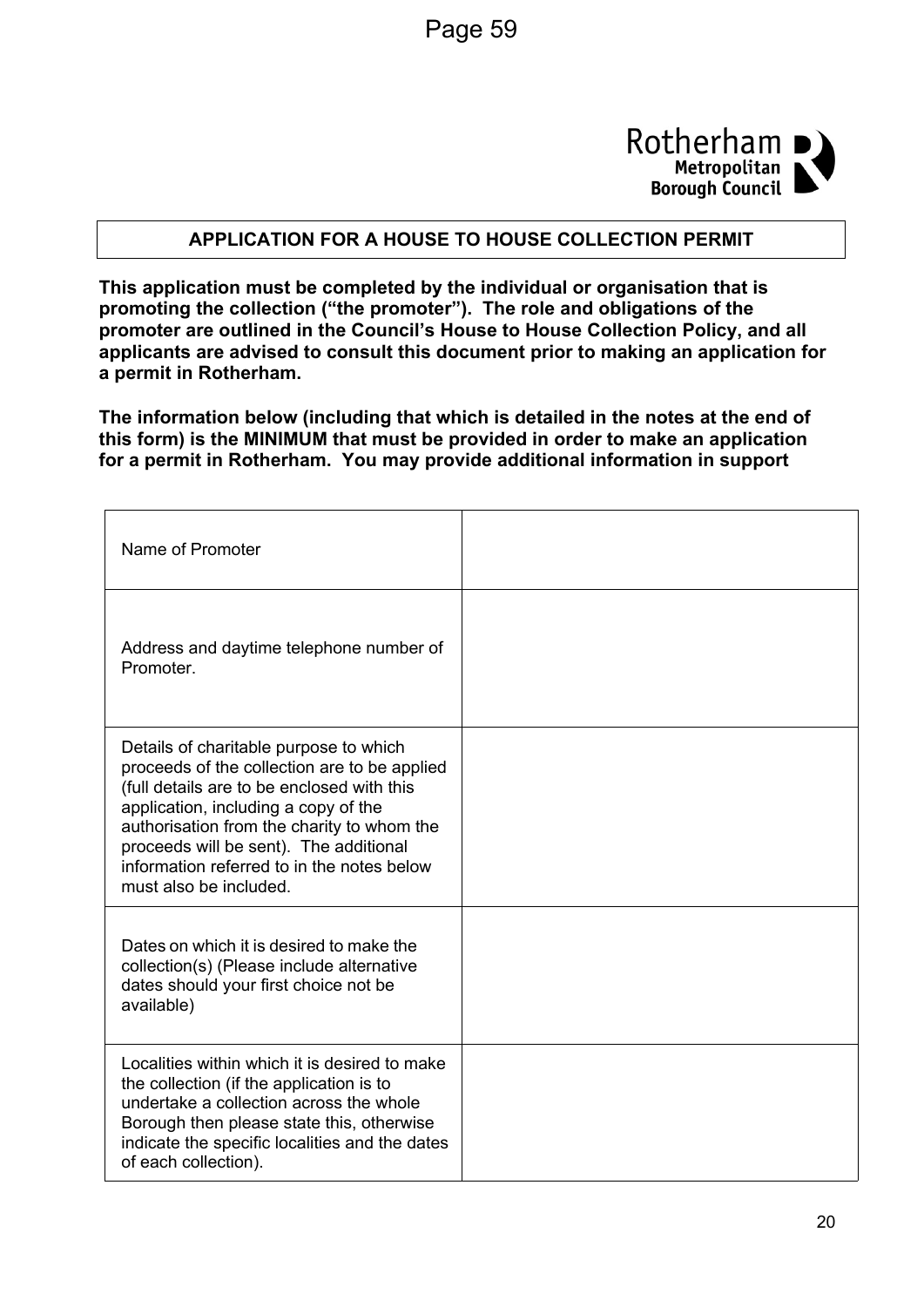| Are you intending to collect money or<br>personal financial information? (if yes then<br>please provide details)                                                                                               |  |
|----------------------------------------------------------------------------------------------------------------------------------------------------------------------------------------------------------------|--|
| Is it proposed to collect other property, if<br>so, of what nature?                                                                                                                                            |  |
| Is it proposed to sell such property, give it<br>away or use it for other purposes (please<br>give details)?                                                                                                   |  |
| How many people will you authorise to<br>undertake collections?                                                                                                                                                |  |
| How will the collectors be selected /<br>appointed?                                                                                                                                                            |  |
| How will the collections be undertaken?<br>Please give details of any vehicles that will<br>be used along with any literature /<br>envelopes / collection bags that will be<br>used as part of the collection. |  |
| Will any person or organisation receive<br>payment from the proceeds of the<br>collection?                                                                                                                     |  |
| If so then please give details of the<br>payments that are made (see notes below<br>for additional information) – continue on<br>additional sheets of this is required.                                        |  |
| Payments to collectors:                                                                                                                                                                                        |  |
| Payments to other persons:                                                                                                                                                                                     |  |
| Payments to an organisation (other than<br>the charitable purpose for which the<br>collection is being undertaken):                                                                                            |  |
| Payments to the charitable organisation:                                                                                                                                                                       |  |
|                                                                                                                                                                                                                |  |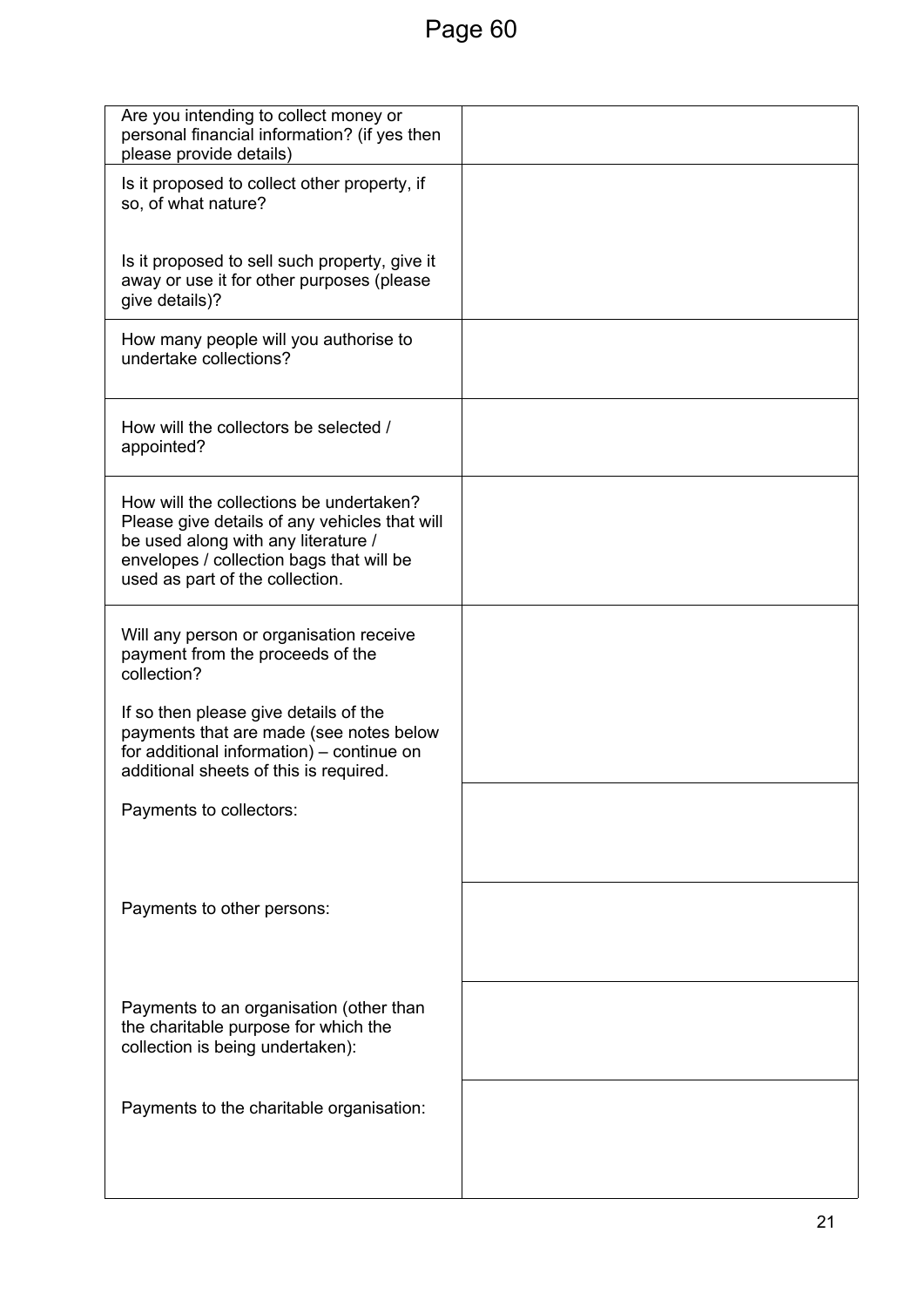# Page 61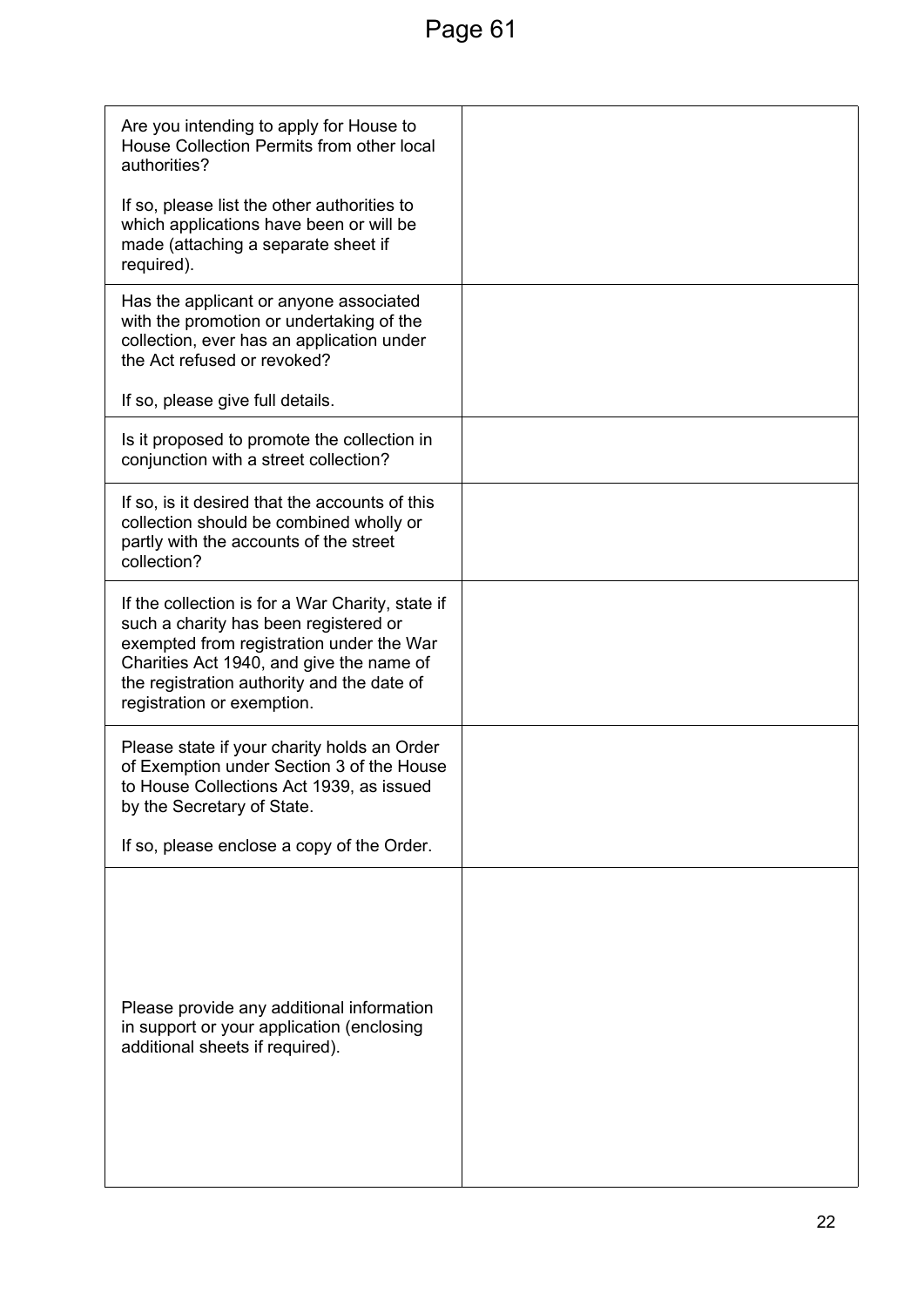| <b>Declaration</b>                                                                                                                                                                                             | I / we declare that to the best of my / our<br>knowledge and belief that the foregoing<br>information is correct and, if a permit is<br>granted, I / we undertake to comply strictly<br>with the Council's House to House<br>Regulations as listed in the Council's House<br>to House Collections Policy.<br>I / we consent to the Council sharing this<br>information with regulatory partners for the<br>prevention and / or detection of crime.<br>I / we confirm that we have reviewed the<br><b>Council's House to House Collection Policy</b><br>and the important notes and the end of this<br>form, and have taken this information into<br>consideration when making my / our<br>application. |
|----------------------------------------------------------------------------------------------------------------------------------------------------------------------------------------------------------------|--------------------------------------------------------------------------------------------------------------------------------------------------------------------------------------------------------------------------------------------------------------------------------------------------------------------------------------------------------------------------------------------------------------------------------------------------------------------------------------------------------------------------------------------------------------------------------------------------------------------------------------------------------------------------------------------------------|
| Signature of person(s) making this<br>application                                                                                                                                                              |                                                                                                                                                                                                                                                                                                                                                                                                                                                                                                                                                                                                                                                                                                        |
| Name(s) of person(s) making this<br>application                                                                                                                                                                |                                                                                                                                                                                                                                                                                                                                                                                                                                                                                                                                                                                                                                                                                                        |
| If you are not the promoter then please<br>state the capacity in which you are making<br>this application and provide confirmation of<br>your authority to make this application on<br>behalf of the promoter. |                                                                                                                                                                                                                                                                                                                                                                                                                                                                                                                                                                                                                                                                                                        |
| Date of signature(s)                                                                                                                                                                                           |                                                                                                                                                                                                                                                                                                                                                                                                                                                                                                                                                                                                                                                                                                        |

Please tick to confirm inclusion of the following information (see notes at the end of this form)

Details of the objectives of the charitable cause. A statement of the collection beneficiary's aims, and any literature to support this. Full details of the collection beneficiary. Full details of this individual / organisation making the application. Relevant accounts and financial statements. Details of how the amounts to be allocated to the charity, collectors and promoter are calculated.

A basic Disclosure Certificate relating to the promoter.

#### **Your application will not be considered to be complete if any of the above information or anything detailed in the Important Notes is missing or unclear.**